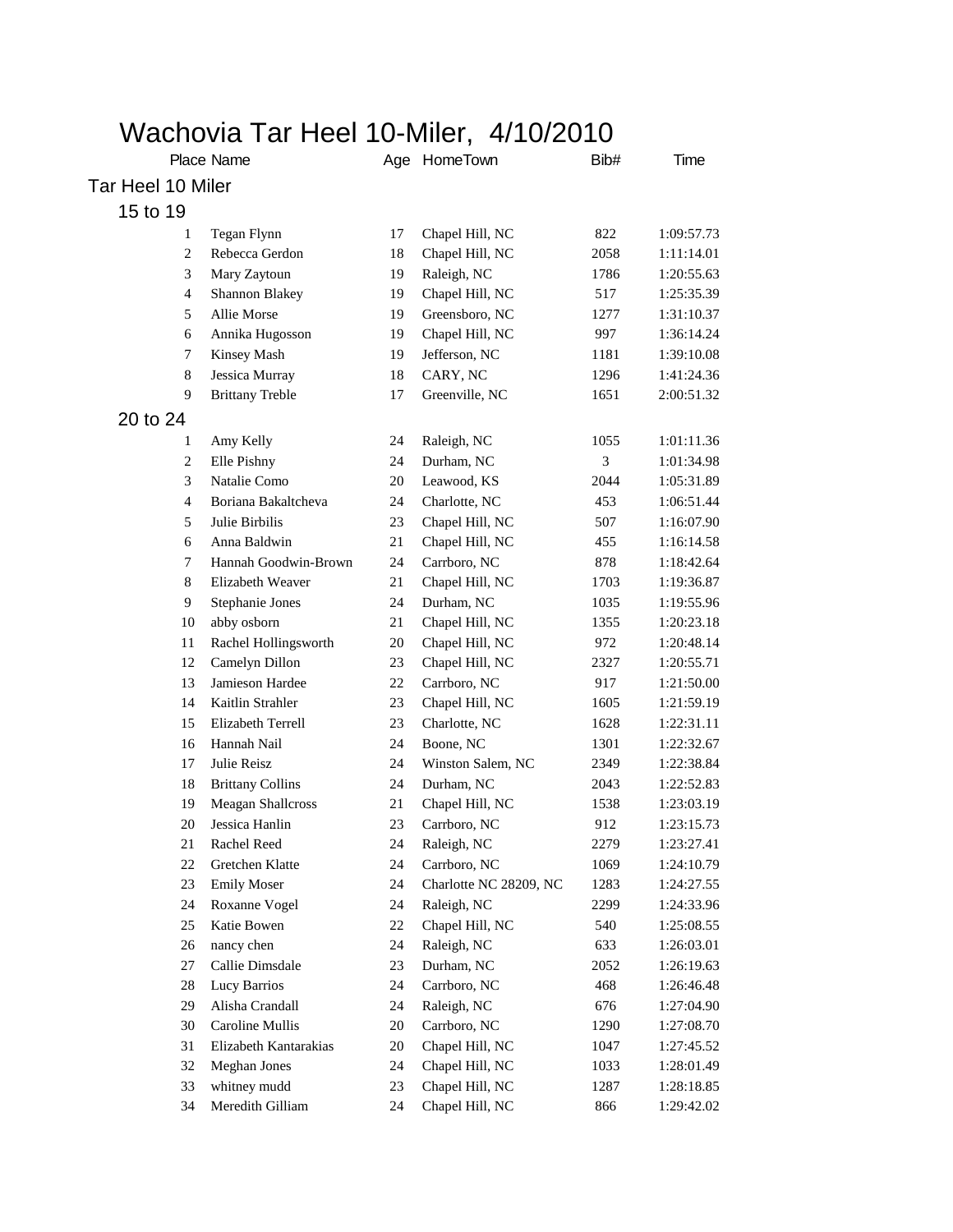| 35                      | Lucy Barber              | 20 | Chapel Hill, NC   | 458  | 1:32:31.39 |
|-------------------------|--------------------------|----|-------------------|------|------------|
| 36                      | Julia Simpson            | 20 | Chapel Hill, NC   | 1562 | 1:32:34.16 |
| 37                      | Sara Kylor               | 23 | Raleigh, NC       | 1089 | 1:32:35.62 |
| 38                      | Rebecca Bauer            | 22 | Carrboro, NC      | 476  | 1:32:56.47 |
| 39                      | <b>Katie Turek</b>       | 22 | Chapel Hill, NC   | 1655 | 1:33:17.36 |
| 40                      | Kendra Leghart           | 22 | Chapel Hill, NC   | 1125 | 1:33:29.20 |
| 41                      | Maria Rutecki            | 24 | Chapel Hill, NC   | 2130 | 1:33:40.76 |
| 42                      | Cassandra Hickey         | 23 | Raleigh, NC       | 2245 | 1:34:07.03 |
| 43                      | Robyn Levine             | 21 | Chapel Hill, NC   | 1135 | 1:34:21.71 |
| 44                      | Amy Johnson              | 23 | Greensboro, NC    | 1021 | 1:34:32.00 |
| 45                      | Kalina Staub             | 24 | DURHAM, NC        | 2144 | 1:35:21.48 |
| 46                      | Cameron Lloyd            | 23 | Henderson, NC     | 1148 | 1:35:50.34 |
| 47                      | Mina Bridgers            | 23 | RALEIGH, NC       | 563  | 1:36:14.02 |
| 48                      | Anna Humphries           | 20 | Chapel Hill, NC   | 1003 | 1:36:28.70 |
| 49                      | Jenna Miller             | 23 | RALEIGH, NC       | 1243 | 1:36:36.63 |
| 50                      | <b>Brittany Robinson</b> | 20 | Clemmons, NC      | 2280 | 1:36:46.74 |
| 51                      | Missy Rich               | 23 | Charlotte, NC     | 1462 | 1:37:14.36 |
| 52                      | Kristen Maniscalco       | 24 | Raleigh, NC       | 1172 | 1:37:48.39 |
| 53                      | <b>Grete Dudek</b>       | 23 | Carrboro, NC      | 754  | 1:38:40.42 |
| 54                      | Amanda Smith             | 24 | winston-salem, nc | 2353 | 1:39:05.11 |
| 55                      | Jamie Simerly            | 21 | Chapel Hill, NC   | 1558 | 1:41:16.75 |
| 56                      | Lauren Meyer             | 22 | Chapel Hill, NC   | 1236 | 1:41:17.14 |
| 57                      | Jodi Toomes              | 24 | Randleman, NC     | 1839 | 1:41:21.40 |
| 58                      | Jessica Morgan           | 24 | Raleigh, NC       | 1273 | 1:44:16.97 |
| 59                      | Elizabeth Kraemer        | 20 | Chapel Hill, NC   | 1078 | 1:44:54.81 |
| 60                      | Patricia Erickson        | 22 | Chapel Hill, NC   | 788  | 1:45:46.71 |
| 61                      | Erin McKenney            | 24 | Raleigh, NC       | 1217 | 1:46:22.31 |
| 62                      | Nichole Eury             | 23 | Raleigh, NC       | 2236 | 1:48:12.95 |
| 63                      | Sarah Schultz            | 24 | Chapel Hill, NC   | 1527 | 1:49:38.29 |
| 64                      | April Edwards            | 23 | Carrboro, NC      | 770  | 1:56:30.18 |
| 65                      | Colette Henderson        | 23 | Chapel Hill, NC   | 950  | 1:58:45.86 |
| 66                      | Molly Buckley            | 24 | Carrboro, NC      | 583  | 1:58:47.97 |
| 25 to 29                |                          |    |                   |      |            |
| 1                       | Rachel Kroll             | 25 | DURHAM, NC        | 1081 | 1:05:14.24 |
| 2                       | Jessica Cisewski         |    | 26 Carrboro, NC   | 640  | 1:11:38.13 |
| 3                       | Katherine Mills          | 25 | Apex, NC          | 1249 | 1:12:08.48 |
| $\overline{\mathbf{4}}$ | Abbey Blume              | 27 | DURHAM, NC        | 2035 | 1:15:01.44 |
| 5                       | stephanie thompson       | 27 | Durham, NC        | 1636 | 1:15:37.10 |
| 6                       | Abby Matson              | 25 | Chapel Hill, NC   | 1185 | 1:16:02.79 |
| 7                       | Heather Wachtler         | 27 | Charlotte, NC     | 1681 | 1:16:06.35 |
| 8                       | Catherine Wilson         | 25 | Chapel Hill, NC   | 1748 | 1:16:55.92 |
| 9                       | <b>Emily Kissee</b>      | 27 | Durham, NC        | 1817 | 1:17:15.16 |
| 10                      | Alexis Johnston          | 26 | DURHAM, NC        | 2080 | 1:17:36.73 |
| 11                      | Ann Fitch                | 26 | Durham, NC        | 2328 | 1:17:37.73 |
| 12                      | Erin Mistry              | 28 | RALEIGH, NC       | 2267 | 1:17:57.36 |
| 13                      | Whitney McLeod           | 26 | Concord, NC       | 1223 | 1:18:17.76 |
| 14                      | Theresa Jackson          | 29 | Baltimore, MD     | 1014 | 1:18:54.52 |
| 15                      | Andrea Velasquez         | 28 | DURHAM, NC        | 2151 | 1:19:16.76 |
| 16                      | Katie Slawinski          | 28 | Raleigh, NC       | 1566 | 1:19:45.72 |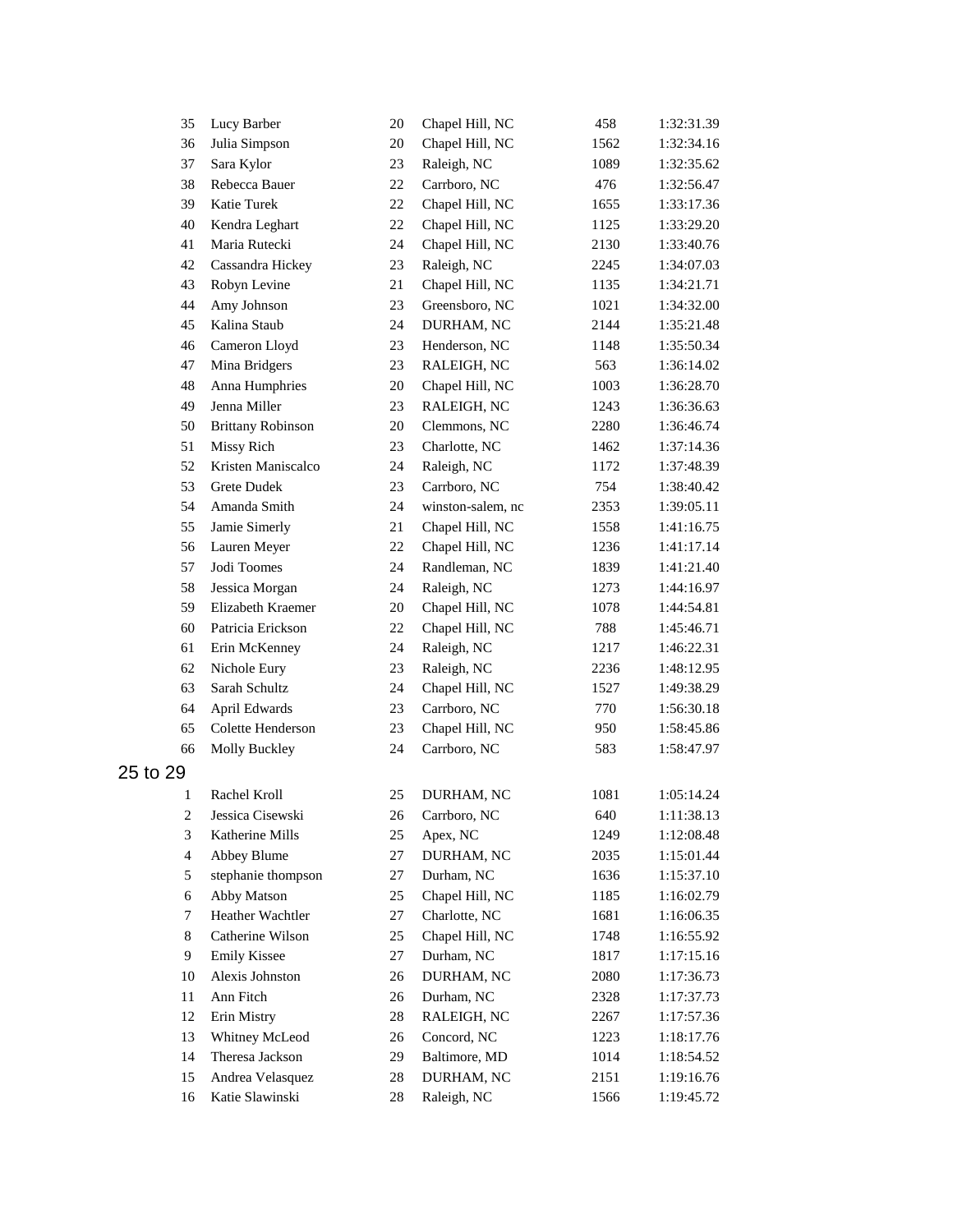| 17     | Holli Nelson          | 26     | Raleigh, NC           | 1307 | 1:19:47.39 |
|--------|-----------------------|--------|-----------------------|------|------------|
| 18     | Kimberly Maxfield     | 26     | Chapel Hill, NC       | 1188 | 1:19:52.23 |
| 19     | Sarada Rao            | 25     | Chapel Hill, NC       | 1436 | 1:19:58.25 |
| 20     | Meg Graeff            | 26     | Durham, NC            | 2063 | 1:20:06.03 |
| 21     | Kristin Yanulites     | 27     | DURHAM, NC            | 2160 | 1:20:47.43 |
| 22     | Mary Dickinson        | 26     | Chapel Hill, NC       | 725  | 1:21:32.26 |
| 23     | megan berlinger       | 29     | Winston Salem, NC     | 500  | 1:21:53.15 |
| 24     | Elizabeth Reynolds    | 29     | Chapel Hill, NC       | 1831 | 1:21:54.52 |
| 25     | Tara Bhupathi         | 25     | Chapel Hill, NC       | 501  | 1:22:05.16 |
| 26     | Caitlin Clinard       | 25     | Raleigh, NC           | 651  | 1:22:52.47 |
| 27     | Kate Huffstetler      | 27     | Greenville, NC        | 996  | 1:23:06.94 |
| $28\,$ | Fallon Diamond        | 27     | Chapel Hill, NC       | 1806 | 1:23:07.02 |
| 29     | Melissa Paris         | 25     | Salisbury, NC         | 1367 | 1:23:18.96 |
| 30     | Kristen Weichel       | 28     | winston-salem, nc     | 1706 | 1:23:47.47 |
| 31     | Karen Rogers          | 27     | Charlotte, NC         | 1477 | 1:24:06.72 |
| 32     | <b>JACLYN COOK</b>    | 27     | Apex, NC              | 2046 | 1:24:19.21 |
| 33     | Melissa Brady         | 25     | Chapel Hill, NC       | 553  | 1:25:02.73 |
| 34     | Emily McCloy          | 26     | Chapel Hill, NC       | 1200 | 1:25:06.56 |
| 35     | Jessica Oliver        | 25     | Chapel Hill, NC       | 1348 | 1:25:08.36 |
| 36     | <b>Tracy Britt</b>    | 26     | <b>BURLINGTON, NC</b> | 2037 | 1:25:08.94 |
| 37     | Heather Ruscello      | 29     | Raleigh, NC           | 1490 | 1:25:42.82 |
| 38     | Erika Streck          | 29     | Durham, NC            | 2292 | 1:26:25.44 |
| 39     | Logan Washburn        | 28     | Durham, NC            | 1695 | 1:26:27.33 |
| 40     | Sonya Adams           | 25     | Chapel Hill, NC       | 402  | 1:26:48.82 |
| 41     | Rebekah Friesen       | 27     | Durham, NC            | 839  | 1:27:07.26 |
| 42     | <b>Brooke Disser</b>  | 27     | Carrboro, NC          | 729  | 1:27:12.30 |
| 43     | Molly Logan           | 28     | Raleigh, NC           | 1155 | 1:27:12.54 |
| 44     | Ashley Calingo        | 26     | Durham, NC            | 596  | 1:27:18.56 |
| 45     | Deanna Vejvoda        | 27     | Chapel Hill, NC       | 2150 | 1:27:22.16 |
| 46     | Nicole Labbato        | 28     | Raleigh, NC           | 1090 | 1:27:36.87 |
| 47     | <b>Kate Davis</b>     | 29     | Raleigh, NC           | 705  | 1:27:38.84 |
| 48     | Sara SUFFIS           | 25     | Arlington, VA         | 2147 | 1:27:40.81 |
| 49     | Rhianon DeLeeuw       | 27     | DURHAM, NC            | 2050 | 1:27:41.91 |
| 50     | Lauren Goldsand       | 29     | DURHAM, NC            | 2061 | 1:27:42.68 |
| 51     | Natalie Hardy         | 26     | Chapel Hill, NC       | 921  | 1:28:44.11 |
| 52     | Erin Lentz            | 29     | Charlotte, NC         | 2094 | 1:28:53.31 |
| 53     | Christine Wisler      | 27     | WAKE FOREST, NC       | 2156 | 1:29:15.79 |
| 54     | Catherine Lafferty    | 26     | Chapel Hill, NC       | 1095 | 1:29:37.14 |
| 55     | <b>Margaret Haley</b> | 28     | Chapel Hill, NC       | 903  | 1:29:41.99 |
| 56     | Paige Painter         | 27     | Cary, NC              | 1364 | 1:30:45.27 |
| 57     | Sarah Andrews         | 27     | Charlotte, NC         | 430  | 1:30:45.30 |
| 58     | Lisa Lewis            | 27     | CHARLOTTE, NC         | 2098 | 1:30:47.96 |
| 59     | DAPHNE CLINARD        | 25     | Raleigh, NC           | 2324 | 1:30:48.25 |
| 60     | Elizabeth Mills       | 29     | Raleigh, NC           | 1247 | 1:31:07.12 |
| 61     | Helen Archer          | 25     | CARY, NC              | 434  | 1:31:27.39 |
| 62     | Carolina Hurant       | $28\,$ | Chapel Hill, NC       | 1004 | 1:31:27.04 |
| 63     | Heather Sidden        | 27     | RALEIGH, NC           | 1555 | 1:31:35.84 |
| 64     | Molly Gaither         | 27     | Chapel Hill, NC       | 847  | 1:31:44.26 |
| 65     | Melissa Reali         | 29     | Carrboro, NC          | 1445 | 1:31:52.64 |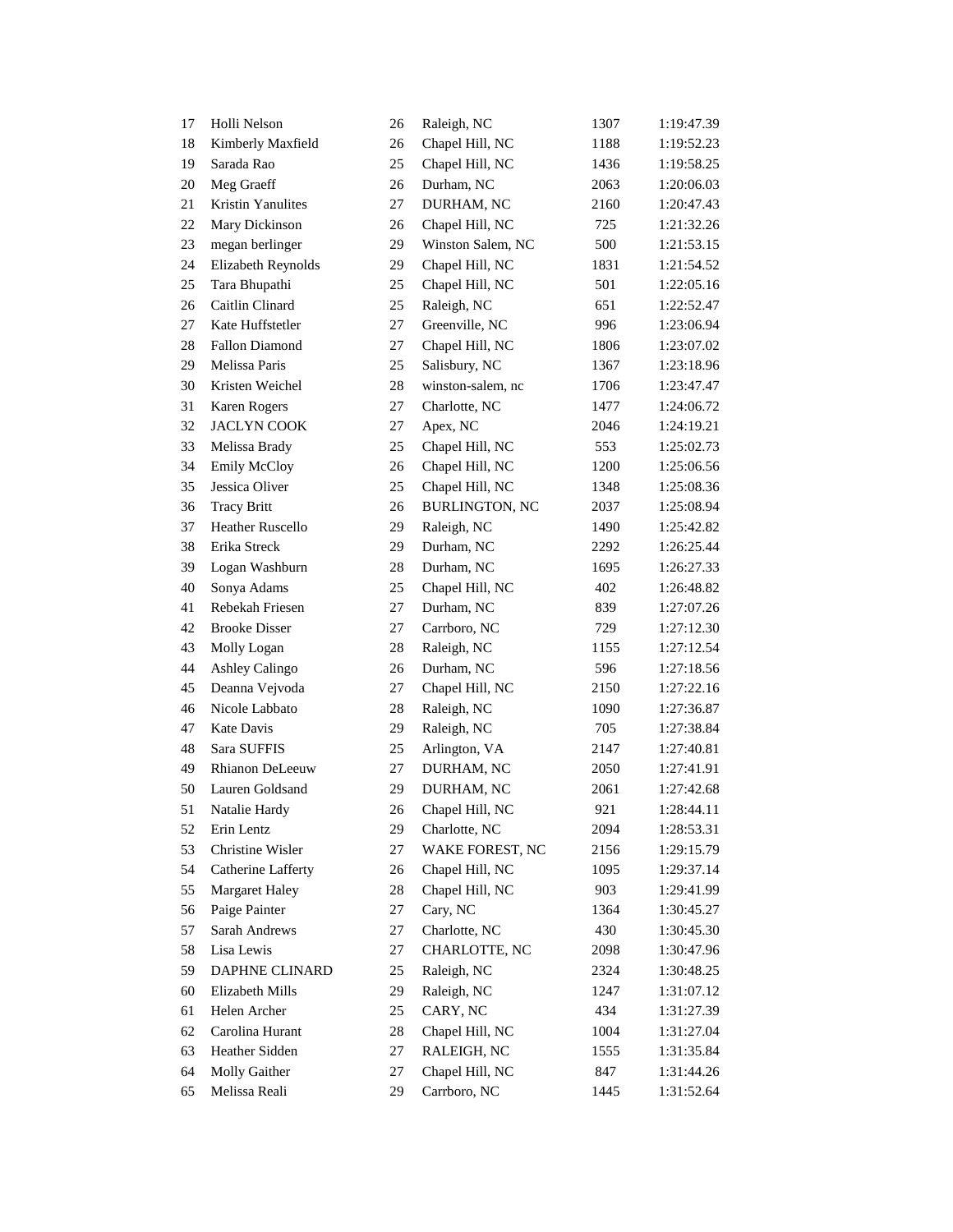| 66     | Ericka Binkley         | 27 | DURHAM, NC         | 506  | 1:32:26.73 |
|--------|------------------------|----|--------------------|------|------------|
| 67     | Jenna Weidig           | 25 | Carrboro, NC       | 1708 | 1:32:37.14 |
| 68     | Karen Luby             | 26 | DURHAM, NC         | 2101 | 1:32:40.81 |
| 69     | Meredith Darlington    | 25 | Cary, NC           | 699  | 1:32:43.71 |
| 70     | <b>Ashley Arnold</b>   | 27 | Morrisville, NC    | 439  | 1:32:45.68 |
| 71     | Evangeline Arapoglou   | 25 | DURHAM, NC         | 2027 | 1:33:05.65 |
| 72     | Kelly Lorenz           | 25 | Morrisville, NC    | 2100 | 1:33:11.66 |
| 73     | Heather Grant          | 26 | Raleigh, NC        | 881  | 1:33:11.75 |
| 74     | Amy Mercer             | 29 | Apex, NC           | 2263 | 1:33:13.14 |
| 75     | Bien Lai               | 27 | Chapel Hill, NC    | 1098 | 1:33:35.17 |
| 76     | Rachel Knowles         | 28 | Reidsville, NC     | 2085 | 1:33:48.49 |
| 77     | Michele Carpenter      | 27 | Raleigh, NC        | 615  | 1:34:09.26 |
| $78\,$ | Vicki Chanon           | 29 | Durham, NC         | 631  | 1:34:11.27 |
| 79     | Erika Hamilton         | 29 | Raleigh, NC        | 909  | 1:34:37.63 |
| 80     | claire atkins          | 27 | DURHAM, NC         | 2028 | 1:35:06.41 |
| 81     | Summer Ibrahim         | 28 | Raleigh, NC        | 2249 | 1:35:08.34 |
| 82     | Ann Garrison           | 26 | Durham, NC         | 853  | 1:35:12.90 |
| 83     | Kristin Johnson        | 27 | Durham, NC         | 2078 | 1:35:26.03 |
| 84     | <b>Ashley Clark</b>    | 27 | winston-salem, nc  | 642  | 1:35:27.32 |
| 85     | Sara Satinsky          | 29 | Carrboro, NC       | 1512 | 1:35:32.68 |
| 86     | Emily Werder           | 26 | Chapel Hill, NC    | 1841 | 1:35:32.95 |
| 87     | Lisa Kaltenbach        | 29 | Nashville, TN      | 1043 | 1:35:35.34 |
| 88     | Abigail Lundy          | 26 | Washington, DC     | 2102 | 1:35:54.55 |
| 89     | Jennifer Lee           | 26 | Chapel Hill, NC    | 1120 | 1:36:04.95 |
| 90     | Rebecca Wertman        | 26 | Chapel Hill, NC    | 1719 | 1:36:07.02 |
| 91     | Natasha Lockerman      | 28 | Raleigh, NC        | 1151 | 1:36:12.71 |
| 92     | Maggie Grace           | 29 | Charlotte, NC      | 880  | 1:36:34.44 |
| 93     | Elizabeth Newton       | 29 | Raleigh, NC        | 1311 | 1:36:39.69 |
| 94     | Andrea Arnold          | 29 | Carrboro, NC       | 438  | 1:36:47.77 |
| 95     | leia beale             | 29 | Charlotte, NC      | 477  | 1:36:50.42 |
| 96     | Alexis Chappell        | 26 | Chapel Hill, NC    | 632  | 1:36:51.56 |
| 97     | Maggie Culberson       | 25 | Durham, NC         | 691  | 1:37:38.12 |
| 98     | Laura Edwards          | 28 | Charlotte, NC      | 772  | 1:37:43.12 |
| 99     | Mary Brumfield         | 28 | Durham, NC         | 577  | 1:37:50.41 |
| 100    | Katie Paul             | 25 | Chapel Hill, NC    | 1377 | 1:37:57.60 |
| 101    | Stephanie Edwards      | 26 | Winston-Salem, NC  | 775  | 1:38:06.04 |
| 102    | Jessica Molnar         | 29 | Durham, NC         | 1260 | 1:38:09.18 |
| 103    | Diana Driscoll         | 29 | Durham, NC         | 751  | 1:38:27.51 |
| 104    | Megan Turk             | 27 | Chapel Hill, NC    | 1656 | 1:38:27.92 |
| 105    | Brandi Harrison        | 27 | Virginia Beach, VA | 936  | 1:38:41.88 |
| 106    | <b>Tracy Greenberg</b> | 27 | RALEIGH, NC        | 2242 | 1:38:45.49 |
| 107    | Amy Winecoff           | 26 | Durham, NC         | 1843 | 1:38:47.15 |
| 108    | Nancy Collicutt        | 27 | RALEIGH, NC        | 2230 | 1:38:53.38 |
| 109    | Catherine Harr         | 26 | Carrboro, NC       | 923  | 1:39:10.04 |
| 110    | Amy Henes              | 27 | Carrboro, NC       | 951  | 1:39:10.98 |
| 111    | Erin Lett              | 28 | Durham, NC         | 2096 | 1:39:17.30 |
| 112    | Jillian Williams       | 29 | Reidsville, NC     | 1740 | 1:39:34.71 |
| 113    | Claire Short           | 28 | Chapel Hill, NC    | 1551 | 1:39:56.58 |
| 114    | Lauren Onken           | 29 | Carrboro, NC       | 1350 | 1:40:06.35 |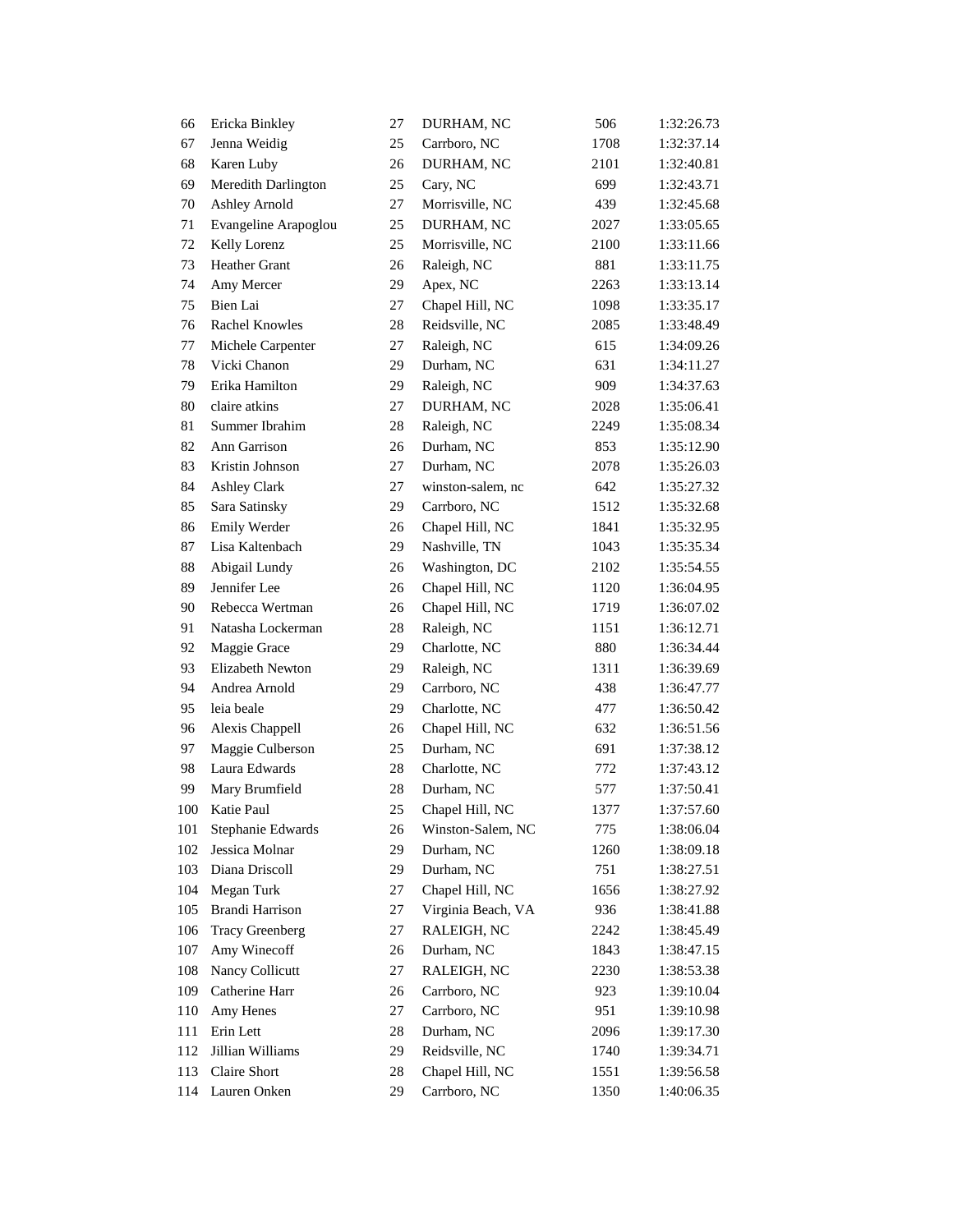| 115 | <b>JESSICA FARNELL</b> | 27 | Goldsboro, NC          | 802  | 1:40:07.01 |
|-----|------------------------|----|------------------------|------|------------|
| 116 | Amanda MacDowell       | 29 | CARY, NC               | 1164 | 1:40:07.56 |
| 117 | Hayley Reep            | 26 | Lincolnton, NC         | 1451 | 1:40:43.07 |
| 118 | Karissa Fenwick        | 27 | Durham, NC             | 807  | 1:40:51.29 |
| 119 | Catherine Tuttle       | 29 | RALEIGH, NC            | 1659 | 1:41:02.14 |
| 120 | collin strickland      | 25 | Chapel Hill, NC        | 1608 | 1:41:07.57 |
| 121 | Ellen Robinson         | 28 | Davidson, NC           | 1471 | 1:41:58.87 |
| 122 | Katherine Messick      | 28 | Durham, NC             | 2111 | 1:42:34.53 |
| 123 | Katharine Powell       | 26 | Washington, DC         | 2123 | 1:42:34.74 |
| 124 | Gina Huddleston        | 29 | Troy, NC               | 994  | 1:42:42.22 |
| 125 | Manda Klein            | 28 | Durham, NC             | 1070 | 1:42:56.14 |
| 126 | melissa Bell           | 26 | Raleigh, NC            | 2220 | 1:43:02.99 |
| 127 | Shannon Amann          | 25 | Cary, NC               | 411  | 1:43:04.74 |
| 128 | Cassie Jackson         | 25 | Apex, NC               | 1011 | 1:43:07.19 |
| 129 | Julie Aridas           | 25 | Carrboro, NC           | 437  | 1:44:02.69 |
| 130 | Joan Ryan              | 27 | Durham, NC             | 1832 | 1:44:25.91 |
| 131 | <b>Sweet Flake</b>     | 29 | Durham, NC             | 814  | 1:45:31.13 |
| 132 | Julie Kimel            | 29 | RALEIGH, NC            | 2255 | 1:45:34.72 |
| 133 | <b>Emily Barrett</b>   | 28 | Charlotte, NC          | 2219 | 1:45:38.97 |
| 134 | Lauren Smith           | 29 | Raleigh, NC            | 1568 | 1:45:54.84 |
| 135 | Sarah Leake            | 29 | Southern Pines, NC     | 1112 | 1:46:26.68 |
| 136 | Lindsey Kinnaird       | 28 | Raleigh, NC            | 1065 | 1:46:40.53 |
| 137 | <b>Ashley Davidson</b> | 29 | Durham, NC             | 701  | 1:47:50.03 |
| 138 | Stacie Enoch           | 27 | Cary, NC               | 786  | 1:48:53.95 |
| 139 | Amber Allen            | 27 | Durham, NC             | 2024 | 1:48:54.14 |
| 140 | Shelley Lockerman      | 28 | Raleigh, NC            | 1152 | 1:49:17.79 |
| 141 | Whitney Frack          | 29 | Winston Salem, NC      | 832  | 1:49:24.63 |
| 142 | Andrea Harrell         | 26 | Greensboro, NC         | 924  | 1:49:48.85 |
| 143 | Jessica Weather        | 26 | Raleigh, NC            | 2152 | 1:49:55.11 |
| 144 | Katie McDermott        | 27 | Chapel Hill, NC        | 1204 | 1:50:03.52 |
| 145 | Amanda Leong           | 26 | Charlotte, NC          | 1129 | 1:50:04.02 |
| 146 | Kelly Graham           | 29 | RALEIGH, NC            | 1812 | 1:50:24.45 |
| 147 | Katharine Ford         | 26 | Carrboro, NC           | 824  | 1:50:44.91 |
| 148 | Amanda Bouleris        | 29 | Durham, NC             | 539  | 1:50:50.46 |
| 149 | Adriana Cerbin         | 29 | DURHAM, NC             | 2228 | 1:51:10.95 |
| 150 | Nicole Hodge           | 27 | Durham, NC             | 966  | 1:52:26.57 |
| 151 | Lindsey Bickers Bock   | 29 | Durham, NC             | 502  | 1:53:04.45 |
| 152 | <b>Emily Maher</b>     | 27 | Cornelius, NC          | 1168 | 1:55:06.03 |
| 153 | Lauren Vejvoda         | 25 | Chapel Hill, NC        | 1674 | 1:55:10.40 |
| 154 | <b>Constance Wong</b>  | 25 | Charlotte NC 28209, NC | 1764 | 1:55:15.83 |
| 155 | Annie Yee              | 26 | Ashboro, NC            | 2310 | 1:55:24.57 |
| 156 | Michelle Pazzula       | 26 | Charlotte, NC          | 1380 | 1:56:25.23 |
| 157 | Desiree Bonadonna      | 27 | Durham, NC             | 2223 | 1:57:18.93 |
| 158 | Laura Short            | 25 | Durham, NC             | 1552 | 1:57:58.24 |
| 159 | Erin Welch             | 25 | RALEIGH, NC            | 2302 | 1:57:59.06 |
| 160 | Darlene Nyce           | 29 | Fuquay-Varina, NC      | 2274 | 2:01:19.65 |
| 161 | Katherine Goff         | 28 | Raleigh, NC            | 2330 | 2:04:09.62 |
| 162 | Laurie Stradley        | 29 | Pittsboro, NC          | 1836 | 2:10:45.00 |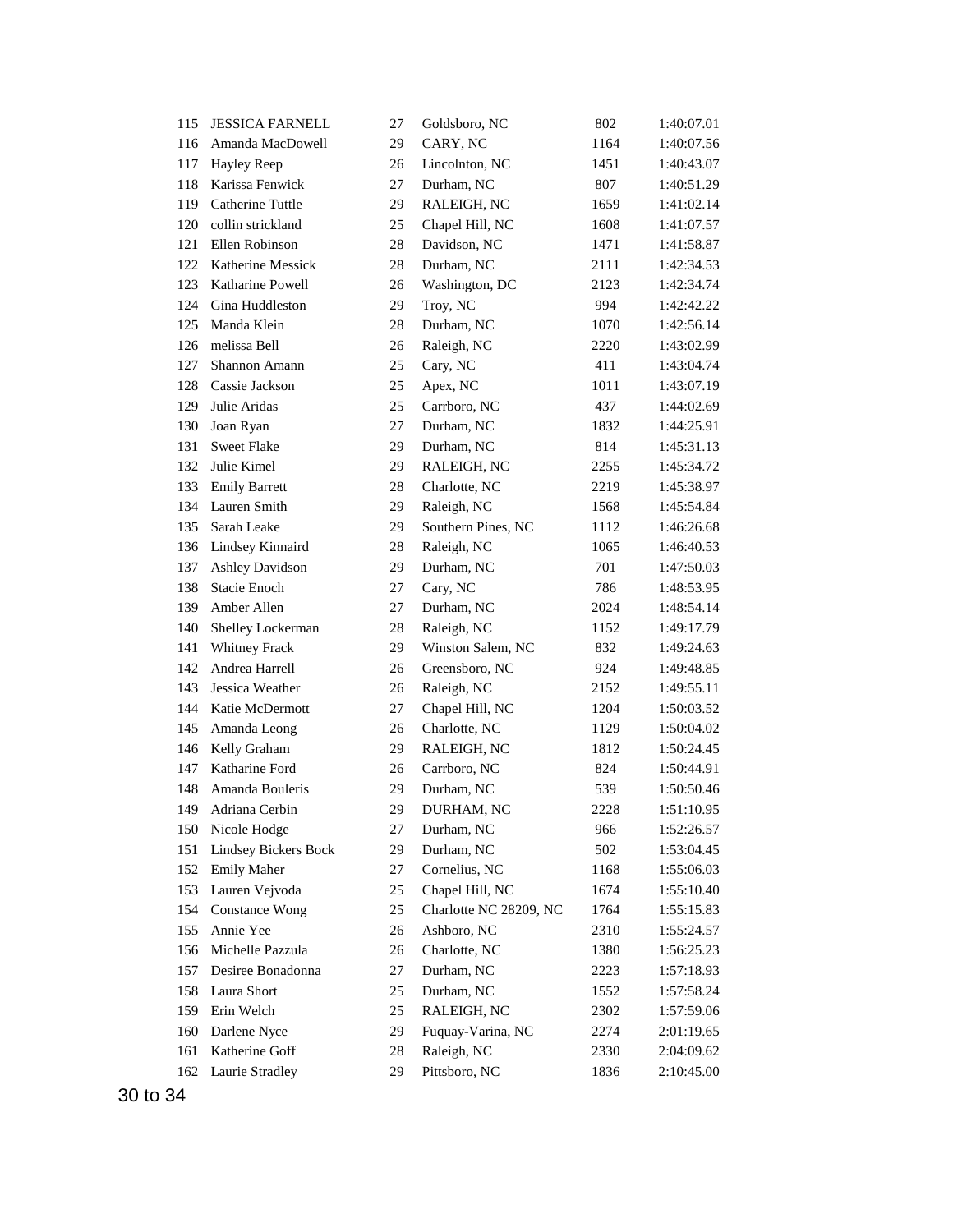| $\mathbf{1}$   | Elissa Ballas           | 30 | Goldsboro, NC     | 457  | 1:02:03.80 |
|----------------|-------------------------|----|-------------------|------|------------|
| 2              | Debbie Surface          | 30 | Raleigh, NC       | 1616 | 1:03:58.01 |
| 3              | Sarah Wilde             | 32 | Charlotte, NC     | 1734 | 1:07:54.59 |
| $\overline{4}$ | Janne Heinonen          | 34 | Chapel Hill, NC   | 946  | 1:08:55.17 |
| 5              | Tina Whitmire           | 30 | Concord, NC       | 1727 | 1:10:32.85 |
| 6              | Lesha Hedgecock         | 31 | Winston Salem, NC | 944  | 1:12:14.15 |
| 7              | Summer Conlon           | 31 | Sanford, NC       | 661  | 1:14:16.88 |
| 8              | Leigh Erisman           | 32 | Durham, NC        | 789  | 1:15:30.88 |
| 9              | Jenny Crow              | 31 | Waxhaw, NC        | 685  | 1:16:13.23 |
| 10             | Elizabeth Wood          | 32 | Durham, NC        | 1767 | 1:17:03.60 |
| 11             | <b>Stephanie Farley</b> | 30 | Durham, NC        | 800  | 1:18:04.55 |
| 12             | Erin Musson             | 32 | Durham, NC        | 2116 | 1:18:15.04 |
| 13             | Lisa Jones              | 33 | Chapel Hill, NC   | 1032 | 1:18:34.32 |
| 14             | <b>Mandy Peters</b>     | 34 | Durham, NC        | 1397 | 1:18:38.71 |
| 15             | Carolyn Samuel          | 30 | Chapel Hill, NC   | 1504 | 1:20:19.18 |
| 16             | <b>Holly Borham</b>     | 34 | Chapel Hill, NC   | 536  | 1:20:36.46 |
| 17             | Jocelyn Wittstein       | 31 | Chapel Hill, NC   | 2157 | 1:20:48.33 |
| 18             | Katie Koenig            | 30 | Chapel Hill, NC   | 2086 | 1:21:09.11 |
| 19             | Jennifer Adams          | 33 | Pittsboro, NC     | 400  | 1:21:26.84 |
| 20             | Sara Harward            | 31 | Chapel Hill, NC   | 940  | 1:21:26.90 |
| 21             | Lilith Anderson         | 30 | Chapel Hill, NC   | 1794 | 1:21:37.71 |
| 22             | <b>Tracy Wesley</b>     | 34 | Chapel Hill, NC   | 2153 | 1:22:04.80 |
| 23             | <b>Tyler Martin</b>     | 31 | Chapel Hill, NC   | 1178 | 1:22:58.91 |
| 24             | Kristin Neilson         | 32 | Washington, DC    | 1306 | 1:23:32.98 |
| 25             | april goley             | 31 | Durham, NC        | 873  | 1:23:54.91 |
| 26             | Tyler Cunningham        | 34 | Raleigh, NC       | 693  | 1:23:55.77 |
| 27             | Emily McGregor          | 30 | Hillsborough, NC  | 1212 | 1:24:34.49 |
| 28             | Jill Hogan              | 31 | Charlotte, NC     | 2333 | 1:26:24.01 |
| 29             | Jaime Szymusiak         | 32 | Raleigh, NC       | 1837 | 1:26:30.78 |
| 30             | Jennifer Lafleur        | 31 | Durham, NC        | 1096 | 1:26:58.44 |
| 31             | palma chillon           | 33 | Carrboro, NC      | 637  | 1:27:01.17 |
| 32             | <b>Lindsey Waite</b>    | 31 | Raleigh, NC       | 1682 | 1:27:08.96 |
| 33             | Jennifer Dunston        | 34 | Raleigh, NC       | 764  | 1:27:09.14 |
| 34             | Jessica Wolak           | 33 | WAKE FOREST, NC   | 1760 | 1:27:26.96 |
| 35             | C. Virginia Fenwick     | 33 | DURHAM, NC        | 2056 | 1:27:40.67 |
| 36             | <b>Bridget Beck</b>     | 34 | Chapel Hill, NC   | 479  | 1:27:42.27 |
| 37             | Sarah Langer            | 32 | Raleigh, NC       | 1105 | 1:27:43.78 |
| 38             | Lauren Miller           | 30 | Raleigh, NC       | 2113 | 1:27:49.44 |
| 39             | Kathie Sidner           | 31 | Raleigh, NC       | 1556 | 1:27:49.48 |
| 40             | Jennifer Wolford        | 31 | Richmond, VA      | 1761 | 1:27:49.73 |
| 41             | Sarah Capps             | 31 | Gardner, NC       | 2226 | 1:28:12.16 |
| 42             | Yohanna Scroggins       | 30 | Haw River, NC     | 1833 | 1:28:14.61 |
| 43             | Kathryn Chamra          | 30 | Winston-Salem, NC | 630  | 1:28:16.23 |
| 44             | Kelly Hull              | 34 | Mt. Airy, NC      | 1001 | 1:28:48.08 |
| 45             | Joy Doner               | 30 | Charlotte, NC     | 739  | 1:29:28.05 |
| 46             | Jennifer Anderson       | 33 | Chapel Hill, NC   | 417  | 1:29:46.61 |
| 47             | Juliana Peters          | 32 | Raleigh, NC       | 1396 | 1:29:51.87 |
| 48             | Susanne Anderson        | 34 | Hillsborough, NC  | 426  | 1:29:58.85 |
| 49             | Jen Waschek             | 31 | Greensboro, NC    | 1692 | 1:30:27.31 |
|                |                         |    |                   |      |            |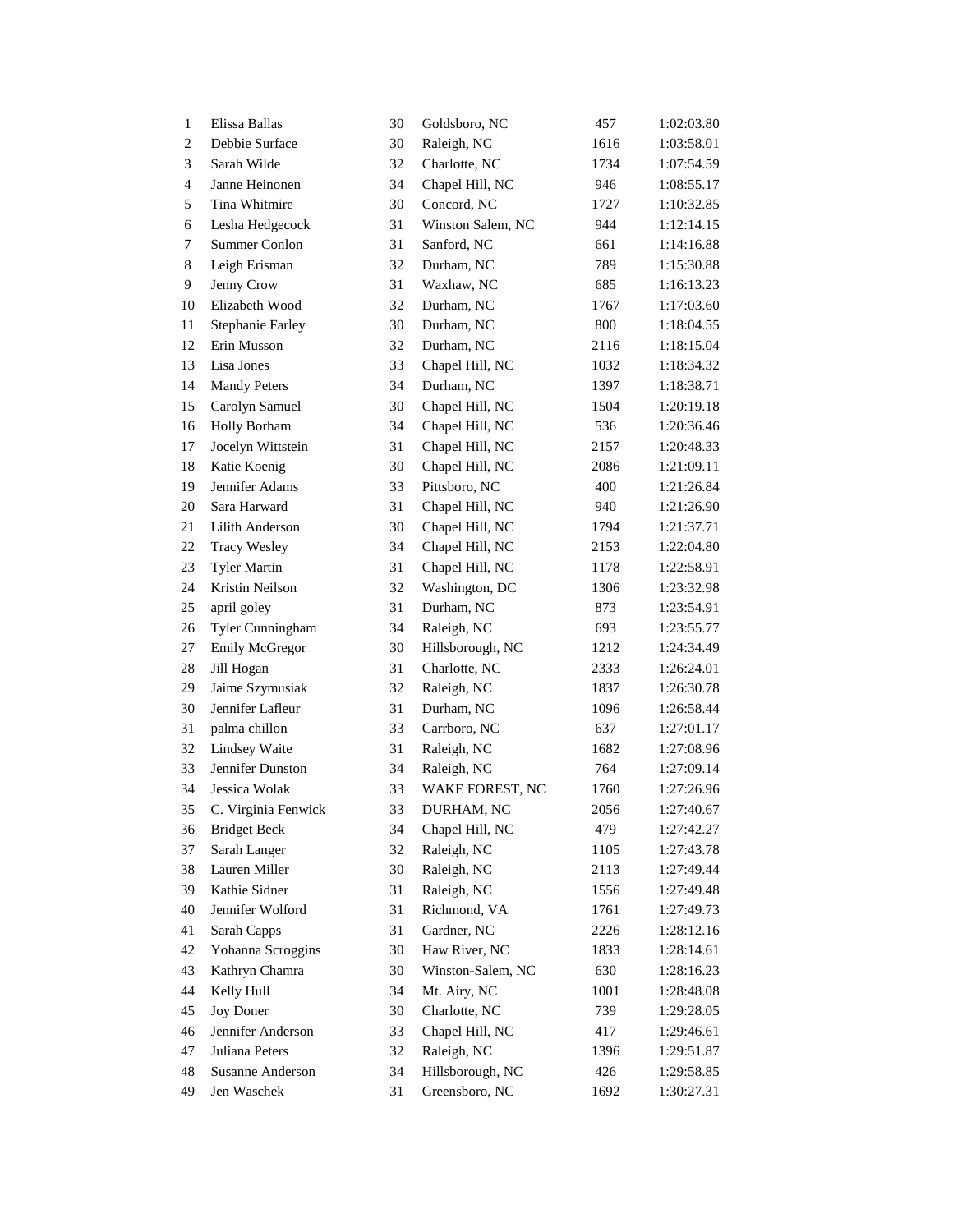| 50 | Brianna Honea          | 31     | Durham, NC         | 978  | 1:30:46.90 |
|----|------------------------|--------|--------------------|------|------------|
| 51 | Abigail Douek          | 31     | Raleigh, NC        | 747  | 1:31:07.87 |
| 52 | Kristine Fahrney       | 34     | Durham, NC         | 797  | 1:31:18.36 |
| 53 | Kimberly Getty         | 32     | Raleigh, NC        | 859  | 1:31:26.89 |
| 54 | Lisa Anderson          | 34     | Durham, NC         | 420  | 1:31:30.46 |
| 55 | Laura Moore            | 32     | Raleigh, NC        | 2268 | 1:31:39.68 |
| 56 | Riann Doyle            | 32     | Lake Ridge, VA     | 749  | 1:31:40.71 |
| 57 | Fran Moses             | 33     | CARY, NC           | 2270 | 1:31:42.24 |
| 58 | Laura Watson           | 33     | Laurel Springs, NC | 1698 | 1:32:03.92 |
| 59 | <b>REGAN BIGELOW</b>   | 30     | Haw River, NC      | 2221 | 1:32:12.19 |
| 60 | Erica Collis           | 33     | Carrboro, NC       | 1803 | 1:32:17.17 |
| 61 | Ante Wind              | 30     | Richmond, VA       | 1752 | 1:32:34.59 |
| 62 | Shelley Williams       | 31     | Linden, NC         | 1747 | 1:32:44.25 |
| 63 | Molly Tuttle           | 33     | Pfafftown, NC      | 2356 | 1:32:59.24 |
| 64 | Lynn Johnson           | 31     | Durham, NC         | 1026 | 1:33:13.41 |
| 65 | Stephanie Montgomery   | 31     | Durham, NC         | 1263 | 1:33:21.52 |
| 66 | Anna Clemmons          | 30     | Chapel Hill, NC    | 649  | 1:34:18.62 |
| 67 | Lisette Timberlake     | 30     | Winston-Salem, NC  | 1640 | 1:34:21.79 |
| 68 | Cynthia Donovan        | 33     | Chapel Hill, NC    | 741  | 1:35:13.14 |
| 69 | Gretchen Stumpf        | 34     | Greensboro, NC     | 1611 | 1:35:14.70 |
| 70 | Kelly Pelletier        | 34     | New Bern, NC       | 1388 | 1:35:36.80 |
| 71 | Alma Scoby             | 34     | Chapel Hill, NC    | 1528 | 1:35:54.35 |
| 72 | Megan Randall          | 31     | Chapel Hill, NC    | 1432 | 1:35:55.61 |
| 73 | Nora Milley            | 33     | Gardner, NC        | 2264 | 1:36:05.15 |
| 74 | Amy Murphy             | 30     | Richmond Hill, GA  | 1293 | 1:37:17.28 |
| 75 | Kelly O'Brien          | 34     | Cary, NC           | 1334 | 1:37:21.09 |
| 76 | Michelle Wallen        | 33     | Hillsborough, NC   | 1685 | 1:37:27.54 |
| 77 | Katie Wooddell         | 32     | Leland, NC         | 1769 | 1:37:47.25 |
| 78 | Sarah Sales            | 31     | Fort Mill, SC      | 1503 | 1:38:05.08 |
| 79 | Shannon Pointer        | 31     | Semora, NC         | 1409 | 1:38:08.77 |
| 80 | Julie Leach            | 33     | Chandler, AZ       | 2090 | 1:38:08.92 |
| 81 | <b>CANDACE OFFIELD</b> | 32     | Durham, NC         | 2275 | 1:38:21.18 |
| 82 | Lisa Blanton           | 34     | Lawndale, NC       | 522  | 1:38:26.39 |
| 83 | Dana Walters           | 30     | Cary, NC           | 1687 | 1:38:35.43 |
| 84 | <b>Starr DePriest</b>  | 32     | Reidsville, NC     | 720  | 1:38:37.05 |
| 85 | sarah hart             | 30     | Durham, NC         | 938  | 1:39:01.63 |
| 86 | Victoria Creamer       | 34     | Durham, NC         | 682  | 1:39:04.60 |
| 87 | Angela Amick           | 33     | Advance, NC        | 413  | 1:39:17.89 |
| 88 | Anna Sterling          | 31     | Durham, NC         | 1597 | 1:39:17.26 |
| 89 | Terra Wiggins          | $30\,$ | Pittsboro, NC      | 1732 | 1:39:38.09 |
| 90 | Kellie DeLapp          | 30     | Reidsville, NC     | 712  | 1:39:39.90 |
| 91 | Kerryn Cress           | 30     | Cary, NC           | 684  | 1:39:41.87 |
| 92 | Sarah Hyatt            | 32     | Moseley, VA        | 1007 | 1:40:02.66 |
| 93 | Gretchen Yonish        | 34     | Durham, NC         | 2358 | 1:40:13.27 |
| 94 | Amber Poole            | 33     | Elm City, NC       | 1411 | 1:41:03.43 |
| 95 | sara scheck            | 34     | RALEIGH, NC        | 1517 | 1:41:04.71 |
| 96 | Tommilynn Baker        | 34     | Raleigh, NC        | 2030 | 1:41:25.77 |
| 97 | Megan Pollock          | 31     | Alexandria, VA     | 1410 | 1:41:42.19 |
| 98 | Sara Hanna             | 30     | Chapel Hill, NC    | 913  | 1:41:46.70 |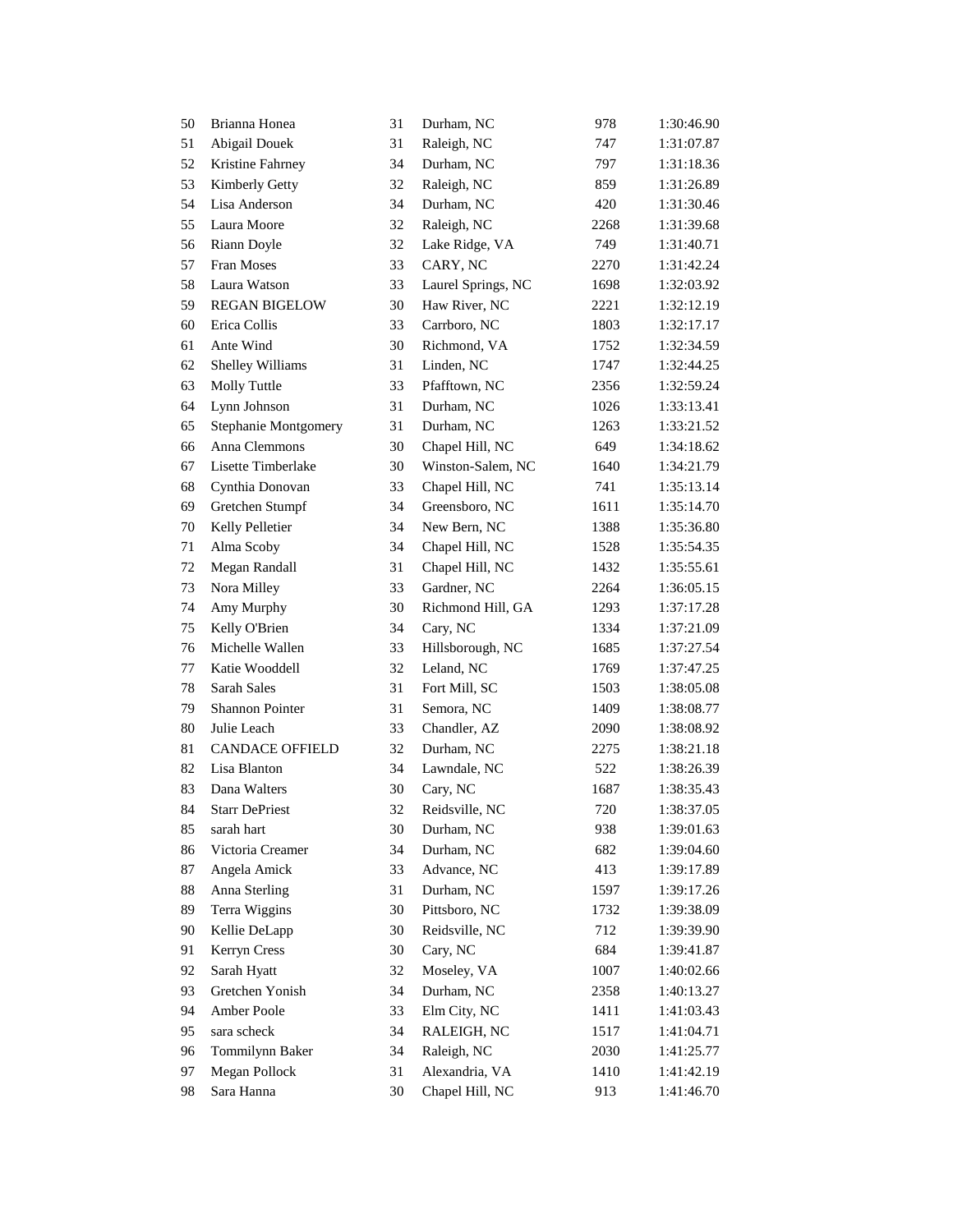| 99             | sihong huang            | 34 | Chapel Hill, NC   | 993  | 1:42:01.91 |
|----------------|-------------------------|----|-------------------|------|------------|
| 100            | Molly Donofrio          | 33 | Chapel Hill, NC   | 740  | 1:42:13.39 |
| 101            | Amy Oslar               | 32 | CARY, NC          | 1358 | 1:42:35.69 |
| 102            | claudia aleman          | 31 | Raleigh, NC       | 2215 | 1:42:41.22 |
| 103            | Lacey Lee               | 31 | Cary, NC          | 2091 | 1:42:54.09 |
| 104            | m.c. hartley            | 34 | WAKE FOREST, NC   | 939  | 1:44:48.55 |
| 105            | Diana Pereira           | 33 | Raleigh, NC       | 2122 | 1:45:12.68 |
| 106            | andrea mulholland       | 31 | Carrboro, NC      | 1288 | 1:46:23.12 |
| 107            | Leah Shipley            | 32 | Raleigh, NC       | 2135 | 1:46:45.14 |
| 108            | Nancy Limauro           | 32 | Washington, DC    | 1141 | 1:46:47.20 |
| 109            | Jenny Holt              | 33 | Raleigh, NC       | 977  | 1:46:48.69 |
| 110            | Hayes Ferguson          | 32 | manteo, NC        | 808  | 1:46:59.75 |
| 111            | Valarie Sapp            | 34 | Reidsville, NC    | 1509 | 1:48:58.43 |
| 112            | Nicole Martin           | 30 | Raleigh, NC       | 2104 | 1:49:09.88 |
| 113            | Kristen Gerhart         | 31 | Raleigh, NC       | 2059 | 1:49:36.60 |
| 114            | Melia Stover            | 31 | Shelby, NC        | 2291 | 1:49:37.21 |
| 115            | Jessica Thornton        | 31 | Carrboro, NC      | 2295 | 1:49:44.65 |
| 116            | Sunny Lee               | 33 | Cary, NC          | 2259 | 1:50:00.86 |
| 117            | Deana Labriola          | 33 | Durham, NC        | 1091 | 1:50:13.86 |
| 118            | Amanda Clements         | 32 | Apex, NC          | 648  | 1:50:50.59 |
| 119            | Jennifer Thompson       | 32 | Huntersville, NC  | 1634 | 1:54:20.07 |
| 120            | <b>Tiffany Pace</b>     | 31 | Charlotte, NC     | 1360 | 1:54:29.49 |
| 121            | Cassie Stox             | 30 | CARY, NC          | 1604 | 1:55:04.67 |
| 122            | Angie Caprise           | 34 | Morrisville, NC   | 609  | 1:57:01.60 |
| 123            | <b>Emily Weaver</b>     | 32 | Durham, NC        | 1704 | 2:00:02.97 |
| 124            | Leslie Johnson          | 30 | Durham, NC        | 2079 | 2:00:41.70 |
| 125            | Jessica Orth            | 32 | Carthage, NC      | 1352 | 2:01:09.36 |
| 126            | Carla Picconi           | 34 | Chapel Hill, NC   | 1403 | 2:05:00.83 |
| 127            | Rebecca Stickels        | 33 | Fort Mill, SC     | 1601 | 2:38:11.69 |
| 35 to 39       |                         |    |                   |      |            |
| 1              | <b>Charlotte Ratike</b> | 39 | Charlotte, NC     | 1828 | 1:09:48.06 |
| 2              | Ellen Parker            | 38 | Chapel Hill, NC   | 2347 | 1:09:48.69 |
| 3              | Jessica Bishop          | 35 | Chapel Hill, NC   | 509  | 1:12:34.45 |
| $\overline{4}$ | Candace Herrick         | 39 | Carrboro, NC      | 955  | 1:12:59.38 |
| 5              | <b>Brandie Revoy</b>    | 35 | Chapel Hill, NC   | 1454 | 1:13:24.38 |
| 6              | Kelly Clarke            | 37 | Raleigh, NC       | 2323 | 1:13:38.31 |
| 7              | Rebecca Ives            | 36 | Durham, NC        | 1010 | 1:14:28.40 |
| 8              | julia brandon           | 37 | Durham, NC        | 2224 | 1:15:02.89 |
| 9              | Mary Jo Nugent          | 35 | Raleigh, NC       | 1332 | 1:15:20.65 |
| 10             | Kristen Carmouche       | 35 | Chapel Hill, NC   | 614  | 1:15:50.08 |
| 11             | Jennifer Goldstein      | 38 | Carrboro, NC      | 872  | 1:16:47.75 |
| 12             | leslie Barnes           | 36 | Durham, NC        | 2031 | 1:16:51.87 |
| 13             | Kim Huffman             | 38 | DURHAM, NC        | 995  | 1:17:33.30 |
| 14             | Jennifer Howard         | 36 | Durham, NC        | 986  | 1:18:11.00 |
| 15             | Edie Oakley             | 39 | DURHAM, NC        | 1340 | 1:18:13.61 |
| 16             | Amy Meadowcroft         | 39 | Raleigh, NC       | 1225 | 1:19:50.23 |
| 17             | Clare Quadland          | 37 | Winston-Salem, NC | 1426 | 1:19:59.54 |
| 18             | Charlotte Broughton     | 37 | Winston-Salem, NC | 571  | 1:20:05.47 |
| 19             | Kelly Young             | 35 | Chapel Hill, NC   | 2161 | 1:20:15.35 |
|                |                         |    |                   |      |            |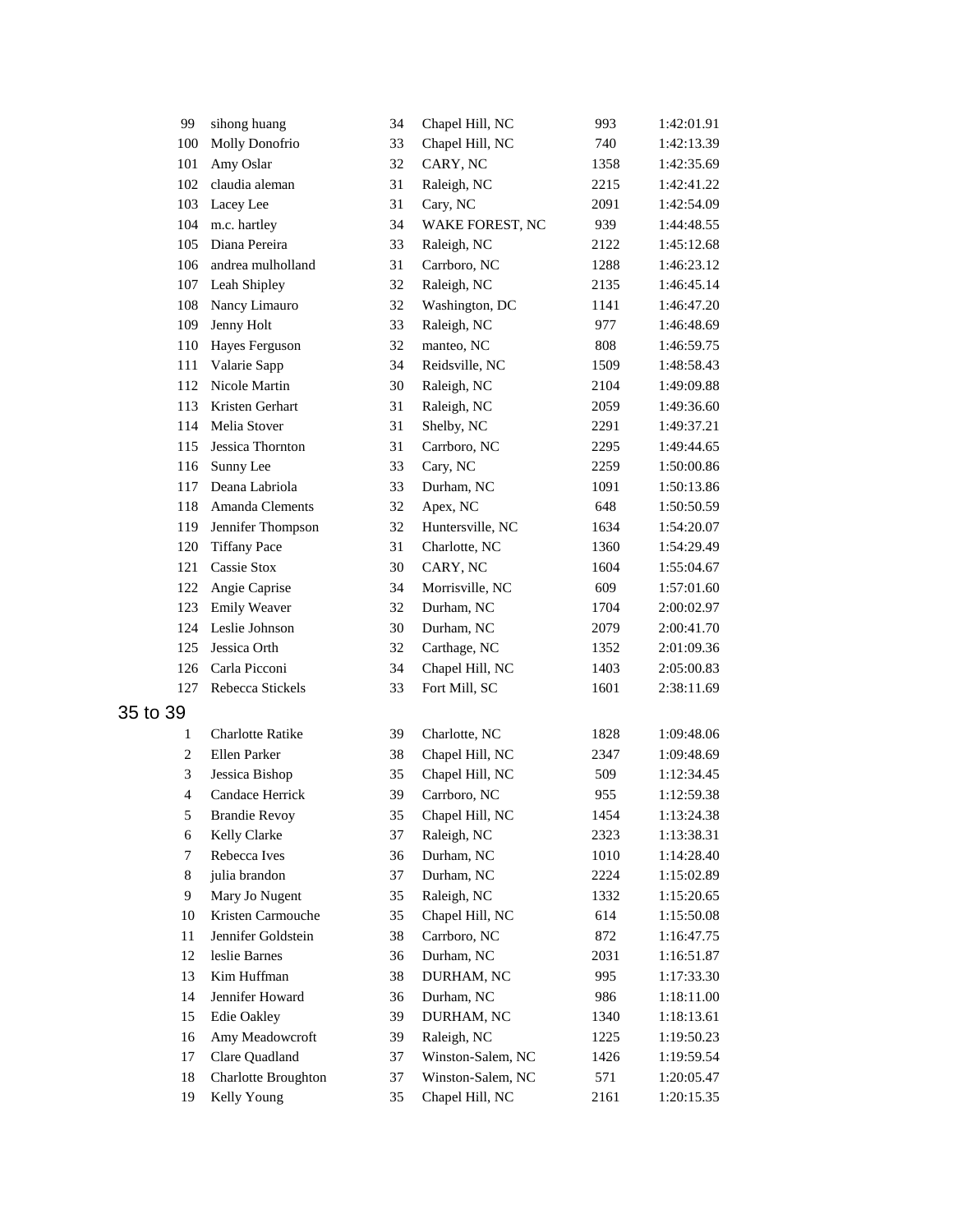| 20 | <b>Suzanne Marrone</b> | 35 | Raleigh, NC       | 1176 | 1:20:16.56 |
|----|------------------------|----|-------------------|------|------------|
| 21 | Lori Smith             | 35 | Advance, NC       | 1570 | 1:20:18.41 |
| 22 | Sloan Nuernberger      | 38 | Durham, NC        | 1331 | 1:20:37.13 |
| 23 | Tracy Guidera          | 39 | Cary, NC          | 892  | 1:20:38.51 |
| 24 | Stephanie Grubbs       | 39 | Chapel Hill, NC   | 891  | 1:21:11.83 |
| 25 | Ginger Craig           | 38 | Greensboro, NC    | 2325 | 1:21:18.60 |
| 26 | lisa simmons           | 38 | Chapel Hill, NC   | 2139 | 1:21:32.86 |
| 27 | Leslie McDow           | 39 | Durham, NC        | 2105 | 1:21:44.85 |
| 28 | Wendy Just             | 37 | Cary, NC          | 1038 | 1:22:00.47 |
| 29 | Elizabeth Heetderks    | 39 | Chapel Hill, NC   | 1865 | 1:22:19.47 |
| 30 | <b>Tiffany Dunn</b>    | 35 | Clemmons, NC      | 763  | 1:22:51.79 |
| 31 | Anne Jacobs Kenyon     | 38 | Efland, NC        | 2077 | 1:22:52.39 |
| 32 | <b>Brook Kelley</b>    | 36 | Greensboro, NC    | 1054 | 1:23:57.94 |
| 33 | Terri Maultsby         | 38 | Greensboro, NC    | 1187 | 1:24:02.30 |
| 34 | Nicomi kloempken       | 38 | Apex, NC          | 2012 | 1:24:18.98 |
| 35 | Stephanie Baldwin      | 38 | Washington, DC    | 456  | 1:24:32.47 |
| 36 | <b>Betsy Brown</b>     | 37 | Raleigh, NC       | 572  | 1:24:53.35 |
| 37 | Elizabeth Hooks        | 35 | Morrisville, NC   | 979  | 1:24:56.16 |
| 38 | Jennifer Cozart        | 35 | Charlotte, NC     | 674  | 1:25:02.90 |
| 39 | <b>DAWN HIGGINS</b>    | 36 | Winterville, NC   | 2072 | 1:25:04.86 |
| 40 | Alisha Woodroof        | 38 | Raleigh, NC       | 1772 | 1:25:05.99 |
| 41 | Sabine Farer           | 38 | Chapel Hill, NC   | 798  | 1:25:14.27 |
| 42 | Leigh Ann Wingfield    | 37 | Nashville, NC     | 1755 | 1:25:31.35 |
| 43 | jill uttridge          | 38 | Raleigh, NC       | 1663 | 1:25:48.05 |
| 44 | Camille Gibbs          | 37 | Raleigh, NC       | 860  | 1:25:56.45 |
| 45 | <b>Tracy Eldred</b>    | 39 | Carrboro, NC      | 777  | 1:25:57.20 |
| 46 | Dionne Evans           | 38 | Greenville, NC    | 795  | 1:26:12.60 |
| 47 | Amanda Moore           | 37 | Raleigh, NC       | 1265 | 1:26:14.19 |
| 48 | Carrie Tomlin          | 39 | Greensboro, NC    | 1646 | 1:26:30.94 |
| 49 | Kelly McCall           | 35 | Chapel Hill, NC   | 1193 | 1:26:41.62 |
| 50 | Cindy Kluttz           | 35 | Winston-Salem, NC | 1072 | 1:26:43.69 |
| 51 | Christine Sedam        | 39 | Chapel Hill, NC   | 1535 | 1:27:31.63 |
| 52 | Jessica Barr           | 37 | Raleigh, NC       | 467  | 1:27:46.91 |
| 53 | Lora Charles           | 38 | DURHAM, NC        | 2040 | 1:27:51.31 |
| 54 | <b>Ashley Cannon</b>   | 36 | Davidson, NC      | 2322 | 1:27:58.36 |
| 55 | Samantha Venters       | 39 | RALEIGH, NC       | 1675 | 1:28:04.03 |
| 56 | <b>Wendy Sarratt</b>   | 37 | Chapel Hill, NC   | 1510 | 1:28:07.90 |
| 57 | Laura Roe              | 37 | Chapel Hill, NC   | 2127 | 1:28:11.05 |
| 58 | Ursula Forrester       | 38 | Rocky Mount, NC   | 826  | 1:28:17.83 |
| 59 | Jill Sherron           | 37 | Winston-Salem, NC | 1545 | 1:28:34.94 |
| 60 | Amy Carreira           | 37 | Raleigh, NC       | 616  | 1:28:36.63 |
| 61 | martha rath-xarlacos   | 39 | Chapel Hill, NC   | 1439 | 1:29:13.80 |
| 62 | marjorie Thomas        | 38 | Carson City, NV   | 1631 | 1:29:33.77 |
| 63 | Kelly Spann            | 37 | Chesterfield, VA  | 1584 | 1:29:51.47 |
| 64 | Mandie Condie          | 35 | Mt Pleasant, NC   | 659  | 1:30:04.51 |
| 65 | Penny Ashley-Lawrence  | 38 | Raleigh, NC       | 443  | 1:30:37.71 |
| 66 | Nicole Casey           | 37 | WAKE FOREST, NC   | 622  | 1:31:03.39 |
| 67 | Kristin Somers         | 39 | Chapel Hill, NC   | 2141 | 1:31:20.51 |
| 68 | Michelle Anderson      | 36 | Raleigh, NC       | 423  | 1:31:38.07 |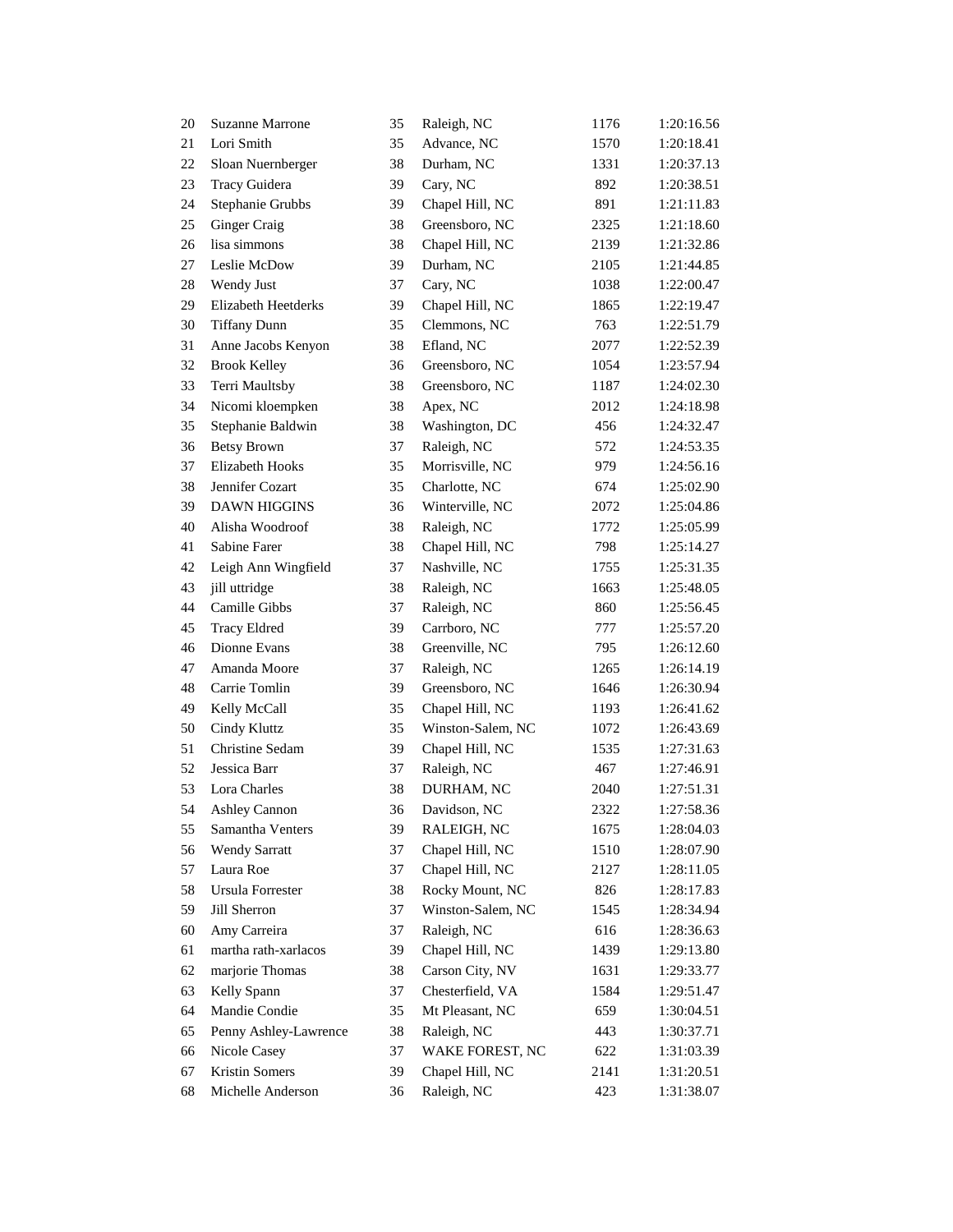| 69  | Jennan Read            | 37 | Durham, NC         | 1443 | 1:31:39.57 |
|-----|------------------------|----|--------------------|------|------------|
| 70  | Anne Dunn              | 36 | winston-salem, nc  | 757  | 1:31:41.01 |
| 71  | Erika Grace            | 36 | Chapel Hill, NC    | 2062 | 1:31:49.58 |
| 72  | <b>Barbara Rice</b>    | 37 | Greensboro, NC     | 1459 | 1:32:07.29 |
| 73  | Anne Woodman           | 37 | Morrisville, NC    | 1770 | 1:32:20.68 |
| 74  | Anne Stephens          | 39 | Chapel Hill, NC    | 1596 | 1:32:22.34 |
| 75  | Kandice Buterbaugh     | 35 | WAKE FOREST, NC    | 591  | 1:32:22.80 |
| 76  | Anna Williams          | 35 | WAKE FOREST, NC    | 2305 | 1:32:24.26 |
| 77  | Tamara Lackey          | 39 | Durham, NC         | 1093 | 1:33:22.25 |
| 78  | Amanda O'Briant        | 35 | Durham, NC         | 1333 | 1:33:32.75 |
| 79  | Kimberley Silver       | 38 | Chapel Hill, NC    | 2138 | 1:33:53.00 |
| 80  | Aimee Zaas             | 38 | Chapel Hill, NC    | 2163 | 1:33:53.11 |
| 81  | Jodi DeJoseph          | 38 | Zebulon, NC        | 711  | 1:34:11.25 |
| 82  | Grace Tang             | 37 | Raleigh, NC        | 1624 | 1:34:19.40 |
| 83  | Jamye Donovan          | 37 | RALEIGH, NC        | 742  | 1:35:31.03 |
| 84  | Jessica Bailey         | 39 | Carrboro, NC       | 450  | 1:35:45.71 |
| 85  | Jennifer Prenda        | 35 | Chapel Hill, NC    | 1418 | 1:36:09.19 |
| 86  | Christina Chenet       | 37 | Chapel Hill, NC    | 634  | 1:36:09.74 |
| 87  | Janis Frazer           | 38 | Roanoke, VA        | 836  | 1:36:25.62 |
| 88  | Jenny Wayne            | 36 | Raleigh, NC        | 1700 | 1:36:32.92 |
| 89  | Pam Frye               | 37 | Greensboro, NC     | 840  | 1:36:57.78 |
| 90  | Jamie Arnott           | 38 | Chapel Hill, NC    | 442  | 1:37:11.40 |
| 91  | Laura Curtis           | 39 | RALEIGH, NC        | 1805 | 1:37:14.05 |
| 92  | Caroline Heller        | 37 | New York, NY       | 948  | 1:37:16.51 |
| 93  | Angela Clark           | 39 | Raleigh, NC        | 2229 | 1:37:34.69 |
| 94  | Larissa Herczeg        | 36 | New York, NY       | 954  | 1:38:01.60 |
| 95  | <b>Christy Fellows</b> | 37 | Raleigh, NC        | 806  | 1:38:15.47 |
| 96  | Rebecca Whipkey        | 36 | Raleigh, NC        | 1725 | 1:38:19.75 |
| 97  | Theresa Houser         | 35 | Kings Mountain, NC | 985  | 1:38:26.89 |
| 98  | <b>MARIA ANDERSON</b>  | 38 | Holly Springs, NC  | 422  | 1:38:30.52 |
| 99  | Deb Vacca              | 36 | Chapel Hill, NC    | 1665 | 1:38:30.52 |
| 100 | Tiffani Cochran        | 36 | Harrisburg, NC     | 653  | 1:38:42.14 |
| 101 | Perri Kersh            | 39 | Chapel Hill, NC    | 1059 | 1:38:43.87 |
| 102 | Kristin Misnick        | 35 | Raleigh, NC        | 1257 | 1:38:44.76 |
| 103 | Jenny Fletcher         | 38 | Raleigh, NC        | 818  | 1:38:44.61 |
| 104 | Dana Campbell          | 38 | Chapel Hill, NC    | 601  | 1:38:47.49 |
| 105 | Miriam Leshnock        | 39 | WAKE FOREST, NC    | 1133 | 1:38:53.68 |
| 106 | Molly Berkoff          | 39 | Chapel Hill, NC    | 499  | 1:39:00.02 |
| 107 | Krista Harris          | 39 | Durham, NC         | 933  | 1:39:05.63 |
| 108 | Mary Pat Fulkerson     | 38 | Raleigh, NC        | 843  | 1:39:10.40 |
| 109 | Diane Payne            | 39 | Chapel Hill, NC    | 2121 | 1:39:16.47 |
| 110 | <b>Stacy Hammonds</b>  | 37 | Durham, NC         | 911  | 1:39:31.57 |
| 111 | Sherene Min            | 38 | Chapel Hill, NC    | 1252 | 1:39:35.26 |
| 112 | Gia Jones              | 39 | Durham, NC         | 1031 | 1:39:52.78 |
| 113 | Leigh Bliss            | 36 | Advance, NC        | 525  | 1:40:01.98 |
| 114 | Kelly Powrie           | 39 | Cary, NC           | 1417 | 1:40:09.99 |
| 115 | Alison Keever          | 38 | Raleigh, NC        | 1052 | 1:40:19.41 |
| 116 | Emika Ohkoshi          | 39 | Chapel Hill, NC    | 1345 | 1:40:28.13 |
| 117 | Christi Hurt           | 38 | Chapel Hill, NC    | 1005 | 1:40:37.84 |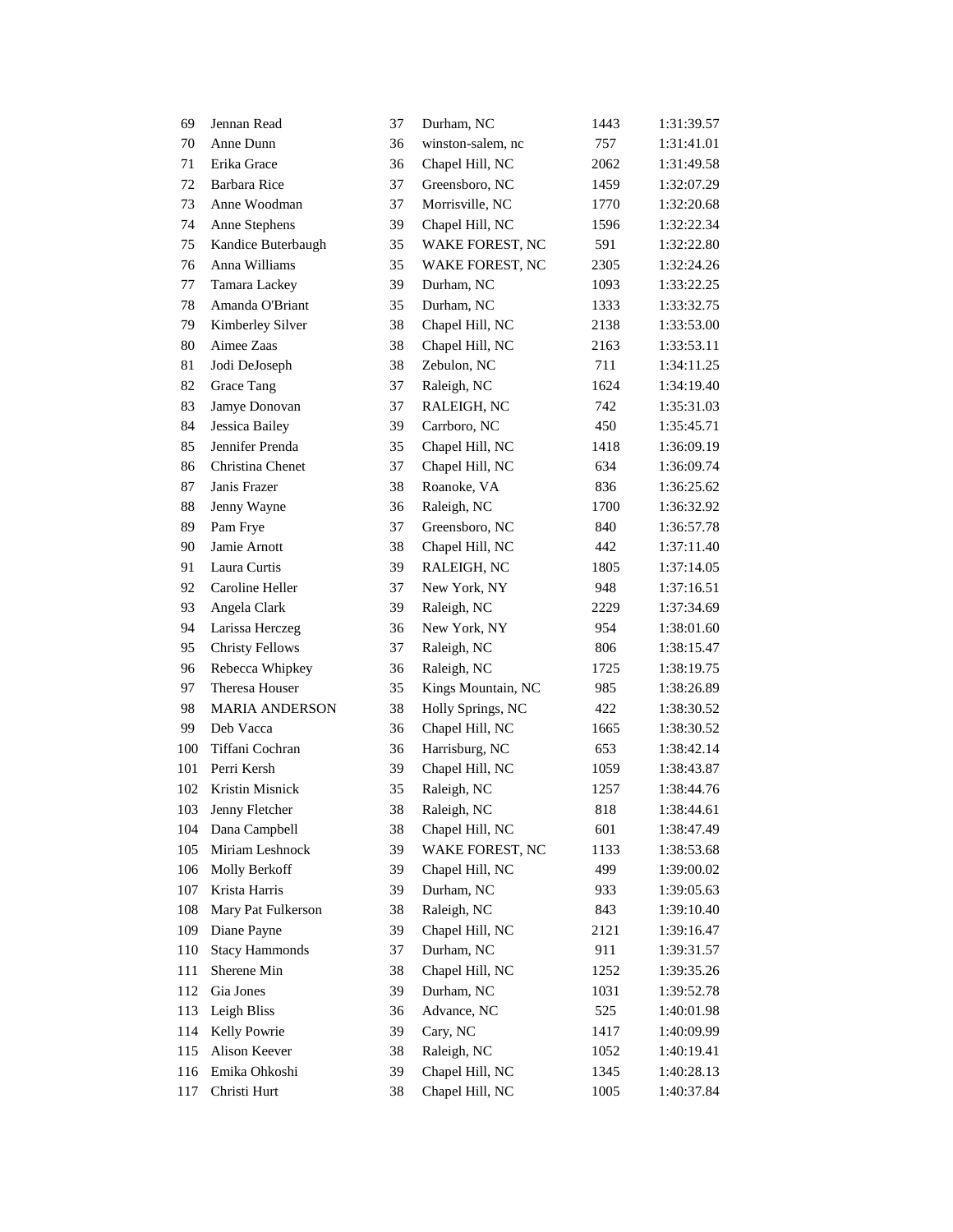| 118      | Ann Rhyne            | 39 | Lincolnton, NC    | 1457 | 1:40:42.18 |
|----------|----------------------|----|-------------------|------|------------|
| 119      | Jennifer Martin      | 39 | Raleigh, NC       | 1177 | 1:40:46.11 |
| 120      | <b>Keely Bridges</b> | 37 | Advance, NC       | 564  | 1:41:05.08 |
| 121      | Ginny Woods          | 38 | Reidsville, NC    | 1776 | 1:41:18.79 |
| 122      | Karen Garrett        | 38 | Martinsville, VA  | 852  | 1:41:23.18 |
| 123      | Juliet Allen         | 37 | Hillsborough, NC  | 1793 | 1:41:29.33 |
| 124      | Teressa Merck        | 37 | Raleigh, NC       | 1230 | 1:41:47.81 |
| 125      | <b>Teresa Petty</b>  | 37 | Randleman, NC     | 1827 | 1:42:09.35 |
| 126      | Jenny Lundergan      | 36 | CARY, NC          | 1158 | 1:42:38.85 |
| 127      | Jill Nash            | 36 | Youngsville, NC   | 1303 | 1:43:43.80 |
| 128      | Robin Dunn           | 39 | Clayton, NC       | 762  | 1:43:55.02 |
| 129      | Amy Clemens          | 39 | WAKE FOREST, NC   | 647  | 1:44:01.88 |
| 130      | Sara Kunce           | 36 | WAKE FOREST, NC   | 1084 | 1:44:02.43 |
| 131      | Nancy Hardwick       | 38 | charlotte, nc     | 920  | 1:44:07.49 |
| 132      | Glenda Garcia        | 36 | Bethesda, MD      | 850  | 1:44:10.80 |
| 133      | Michelle Thiny       | 38 | Chapel Hill, NC   | 1629 | 1:45:18.32 |
| 134      | Deanna Dzybon        | 38 | Winston Salem, NC | 769  | 1:46:03.89 |
| 135      | Koren Austin         | 36 | Raleigh, NC       | 446  | 1:46:06.42 |
| 136      | Lindsay Smith        | 35 | Carrboro, NC      | 1569 | 1:46:28.60 |
| 137      | Terri Dorn           | 38 | Sanford, NC       | 744  | 1:47:21.50 |
| 138      | Cynthia Greenlee     | 36 | Concord, NC       | 885  | 1:47:21.61 |
| 139      | Kate Mauldin         | 35 | Morrisville, NC   | 1186 | 1:47:38.02 |
| 140      | <b>Juliet Stutts</b> | 35 | Rocky Mount, NC   | 1613 | 1:48:03.78 |
| 141      | Jeanette Hadsell     | 35 | CARY, NC          | 900  | 1:48:18.73 |
| 142      | <b>Shawna Potts</b>  | 35 | Winston-Salem, NC | 1414 | 1:49:42.90 |
| 143      | Ann Camden           | 39 | RALEIGH, NC       | 599  | 1:50:47.71 |
| 144      | Amanda Nocera        | 36 | Lake Ridge, VA    | 1324 | 1:51:15.82 |
| 145      | Emma Hayes           | 36 | Wendell, NC       | 2244 | 1:51:35.93 |
| 146      | Katy Gilliam         | 35 | Chapel Hill, NC   | 865  | 1:51:37.32 |
| 147      | <b>LISA TAYLOR</b>   | 35 | Efland, NC        | 336  | 1:51:44.93 |
| 148      | Cory Calmes          | 36 | Morrisville, NC   | 598  | 1:51:47.63 |
| 149      | Darice Witherspoon   | 36 | Durham, NC        | 1758 | 1:52:11.10 |
| 150      | Nancy Zech           | 35 | Raleigh, NC       | 1787 | 1:53:29.94 |
| 151      | Kelly Santori        | 36 | Holly Springs, NC | 1508 | 1:53:35.87 |
| 152      | Lori Rogers          | 37 | Cedar Grove, NC   | 1478 | 1:54:34.97 |
| 153      | Angie Bjorklund      | 39 | WAKE FOREST, NC   | 510  | 1:55:11.43 |
| 154      | Joanne Simon         | 37 | <b>GRAHAM, NC</b> | 1560 | 1:56:07.08 |
| 155      | Renee McClelland     | 39 | Cary, NC          | 1199 | 1:56:22.29 |
| 156      | brooke bowersox      | 38 | Cary, NC          | 541  | 1:56:34.76 |
| 157      | Kate Hyjek           | 36 | RALEIGH, NC       | 2076 | 1:56:45.40 |
| 158      | Denise Vandervort    | 38 | Hillsborough, NC  | 1672 | 1:57:38.42 |
| 159      | Bethanie Flynn       | 37 | Huntersville, NC  | 820  | 1:59:23.18 |
| 160      | Jodi Hubble          | 37 | Unknown, NA       | 1866 | 1:59:53.13 |
| 161      | Amanda Coffey        | 39 | Gastonia, NC      | 655  | 2:01:10.57 |
| 162      | Lori Newnam          | 37 | WAKE FOREST, NC   | 2273 | 2:37:30.87 |
| 40 to 44 |                      |    |                   |      |            |
| 1        | Jennifer Curtin      | 42 | Raleigh, NC       | 694  | 1:08:37.58 |
| 2        | Kathy Jooss          | 42 | Chapel Hill, NC   | 1037 | 1:14:13.12 |
| 3        | Ilona Jaspers        | 41 | Carrboro, NC      | 1017 | 1:15:10.30 |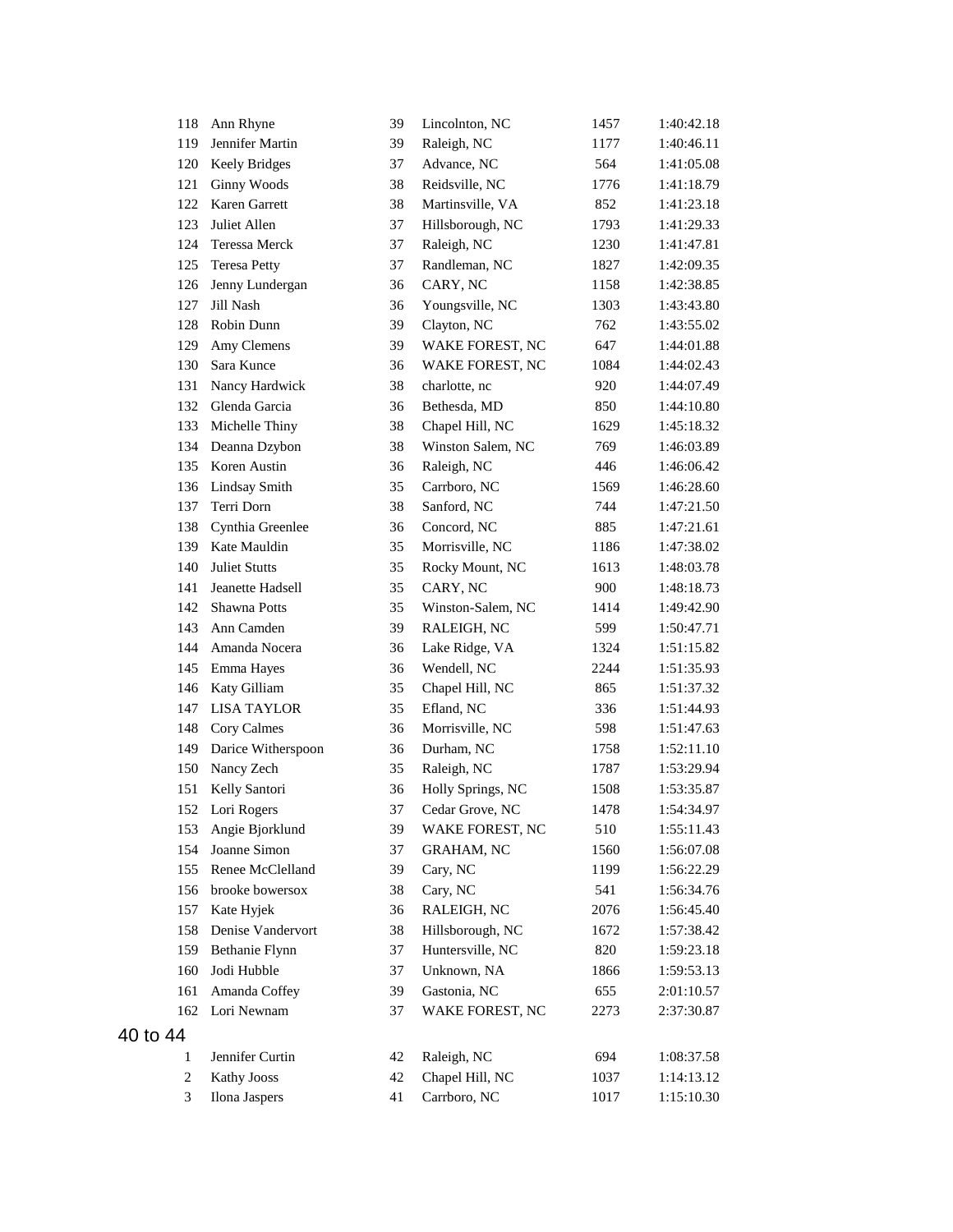| $\overline{4}$ | Sara Mizelle             | 41 | Chapel Hill, NC        | 1259 | 1:16:22.74 |
|----------------|--------------------------|----|------------------------|------|------------|
| 5              | Jessica Lee              | 40 | Chapel Hill, NC        | 1121 | 1:16:30.01 |
| 6              | Stephenie Winter         | 42 | Wrightsville Beach, NC | 1756 | 1:19:15.79 |
| 7              | Jane Tabor               | 40 | Alexandria, VA         | 1618 | 1:19:26.26 |
| 8              | Jennifer Vandiver        | 43 | Unknown, NA            | 1874 | 1:19:46.71 |
| 9              | Megan Ziglar             | 43 | Chapel Hill, NC        | 1789 | 1:19:49.65 |
| 10             | Joanie Preyer            | 41 | Chapel Hill, NC        | 2124 | 1:20:34.40 |
| 11             | Janet Hadar              | 42 | Chapel Hill, NC        | 898  | 1:21:56.05 |
| 12             | <b>Beth Davis</b>        | 41 | Chapel Hill, NC        | 1864 | 1:23:09.01 |
| 13             | Amy DAvis                | 44 | Raleigh, NC            | 702  | 1:23:17.64 |
| 14             | Sheri Mouw               | 41 | Chapel Hill, NC        | 1286 | 1:23:28.80 |
| 15             | <b>Beth Boldt</b>        | 42 | Raleigh, NC            | 532  | 1:23:45.88 |
| 16             | Amanda Georgiades        | 44 | Sarasota, FL           | 857  | 1:23:51.34 |
| 17             | Dionne Fortner           | 40 | Clayton, NC            | 827  | 1:24:15.86 |
| 18             | stephanie whetstone      | 41 | DURHAM, NC             | 2155 | 1:24:31.66 |
| 19             | Tammy Harris             | 44 | Reidsville, NC         | 934  | 1:24:46.96 |
| 20             | Laura Van Sant           | 43 | Chapel Hill, NC        | 1671 | 1:24:58.19 |
| 21             | Jennifer Rudolph         | 40 | WAKE FOREST, NC        | 1485 | 1:25:30.49 |
| 22             | Michelle Marshall        | 40 | Greensboro, NC         | 1821 | 1:25:39.30 |
| 23             | Sonia Davis              | 43 | Chapel Hill, NC        | 707  | 1:25:43.63 |
| 24             | Susan Sept               | 44 | Chapel Hill, NC        | 1536 | 1:26:22.53 |
| 25             | Angie Vernon-Halus       | 40 | Clemmons, NC           | 1676 | 1:26:32.17 |
| 26             | <b>Stacey Iacono</b>     | 43 | Pittsboro, NC          | 1008 | 1:26:32.20 |
| 27             | <b>Christine Mackey</b>  | 44 | Raleigh, NC            | 1166 | 1:26:38.74 |
| 28             | michelle johnson         | 41 | Chapel Hill, NC        | 1027 | 1:26:38.83 |
| 29             | donna raye               | 40 | Pinehurst, NC          | 1442 | 1:26:42.89 |
| 30             | Susan Pedersen           | 42 | Chapel Hill, NC        | 1386 | 1:26:57.93 |
| 31             | <b>Tracy Link</b>        | 41 | Carrboro, NC           | 1144 | 1:27:05.47 |
| 32             | Ana Passman              | 43 | Raleigh, NC            | 1371 | 1:27:24.40 |
| 33             | kimberly leversedge      | 40 | Durham, NC             | 2097 | 1:27:32.44 |
| 34             | <b>Christine Hanning</b> | 42 | WAKE FOREST, NC        | 914  | 1:27:48.04 |
| 35             | Debbie Butner            | 43 | Holly Springs, NC      | 2321 | 1:27:51.85 |
| 36             | Cindy Kern               | 44 | Winston-Salem, NC      | 1058 | 1:28:17.16 |
| 37             | Laura Werner             | 41 | Cary, NC               | 1718 | 1:28:39.92 |
| 38             | Gina Lacava              | 42 | Chapel Hill, NC        | 1092 | 1:29:21.56 |
| 39             | Michelle Normand         | 41 | Cary, NC               | 1327 | 1:29:36.70 |
| 40             | Ashley Verwoerdt         | 42 | Winston-Salem, NC      | 1677 | 1:29:38.71 |
| 41             | Lisa McGlinn             | 41 | Chapel Hill, NC        | 1210 | 1:29:42.09 |
| 42             | Robyn Mahoney            | 42 | Charlotte, NC          | 1169 | 1:30:41.07 |
| 43             | Lizabeth Alzona          | 43 | Chapel Hill, NC        | 408  | 1:30:47.07 |
| 44             | Maria Glazener           | 42 | Pfafftown, NC          | 868  | 1:30:50.10 |
| 45             | Liz Jackson              | 41 | Gardner, NC            | 1012 | 1:31:25.57 |
| 46             | Val Steinbacher          | 42 | Chapel Hill, NC        | 1595 | 1:32:14.58 |
| 47             | Laura Ryder              | 40 | Cary, NC               | 1497 | 1:32:31.71 |
| 48             | Dawna Hawley             | 40 | Chapel Hill, NC        | 941  | 1:33:21.66 |
| 49             | Tanya Spizzo             | 42 | Waxhaw, NC             | 1589 | 1:33:25.50 |
| 50             | Kellie Cullen            | 40 | Raleigh, NC            | 2049 | 1:33:34.87 |
| 51             | Cheryl Bolick            | 40 | Chapel Hill, NC        | 533  | 1:33:35.08 |
| 52             | <b>Beth Ferris</b>       | 40 | Carrboro, NC           | 2239 | 1:33:37.28 |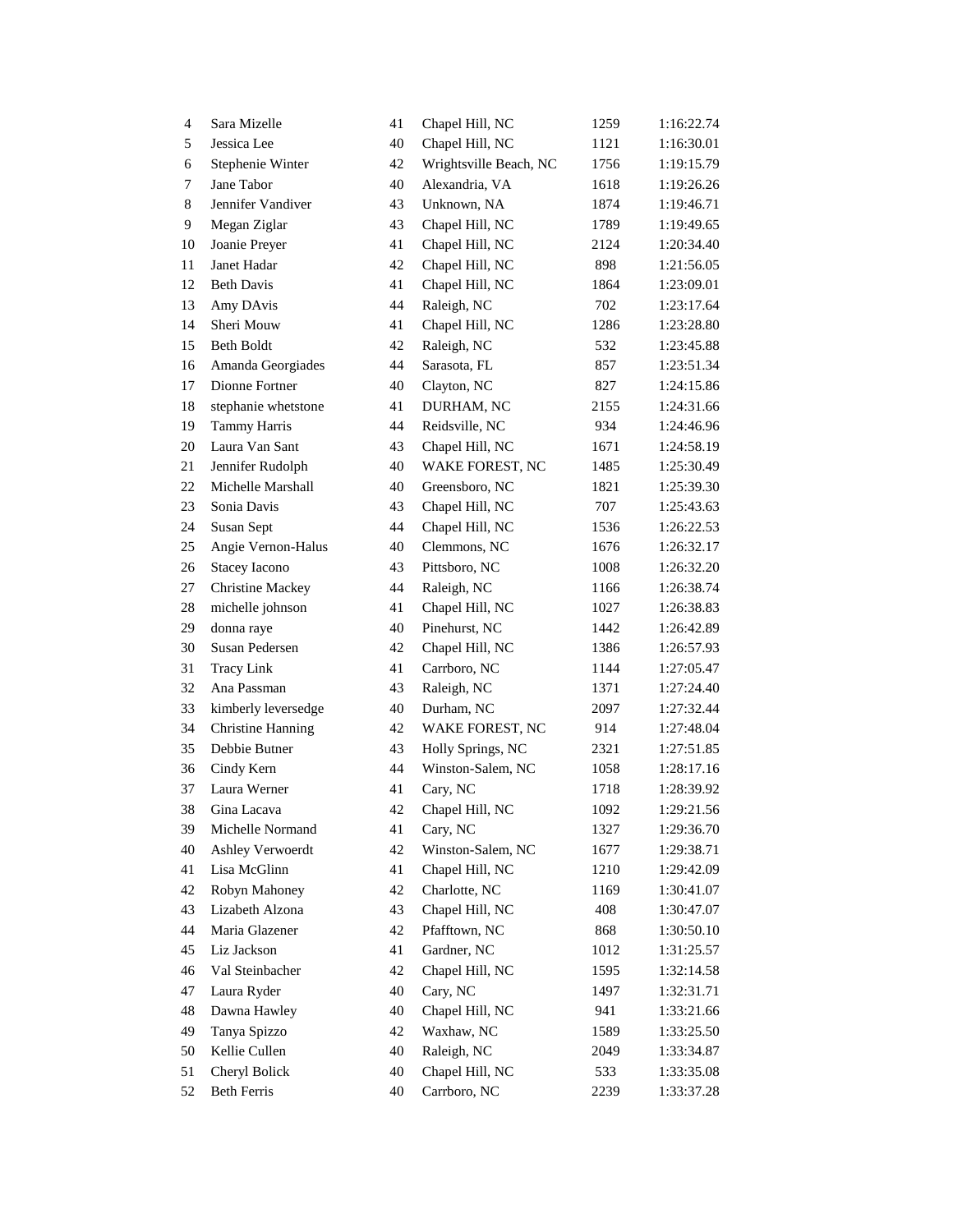| 53  | Audrey Esposito           | 40 | Raleigh, NC           | 792  | 1:33:49.46 |
|-----|---------------------------|----|-----------------------|------|------------|
| 54  | Anne Scott                | 40 | RALEIGH, NC           | 1530 | 1:33:49.66 |
| 55  | dana gooden               | 44 | Hillsborough, NC      | 875  | 1:33:54.42 |
| 56  | Susan Gutierrez           | 41 | Raleigh, NC           | 894  | 1:34:08.12 |
| 57  | <b>Tracy Smith</b>        | 41 | Apex, NC              | 2287 | 1:34:32.03 |
| 58  | Rosalia Blanco            | 41 | Chapel Hill, NC       | 521  | 1:34:50.74 |
| 59  | Peggy Weiss               | 43 | Chapel Hill, NC       | 1712 | 1:35:03.52 |
| 60  | Rotua Lumbantobing        | 40 | <b>BURLINGTON, NC</b> | 2260 | 1:35:22.36 |
| 61  | Jane Holroyd              | 42 | Chapel Hill, NC       | 976  | 1:35:49.81 |
| 62  | danta mills               | 42 | Cary, NC              | 2265 | 1:35:56.40 |
| 63  | Beth Welsh                | 42 | Winston-Salem, NC     | 1714 | 1:36:10.07 |
| 64  | Johanna Cheney            | 40 | Alexandria, VA        | 635  | 1:36:10.16 |
| 65  | Kim Agatucci              | 41 | Chapel Hill, NC       | 404  | 1:36:14.03 |
| 66  | Jennifer Bates            | 44 | Reidsville, NC        | 475  | 1:36:27.17 |
| 67  | <b>Judy Moore</b>         | 44 | Locust, NC            | 1268 | 1:36:55.62 |
| 68  | Amy Salter                | 41 | Clayton, NC           | 2283 | 1:37:05.49 |
| 69  | Leslie Howes              | 41 | Raleigh, NC           | 992  | 1:37:21.92 |
| 70  | <b>LAURA BRADER-ARAJE</b> | 41 | Chapel Hill, NC       | 552  | 1:37:42.76 |
| 71  | Laura Burrows             | 43 | Winston-Salem, NC     | 590  | 1:37:45.76 |
| 72  | Cheryl Edwards            | 43 | Chapel Hill, NC       | 771  | 1:37:54.55 |
| 73  | Waka Kadoma               | 40 | Chapel Hill, NC       | 1040 | 1:37:54.28 |
| 74  | kristi foster             | 41 | Chapel Hill, NC       | 828  | 1:37:55.30 |
| 75  | Dana Hanson-Baldauf       | 40 | Chapel Hill, NC       | 916  | 1:37:57.59 |
| 76  | michi howe                | 44 | Cary, NC              | 988  | 1:38:14.02 |
| 77  | Neva Bartholomew          | 40 | Chapel Hill, NC       | 469  | 1:38:25.35 |
| 78  | Jennifer Leech            | 43 | Chapel Hill, NC       | 2092 | 1:38:42.06 |
| 79  | Donna Woodard             | 44 | Cumberland, ME        | 2158 | 1:38:46.65 |
| 80  | Linda Medlin              | 40 | ROLESVILLE, NC        | 1226 | 1:38:52.91 |
| 81  | Samantha Meltzer-Brody    | 41 | Chapel Hill, NC       | 1227 | 1:39:01.27 |
| 82  | Barbara Boyette           | 41 | Greensboro, NC        | 549  | 1:39:24.68 |
| 83  | Kim Roberts               | 44 | winston-salem, nc     | 1469 | 1:39:25.74 |
| 84  | Mary Lemon                | 44 | Raleigh, NC           | 1128 | 1:40:19.25 |
| 85  | Renuka Soll               | 42 | Chapel Hill, NC       | 2140 | 1:40:57.03 |
| 86  | Alison Hutchinson         | 40 | Chapel Hill, NC       | 1006 | 1:41:00.62 |
| 87  | Melissa Bowman            | 41 | Raleigh, NC           | 546  | 1:41:06.98 |
| 88  | Lori Tackman              | 42 | Cary, NC              | 1620 | 1:41:16.45 |
| 89  | Lorrie Mash               | 44 | Jefferson, NC         | 1182 | 1:41:49.04 |
| 90  | Elizabeth McClure         | 42 | Chapel Hill, NC       | 1201 | 1:42:05.54 |
| 91  | Elizabeth Thompson        | 40 | Chapel Hill, NC       | 1633 | 1:42:14.40 |
| 92  | Jennifer Locklear         | 40 | Roxboro, NC           | 1154 | 1:42:23.26 |
| 93  | Jeness Campbell           | 40 | Durham, NC            | 604  | 1:42:30.00 |
| 94  | Suzanne Ungaro            | 44 | CARY, NC              | 1662 | 1:42:36.09 |
| 95  | Wendy Riggsbee            | 42 | Chapel Hill, NC       | 1466 | 1:42:39.39 |
| 96  | Janet Fransson            | 42 | RALEIGH, NC           | 834  | 1:42:42.78 |
| 97  | Priscilla Mills           | 42 | Durham, NC            | 1250 | 1:42:54.97 |
| 98  | Chrissy Beck              | 43 | DURHAM, NC            | 481  | 1:42:55.38 |
| 99  | Andrea Knight             | 40 | Chapel Hill, NC       | 1073 | 1:43:18.11 |
| 100 | Joyce Mineer              | 44 | Bear Creek, NC        | 1253 | 1:43:37.26 |
| 101 | <b>Britt Flanagan</b>     | 42 | Greensboro, NC        | 815  | 1:44:54.67 |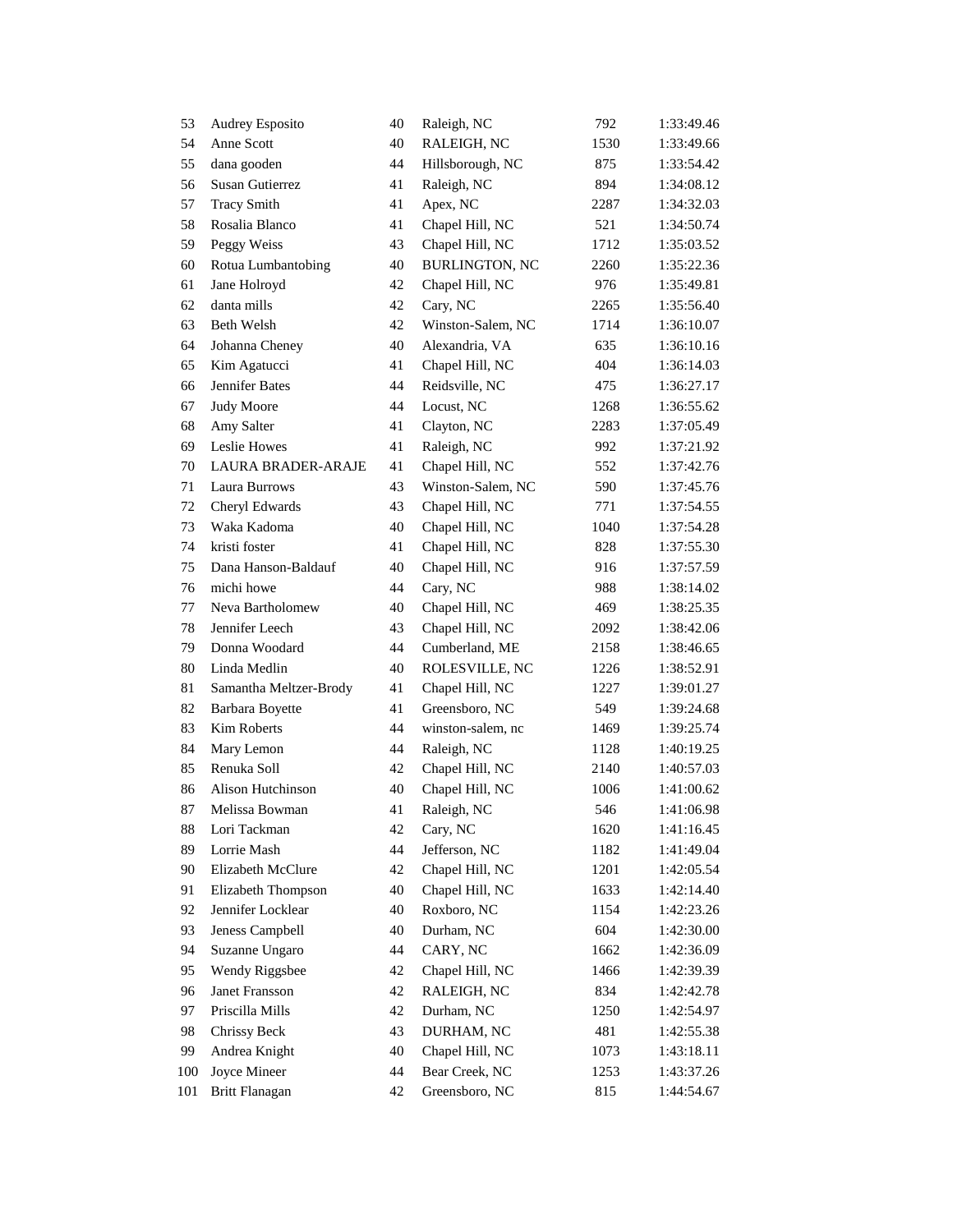| 102      | Christina Harris         | 40 | Chapel Hill, NC   | 2069 | 1:45:06.34 |
|----------|--------------------------|----|-------------------|------|------------|
| 103      | Sherri Westbrook         | 41 | Durham, NC        | 2154 | 1:45:12.62 |
| 104      | <b>Susan Sterling</b>    | 40 | Denver, CO        | 2355 | 1:45:25.11 |
| 105      | Carol King               | 44 | Clayton, NC       | 2083 | 1:45:25.29 |
| 106      | karen tyndall            | 43 | louisburg, NC     | 2148 | 1:45:55.08 |
| 107      | CHRISTINA BALDERSON      | 40 | Chapel Hill, NC   | 454  | 1:46:18.36 |
| 108      | Evey Wooten              | 40 | Durham, NC        | 1777 | 1:47:03.70 |
| 109      | Marcy Collyer            | 42 | Raleigh, NC       | 658  | 1:47:25.88 |
| 110      | Myungsa Kang             | 41 | Chapel Hill, NC   | 1046 | 1:47:44.98 |
| 111      | Laura Wesson             | 42 | Denver, CO        | 1721 | 1:48:27.51 |
| 112      | christine krieman        | 43 | Raleigh, NC       | 1080 | 1:49:35.47 |
| 113      | Rebeka Branagan          | 40 | CARY, NC          | 555  | 1:50:20.48 |
| 114      | Meredith Morovati        | 40 | Carrboro, NC      | 1275 | 1:50:31.56 |
| 115      | Paula McIver             | 44 | Durham, NC        | 1214 | 1:52:42.49 |
| 116      | Rene' Williams           | 42 | Winterville, NC   | 1745 | 1:52:43.65 |
| 117      | Jodi Beetham             | 43 | Chapel Hill, NC   | 485  | 1:52:53.08 |
| 118      | <b>Susan Glowacz</b>     | 44 | Durham, NC        | 870  | 1:53:49.40 |
| 119      | marsha stutts            | 43 | rock hill, SC     | 1614 | 1:54:51.37 |
| 120      | Stephanie Jenkins        | 40 | DURHAM, NC        | 1018 | 1:55:04.92 |
| 121      | Susan Mikitka            | 43 | Faison, NC        | 1239 | 1:55:09.40 |
| 122      | Sherry Jennings          | 43 | Faison, NC        | 1019 | 1:55:09.67 |
| 123      | <b>Tammy Priest</b>      | 40 | Winston-Salem, NC | 1420 | 1:55:36.04 |
| 124      | Karen Rice               | 42 | Winston-Salem, NC | 1461 | 1:55:37.95 |
| 125      | Julie Donnelly           | 42 | Morrisville, NC   | 2231 | 1:57:01.84 |
| 126      | Karen Mendes             | 41 | Chapel Hill, NC   | 1228 | 1:58:54.37 |
| 127      | Julie Fisher             | 43 | Greensboro, NC    | 813  | 1:59:18.12 |
| 128      | Mehrnaz Maleki Fischbach | 40 | Chapel Hill, NC   | 1170 | 1:59:34.06 |
| 129      | Sharon Lee               | 44 | Greenville, NC    | 1122 | 2:00:54.17 |
| 45 to 49 |                          |    |                   |      |            |
| 1        | Kathy Matera             | 46 | Chapel Hill, NC   | 1184 | 1:14:26.19 |
| 2        | <b>Molly Dempsey</b>     | 48 | Chapel Hill, NC   | 718  | 1:19:29.89 |
| 3        | gina MINTON              | 47 | Raleigh, NC       | 1893 | 1:19:57.55 |
| 4        | Gretchen Stuart          | 45 | Chapel Hill, NC   | 1610 | 1:20:14.73 |
| 5        | Marie Brodie             | 46 | Durham, NC        | 568  | 1:20:20.77 |
| 6        | Jaye Meyer               | 49 | Chapel Hill, NC   | 1235 | 1:21:28.71 |
| 7        | Margaret Harrington      | 47 | Chapel Hill, NC   | 927  | 1:21:38.99 |
| 8        | <b>Susan Chesser</b>     | 47 | Durham, NC        | 636  | 1:21:42.73 |
| 9        | Heather Hugosson         | 46 | winston-salem, nc | 998  | 1:22:20.09 |
| 10       | Paula O'Neal             | 45 | Gardner, NC       | 1338 | 1:23:17.30 |
| 11       | elizabeth williams       | 48 | Raleigh, NC       | 1739 | 1:23:20.51 |
| 12       | Jane Patterson           | 46 | Raleigh, NC       | 1375 | 1:26:30.98 |
| 13       | Jean McDonald            | 48 | Chapel Hill, NC   | 1205 | 1:29:48.92 |
| 14       | Catherine Duncan         | 45 | Chapel Hill, NC   | 1891 | 1:30:42.50 |
| 15       | Pat Wilkins              | 47 | Raleigh, NC       | 1738 | 1:31:11.92 |
| 16       | Mary Smith               | 46 | Chapel Hill, NC   | 1571 | 1:31:48.50 |
| 17       | Lisa Ramos               | 46 | Apex, NC          | 1431 | 1:31:54.72 |
| 18       | Margaret Helton          | 49 | Carrboro, NC      | 949  | 1:32:09.26 |
| 19       | Julie Searcy             | 45 | Winston-Salem, NC | 1533 | 1:33:10.86 |
| $20\,$   | June Morton              | 49 | CARY, NC          | 1282 | 1:33:31.70 |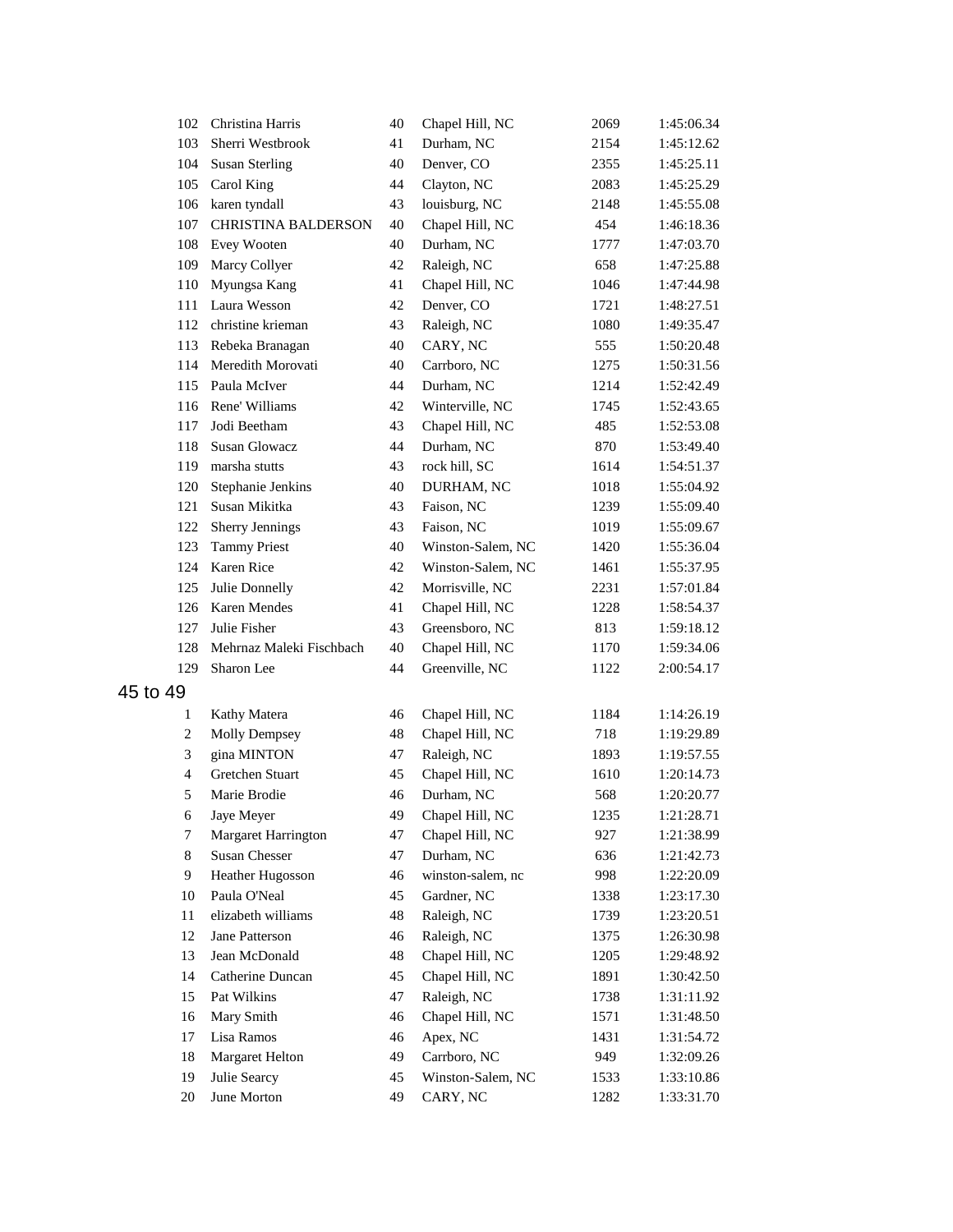| 21             | Connie Dupree         | 47 | Greensboro, NC    | 765  | 1:33:38.66 |
|----------------|-----------------------|----|-------------------|------|------------|
| 22             | DeeDee Shull          | 46 | Chapel Hill, NC   | 1553 | 1:33:42.66 |
| 23             | Pam Zornick           | 47 | Carrboro, NC      | 1791 | 1:34:16.15 |
| 24             | Sheri Burnsed         | 48 | Morrisville, NC   | 588  | 1:37:14.28 |
| 25             | Risa Wilkerson        | 45 | Chapel Hill, NC   | 1735 | 1:37:53.10 |
| 26             | Elizabeth Enderline   | 48 | Cary, NC          | 783  | 1:38:52.35 |
| 27             | Carmen Lewis          | 49 | Chapel Hill, NC   | 1136 | 1:40:39.21 |
| 28             | Lea Watson            | 46 | Chapel Hill, NC   | 1699 | 1:40:41.91 |
| 29             | Laura Haynes          | 48 | Rocky Mount, NC   | 942  | 1:41:51.05 |
| 30             | Bobbi Crummett        | 49 | Chapel Hill, NC   | 690  | 1:45:37.85 |
| 31             | Candi Pennington      | 46 | Winston-Salem, NC | 1390 | 1:45:59.88 |
| 32             | Donna Trice           | 46 | Morrisville, NC   | 1653 | 1:46:43.74 |
| 33             | Heidi Bukoski         | 47 | Chapel Hill, NC   | 585  | 1:47:24.14 |
| 34             | Jill Sabourin         | 46 | Wilmington, NC    | 1500 | 1:47:56.51 |
| 35             | Laura Bashaw          | 49 | Cary, NC          | 473  | 1:48:11.91 |
| 36             | carolyn sparano       | 47 | CARY, NC          | 1585 | 1:48:18.67 |
| 37             | Lisa Dunlap           | 49 | Reidsville, NC    | 756  | 1:49:06.98 |
| 38             | Joan Pendergraph      | 46 | Durham, NC        | 1389 | 1:49:25.52 |
| 39             | Tamara Mumpower       | 47 | LEWISVILLE, NC    | 2272 | 1:49:31.14 |
| 40             | Robyn Bilfelt         | 49 | Winston-Salem, NC | 2320 | 1:49:49.20 |
| 41             | <b>Susan Lawrence</b> | 48 | Chapel Hill, NC   | 1109 | 1:50:16.28 |
| 42             | Theresa Russell       | 46 | Gardner, NC       | 1491 | 1:51:05.99 |
| 43             | Donna Antle           | 46 | Apex, NC          | 433  | 1:51:13.99 |
| 44             | Shelby Morgan         | 49 | Kernersville, NC  | 2269 | 1:54:00.06 |
| 45             | Michele Denton        | 45 | Raleigh, NC       | 719  | 1:56:54.24 |
| 46             | Rhonda Kott           | 45 | Chapel Hill, NC   | 1077 | 1:58:54.36 |
| 47             | Lynn Ransom           | 46 | Greensboro, NC    | 1434 | 2:03:00.34 |
| 48             | Patty Richardson      | 46 | Greensboro, NC    | 1464 | 2:03:00.53 |
| 49             | Rena Dadolf           | 45 | Chapel Hill, NC   | 696  | 2:06:37.91 |
| 50             | Denise Dixon          | 45 | Charlotte, NC     | 733  | 2:06:48.13 |
| 50 to 54       |                       |    |                   |      |            |
| 1              | <b>Rietta Couper</b>  | 51 | Chapel Hill, NC   | 668  | 1:14:53.97 |
| $\overline{c}$ | Laurie O'Connor       | 53 | WAKE FOREST, NC   | 1335 | 1:16:35.08 |
| 3              | myong Dunn            | 53 | Durham, NC        | 2053 | 1:18:59.03 |
| 4              | Mary Jaye McGowan     | 52 | Wilmington, NC    | 1211 | 1:21:16.79 |
| 5              | Elizabeth Keating     | 53 | Charlotte, NC     | 1050 | 1:21:58.29 |
| 6              | judith hinderliter    | 53 | Chapel Hill, NC   | 1896 | 1:24:08.85 |
| 7              | Karla Werner          | 50 | Gardner, NC       | 1717 | 1:24:29.60 |
| 8              | Debbie Jacob          | 50 | Winston-Salem, NC | 1015 | 1:26:38.32 |
| 9              | Pam Heavner           | 54 | Chapel Hill, NC   | 943  | 1:32:11.36 |
| 10             | <b>Susan Walters</b>  | 52 | Chapel Hill, NC   | 1688 | 1:32:18.03 |
| 11             | Cheryl Gocke          | 51 | Cary, NC          | 2060 | 1:32:37.64 |
| 12             | Linda Weidenfeller    | 54 | CARY, NC          | 1707 | 1:33:51.09 |
| 13             | Jane Satter           | 53 | Durham, NC        | 1513 | 1:35:23.65 |
| 14             | Kathy Coulter         | 50 | Chapel Hill, NC   | 66   | 1:35:49.27 |
| 15             | Susan Ellis           | 51 | WILSON, NC        | 778  | 1:35:52.65 |
| 16             | <b>Misty Schmitt</b>  | 53 | Rocky Mount, NC   | 1522 | 1:36:05.78 |
| 17             | Carol Puente          | 54 | Raleigh, NC       | 1423 | 1:36:33.36 |
| 18             | Angela Powell         | 52 | Rougemont, NC     | 1415 | 1:36:37.03 |
|                |                       |    |                   |      |            |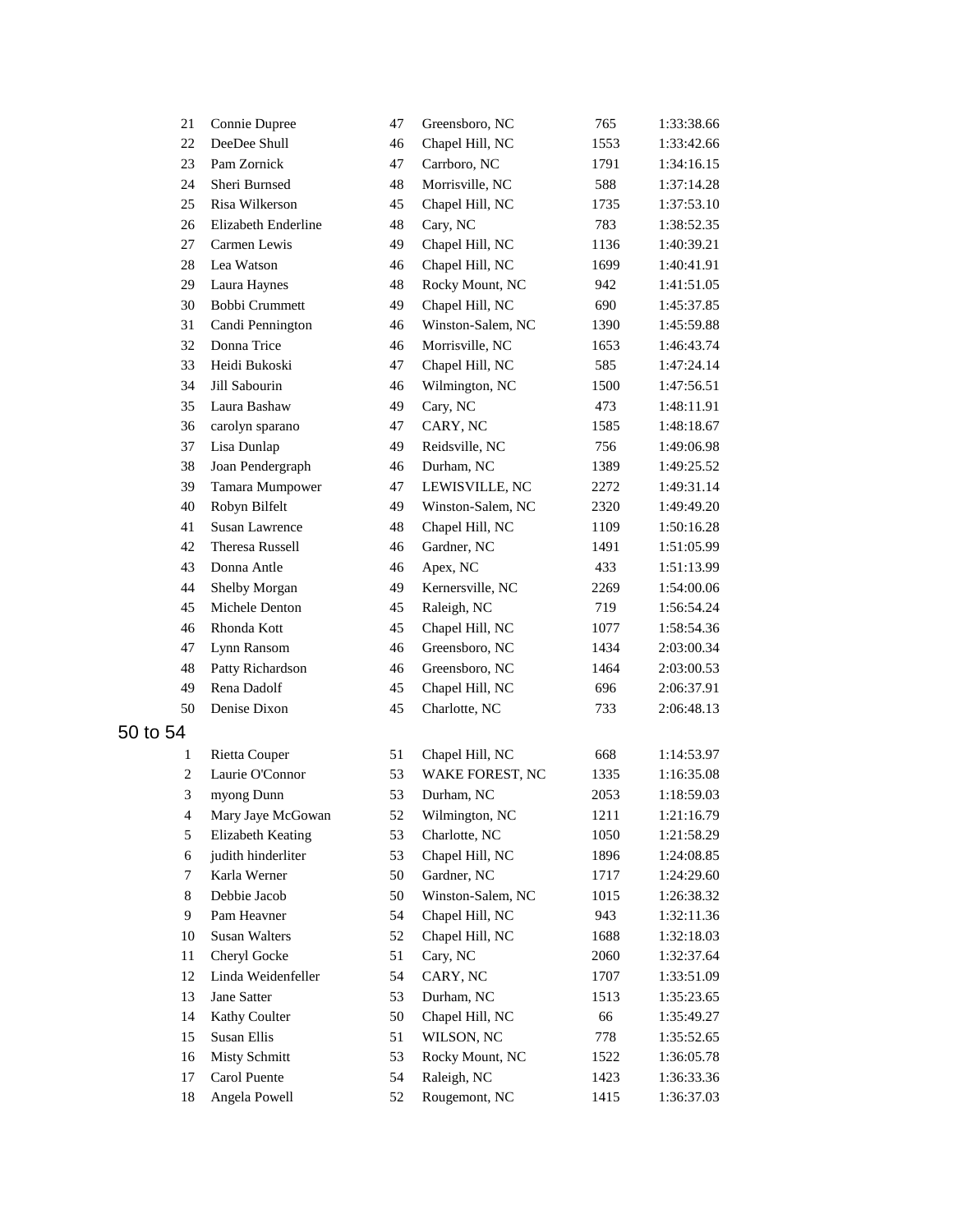| 19                  | Anne Nicholson            | 52       | Chapel Hill, NC             | 1315         | 1:37:53.77               |
|---------------------|---------------------------|----------|-----------------------------|--------------|--------------------------|
| 20                  | Jennifer Woltjen          | 52       | Endicott, NY                | 1762         | 1:39:05.13               |
| 21                  | teresa groff              | 52       | Reidsville, NC              | 2331         | 1:40:17.60               |
| 22                  | mimi escobar              | 51       | Raleigh, NC                 | 790          | 1:41:29.33               |
| 23                  | Valerie Dunlap            | 53       | DURHAM, NC                  | 1809         | 1:41:34.26               |
| 24                  | Elaine Weisner            | 52       | Rocky Mount, NC             | 1711         | 1:42:36.78               |
| 25                  | Pat Phelps                | 51       | Carrboro, NC                | 2277         | 1:46:17.09               |
| 26                  | Susan Blackwell           | 50       | DURHAM, NC                  | 516          | 1:47:04.66               |
| 27                  | Nancy Blacker             | 51       | Sanford, NC                 | 514          | 1:48:12.75               |
| 28                  | Megan Mazzocchi           | 50       | Chapel Hill, NC             | 1191         | 1:48:27.30               |
| 29                  | Catherine Singletary      | 51       | Winston-Salem, NC           | 1565         | 1:50:02.53               |
| 30                  | Lisa Castille             | 51       | Raleigh, NC                 | 623          | 1:53:24.28               |
| 31                  | Ellen De Flora            | 51       | Durham, NC                  | 708          | 1:54:31.11               |
| 32                  | Mary Glish                | 52       | Chapel Hill, NC             | 869          | 1:55:45.39               |
| 33                  | Nana Morelli              | 51       | Chapel Hill, NC             | 1825         | 1:55:52.12               |
| 34                  | Kathleen Spitz            | 53       | Chapel Hill, NC             | 1588         | 1:58:44.44               |
| 35                  | Tina Narron               | 51       | Durham, NC                  | 1302         | 2:00:40.15               |
| 36                  | Kim Shyman                | 50       | Mt. Airy, MD                | 1554         | 2:01:06.40               |
| 37                  | Kathy Cox                 | 50       | Chapel Hill, NC             | 673          | 2:01:09.92               |
| 55 to 59            |                           |          |                             |              |                          |
|                     |                           |          |                             |              |                          |
| $\mathbf{1}$        | judy osborn               | 57       | Charlotte NC 28209, NC      | 1356         | 1:24:53.62               |
| $\overline{c}$      | Carole Lee Bresky         | 55       | Pittsboro, NC               | 561          | 1:25:17.79               |
| 3                   | Linda Reed                | 55       | Chapel Hill, NC             | 1448         | 1:29:04.92               |
| 4                   | Naomi Baron               | 55       | Chapel Hill, NC             | 466          | 1:30:42.64               |
| 5                   | Sandy Dinola              | 55       | Chapel Hill, NC             | 727          | 1:31:31.85               |
| 6                   | Eileen Tyler              | 57       | Chapel Hill, NC             | 1660         | 1:34:48.17               |
| 7                   | Laurie Godwin             | 57       | Greenville, NC              | 2241         | 1:38:34.03               |
| 8                   | Carol Walton              | 58       | DURHAM, NC                  | 1689         | 1:47:07.07               |
| 9                   | <b>Bonnie Cortez</b>      | 55       | Chapel Hill, NC             | 665          | 1:47:18.80               |
| 10                  | <b>Sandy Potter</b>       | 55       | Raleigh, NC                 | 1413         | 1:49:55.03               |
| 11                  | Ghazala Sadiq             | 56       | Raleigh, NC                 | 2282         | 1:52:01.04               |
| 12                  | <b>Betty Shiley</b>       | 56       | Lakeland, FL                | 1546         | 1:53:37.48               |
| 60 to 64            |                           |          |                             |              |                          |
| 1                   | Judith Swasey             | 62       | Chapel Hill, NC             | 1899         | 1:29:08.52               |
| $\overline{c}$      | Suzanne Lagina            | 63       | Chapel Hill, NC             | 1097         | 1:30:19.63               |
| 3                   | Sheelagh Anderson         | 63       | Chapel Hill, NC             | 425          | 1:37:16.46               |
| $\overline{4}$      | Ruth Edwards              | 61       | Oak Ridge, NC               | 774          | 1:44:23.10               |
| 10 to 14            |                           |          |                             |              |                          |
| 1                   | Will Young                | 13       | DURHAM, NC                  | 1784         | 1:08:42.06               |
| 2                   | <b>Matthew Ruston</b>     | 14       | Chapel Hill, NC             | 1493         | 1:11:56.72               |
| 3                   | E. Shaun Schneider        | 13       | Pittsboro, NC               | 1524         | 1:40:23.17               |
| 15 to 19            |                           |          |                             |              |                          |
|                     |                           |          |                             |              |                          |
| 1                   | Sam Reed                  | 18       | Winston-Salem, NC           | 1449         | 58:36.98                 |
| 2                   | Kevin Engle<br>Cage Antle | 15       | Greensboro, NC              | 785          | 1:16:25.71<br>1:18:17.73 |
| 3<br>$\overline{4}$ | James Landes              | 15       | Apex, NC                    | 432          |                          |
| 5                   | Matthew Ruterbories       | 16<br>18 | Clemmons, NC<br>Raleigh, NC | 1103<br>1495 | 1:25:02.54<br>1:25:31.64 |
|                     |                           |          |                             |              |                          |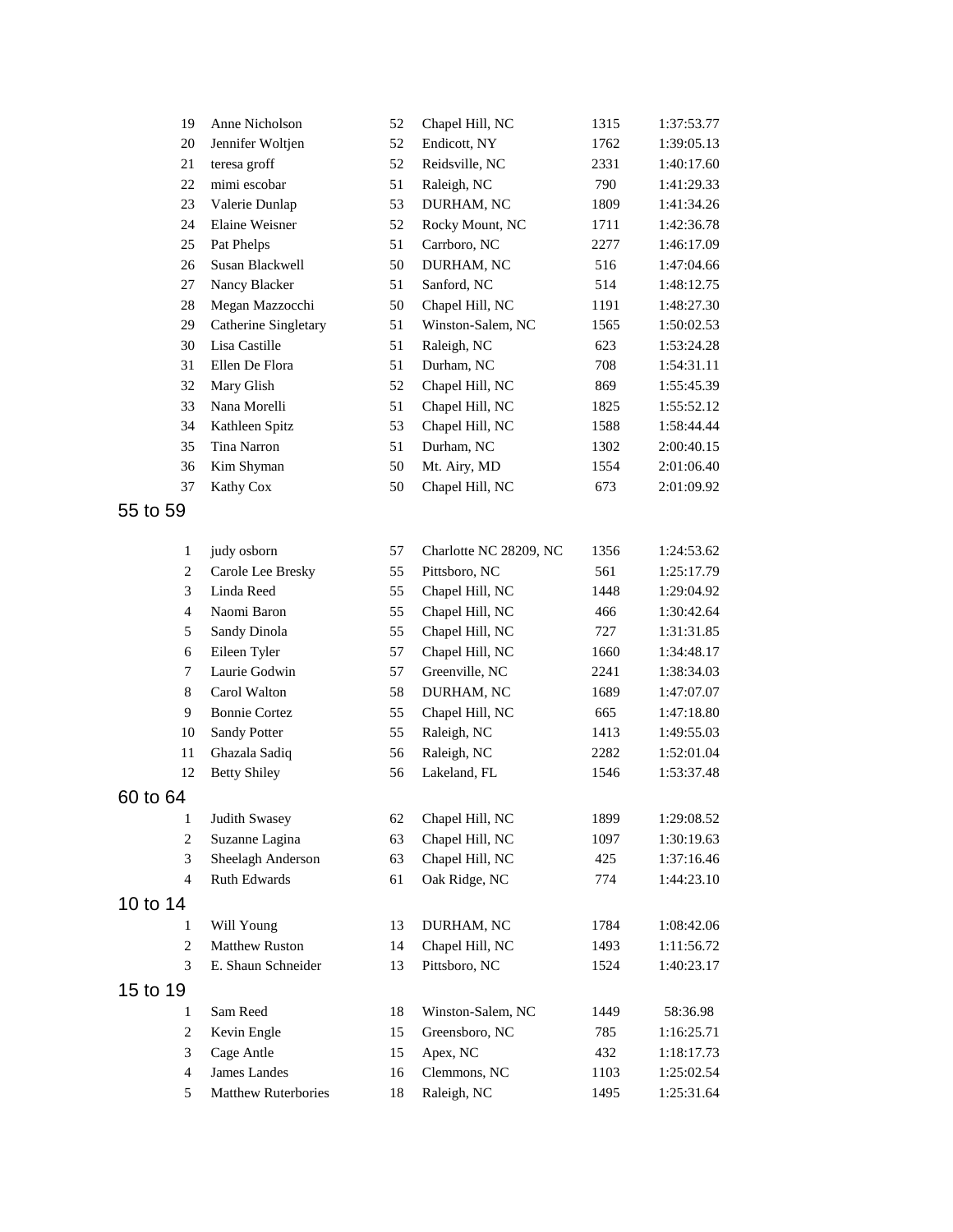|          | Michael Ruston<br>6                       | 15 | Chapel Hill, NC | 1494         | 1:29:12.14 |
|----------|-------------------------------------------|----|-----------------|--------------|------------|
|          | Jarrett Robinson<br>7                     | 16 | Clemmons, NC    | 1472         | 1:29:19.25 |
|          | 8<br><b>Josh Ransom</b>                   | 18 | Greensboro, NC  | 1433         | 1:30:49.08 |
| 20 to 24 |                                           |    |                 |              |            |
|          | Henry Kipsang<br>1                        | 20 | Durham, NC      | 1889         | 49:58.64   |
|          | $\boldsymbol{2}$<br>Vincent Arey          | 21 | Concord, NC     | 436          | 57:25.87   |
|          | 3<br>Andy Hrnicek                         | 21 | Chapel Hill, NC | 896          | 1:02:33.53 |
|          | $\overline{4}$<br>Justin Fischetti        | 21 | Wilmington, NC  | 812          | 1:03:35.94 |
|          | 5<br>Michael Arcidiacono                  | 23 | Charlotte, NC   | 435          | 1:06:49.45 |
|          | <b>Edward Werner</b><br>6                 | 20 | Versailles, KY  | 2303         | 1:08:36.63 |
|          | 7<br>Chris Wright                         | 22 | Chapel Hill, NC | 1778         | 1:09:20.54 |
|          | John Weis Jr<br>8                         | 22 | Chapel Hill, NC | 1709         | 1:09:20.53 |
|          | 9<br>Scott Espenschied                    | 22 | Durham, NC      | 791          | 1:11:04.40 |
|          | 10<br>Tyler Cram                          | 22 | Chapel Hill, NC | 675          | 1:12:38.35 |
|          | 11<br>Alex Bowman                         | 22 | Chapel Hill, NC | 543          | 1:13:36.95 |
|          | 12<br>Kyle Gutierrez                      | 23 | Unknown, NA     | 1871         | 1:16:17.22 |
|          | <b>Brent Williams</b><br>13               | 22 | Chapel Hill, NC | 1842         | 1:16:58.03 |
|          | Carlos Ulloa<br>14                        | 23 | Chapel Hill, NC | 1661         | 1:17:10.39 |
|          | 15<br>Douglas Valchar                     | 22 | Carrboro, NC    | 1666         | 1:18:13.98 |
|          | <b>Braxton Satterfield</b><br>16          | 23 | Durham, NC      | 1514         | 1:18:19.06 |
|          | 17<br><b>Robert Dunn</b>                  | 23 | Greensboro, NC  | 761          | 1:19:10.26 |
|          | 18<br>Matt Dubyoski                       | 23 | Chapel Hill, NC | 753          | 1:20:14.28 |
|          | Mike Morse<br>19                          | 24 | Chapel Hill, NC | 1278         | 1:20:21.04 |
|          | 20<br>Hunter T. Holloway                  | 21 | Chapel Hill, NC | 973          | 1:20:21.26 |
|          | 21<br>Thomas Myrick                       | 20 | Chapel Hill, NC | 1299         | 1:21:08.36 |
|          | 22<br>Clay Schossow                       | 24 | Chapel Hill, NC | 1526         | 1:21:09.32 |
|          | 23<br><b>Adam Sanders</b>                 | 23 | Durham, NC      | 1506         | 1:26:13.90 |
|          | 24<br>Stephen Lareau                      | 23 | Carrboro, NC    | 1106         | 1:26:19.00 |
|          | 25<br>Paige Michael-Shetley               | 24 | WAKE FOREST, NC | 1237         | 1:27:02.77 |
|          | Michael Searles<br>26                     | 23 | Raleigh, NC     | 1534         | 1:27:04.90 |
|          | William Lewis<br>27                       | 24 | Chapel Hill, NC | 1139         | 1:27:48.82 |
|          | 28<br>William Biggers                     | 24 | Carrboro, NC    | 504          | 1:29:19.65 |
|          | <b>Barton Grover</b><br>29                | 21 | Suffolk, VA     | 890          | 1:30:45.81 |
|          | James Bedford<br>30                       | 24 | Chapel Hill, NC | 482          | 1:31:16.75 |
|          | 31<br>Matthew Harris                      | 24 | Thomasville, NC | 2070         | 1:32:32.74 |
|          | 32<br>Jason Brown                         | 23 | Pine Grove, PA  | 574          | 1:53:35.60 |
| 25 to 29 |                                           |    |                 |              |            |
|          | John Crews<br>1                           | 25 | Raleigh, NC     | $\mathbf{1}$ | 49:01.76   |
|          | $\overline{c}$<br>Caleb Ambrose           | 25 | Durham, NC      | 2025         | 58:28.21   |
|          | 3<br>Andy Painter                         | 28 | Cary, NC        | 1363         | 1:02:54.90 |
|          | <b>Brian McCandless</b><br>$\overline{4}$ | 27 | Reidsville, NC  | 1194         | 1:03:00.21 |
|          | 5<br>Robert Revels                        | 27 | Raleigh, NC     | 2350         | 1:05:03.60 |
|          | 6<br><b>Justin Scott</b>                  | 26 | Durham, NC      | 2286         | 1:05:23.61 |
|          | Paul Langat<br>7                          | 27 | Unknown, NA     | 1888         | 1:10:06.68 |
|          | 8<br>Jeff Harden                          | 25 | Chapel Hill, NC | 918          | 1:10:34.67 |
|          | 9<br>Justin Amos                          | 28 | Summerfield, NC | 415          | 1:11:36.45 |
|          | 10<br><b>Trey Eppes</b>                   | 27 | Durham, NC      | 2055         | 1:12:07.62 |
| 11       | <b>Brent Overcash</b>                     | 28 | Chapel Hill, NC | 1359         | 1:12:49.97 |
|          | 12<br>Cesar Lopez                         | 27 | Chapel Hill, NC | 1156         | 1:14:26.02 |
|          |                                           |    |                 |              |            |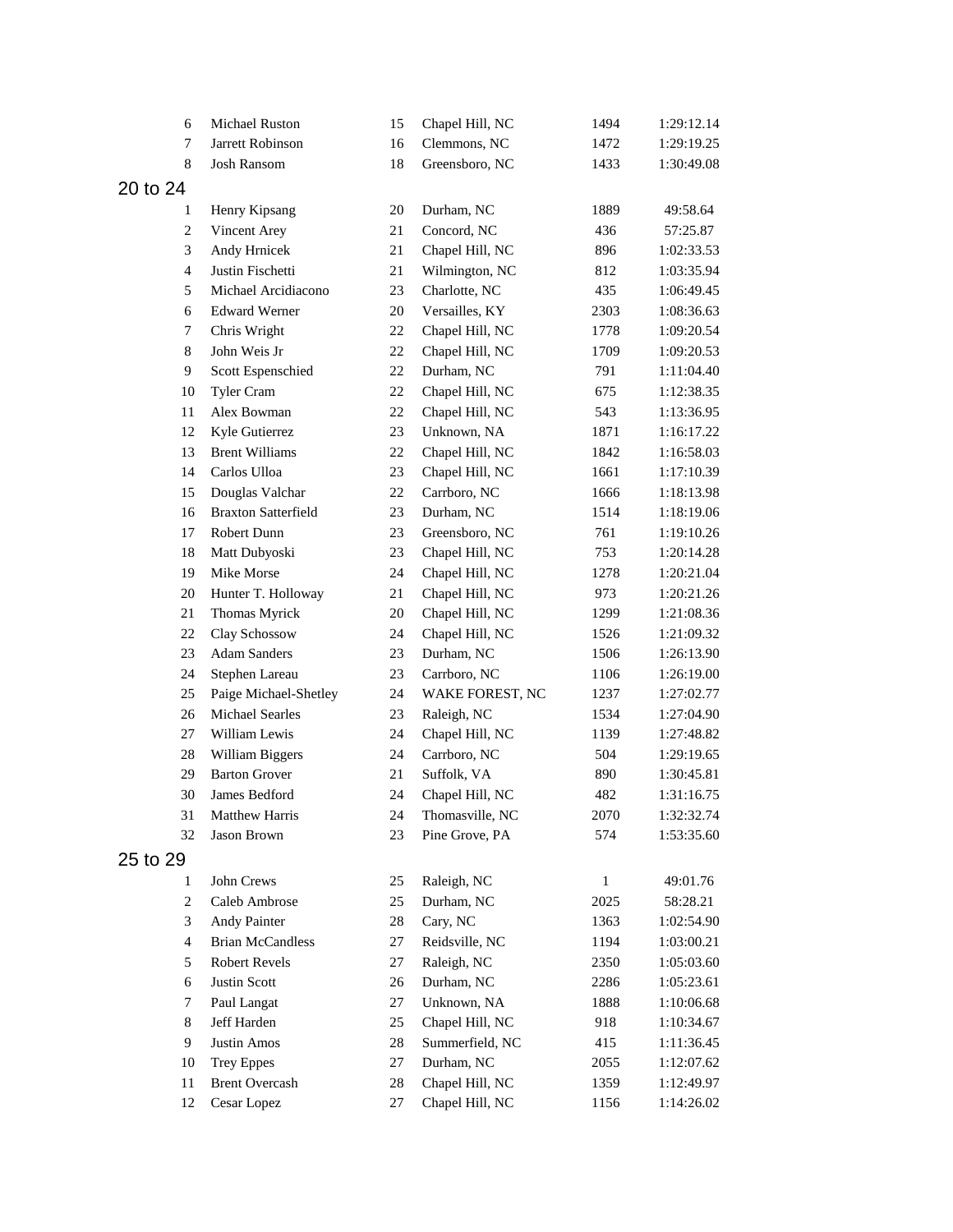| 13               | <b>Matthew Perry</b>   | 27       | Raleigh, NC         | 1393         | 1:14:33.22             |
|------------------|------------------------|----------|---------------------|--------------|------------------------|
| 14               | jason bellavance       | 29       | Chapel Hill, NC     | 489          | 1:14:59.07             |
| 15               | Nicholas Ortolano      | 26       | Fredericksburg, VA  | 1353         | 1:15:24.86             |
| 16               | <b>MAX SMOLENS</b>     | 29       | Carrboro, NC        | 1575         | 1:15:26.96             |
| 17               | Shane Osborne          | 27       | Durham, NC          | 1357         | 1:15:27.60             |
| 18               | Kimon Divaris          | 29       | Chapel Hill, NC     | 730          | 1:16:36.30             |
| 19               | Alexander Reinhardt    | 27       | Chapel Hill, NC     | 1830         | 1:17:48.64             |
| 20               | <b>Brendan Young</b>   | 27       | Holly Springs, NC   | 1783         | 1:19:00.66             |
| 21               | Timothy Schwuchow      | 26       | Durham, NC          | 2133         | 1:19:16.41             |
| 22               | Mendle Floyd           | 26       | Raleigh, NC         | 819          | 1:19:32.57             |
| 23               | William Cornelius      | 28       | Durham, NC          | 664          | 1:19:39.18             |
| 24               | Daniel Martucci        | 26       | DURHAM, NC          | 1179         | 1:19:39.18             |
| 25               | <b>Nestor Paonessa</b> | 28       | Whitsett, NC        | 1366         | 1:20:23.36             |
| 26               | <b>Adam Hastings</b>   | 29       | Charlottesville, VA | 2243         | 1:21:53.66             |
| 27               | Jeff Lloyd             | 27       | Chapel Hill, NC     | 1150         | 1:22:31.69             |
| 28               | Ryan LaFree            | 28       | Chapel Hill, NC     | 1820         | 1:22:39.89             |
| 29               | Stuart Graydon III     | 27       | Bedford, VA         | 883          | 1:22:45.67             |
| 30               | David Galloway         | 26       | Chapel Hill, NC     | 849          | 1:22:50.11             |
| 31               | Joel Johnson           | 28       | Durham, NC          | 1024         | 1:22:54.40             |
| 32               | Matt Gitzinger         | 27       | Greenville, NC      | 867          | 1:23:07.28             |
| 33               | Roger Cave             | 27       | Cary, NC            | 1799         | 1:23:49.82             |
| 34               | Tony Dinola            | 26       | Charlotte, NC       | 728          | 1:24:22.30             |
| 35               | seth frack             | 29       | Winston Salem, NC   | 831          | 1:24:47.46             |
| 36               | Aaron Stoertz          | 28       | DURHAM, NC          | 2145         | 1:24:50.56             |
| 37               | James Kelly            | 25       | Chapel Hill, NC     | 1056         | 1:26:38.49             |
| 38               | <b>Scott Palmer</b>    | 26       | Raleigh, NC         | 1365         | 1:27:01.63             |
| 39               | Benjamin Brooks        | 28       | Charlotte, NC       | 570          | 1:28:48.13             |
| 40               | Christopher Lam        | 25       | Raleigh, NC         | 1100         | 1:28:53.62             |
| 41               | Bryan Scherich         | 28       | DURHAM, NC          | 2131         | 1:31:00.26             |
| 42               | Erik Jensen            | 26       | Cary, NC            | 1815         | 1:32:45.31             |
| 43               | Ernesto Perez Chanona  | 25       | Chapel Hill, NC     | 1391         | 1:32:55.94             |
| 44               | Joshua Eudailey        | 27       | Durham, NC          | 794          | 1:33:17.10             |
| 45               | <b>Tyler Amos</b>      | 27       | Hillsborough, NC    | 416          | 1:33:17.35             |
| 46               | Matthew Anscher        | 26       | Chapel Hill, NC     | 2026         | 1:33:26.79             |
| 47               | Seth Dearmin           | 25       | Raleigh, NC         | 710          | 1:33:27.82             |
| 48               | Louis Massard          | 26       | Chapel Hill, NC     | 1183         | 1:36:03.84             |
| 49               | Lee Souto              | $28\,$   | Durham, NC          | 1582         | 1:37:51.61             |
| 50               | charlie reep           | 26       | Lincolnton, NC      | 1450         | 1:39:20.79             |
| 51               | Roman Brady            | 25       | Winston Salem, NC   | 554          | 1:39:50.70             |
| 52               | David Amann            | 25       | Cary, NC            | 410          | 1:43:07.04             |
| 53               | Allen Humphreys        | 27       | RALEIGH, NC         | 1002         | 1:44:45.29             |
| 54               | <b>Bryan Barnes</b>    | 27       | Chapel Hill, NC     | 464          | 1:45:40.02             |
| 55               | Kevin Jefferies        | 29       | Raleigh, NC         | 2251         | 1:46:22.02             |
| 56               | Eric Schoch            | 27       | Durham, NC          | 2285         | 1:57:18.99             |
| 34               |                        |          |                     |              |                        |
| $\mathbf{1}$     | erik johnson           |          | Hillsborough, NC    |              |                        |
| $\boldsymbol{2}$ | Rob Lentz              | 33<br>31 | Charlotte, NC       | 1023<br>2095 | 56:20.46<br>1:02:56.94 |
| 3                | Michael Brenegan       | 34       | Cary, NC            | 559          | 1:04:28.93             |
| $\overline{4}$   | David Frazelle         | 34       | Chapel Hill, NC     | 835          | 1:06:14.60             |
|                  |                        |          |                     |              |                        |

to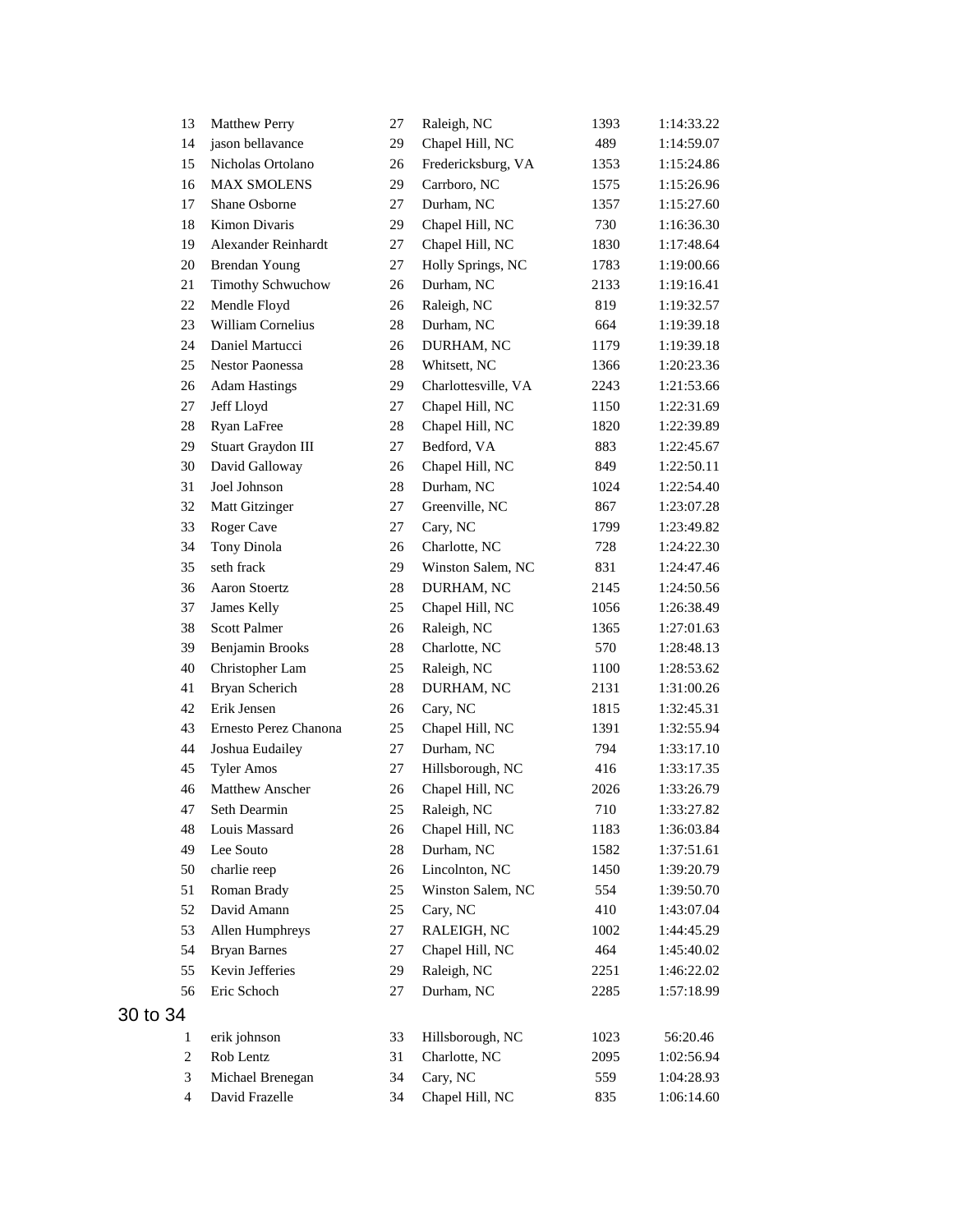| 5  | <b>Richard Castle</b>   | 34 | Clarksville, VA   | 624  | 1:08:03.95 |
|----|-------------------------|----|-------------------|------|------------|
| 6  | Kyle Gillam             | 31 | Raeford, NC       | 862  | 1:08:52.52 |
| 7  | Nicholas Tinkham        | 31 | Chapel Hill, NC   | 1641 | 1:09:08.39 |
| 8  | Ross Boyce              | 31 | Chapel Hill, NC   | 548  | 1:09:13.09 |
| 9  | <b>Edward Somuk</b>     | 34 | Morrisville, NC   | 1580 | 1:11:10.78 |
| 10 | Drew Narayan            | 34 | Chapel Hill, NC   | 2117 | 1:11:54.18 |
| 11 | Mark Schurman           | 33 | Greensboro, NC    | 2352 | 1:12:04.98 |
| 12 | Thomas Henry            | 33 | Carrboro, NC      | 952  | 1:12:56.52 |
| 13 | Walter Miller           | 31 | DURHAM, NC        | 1245 | 1:14:06.64 |
| 14 | Daniel Rearick          | 32 | CARY, NC          | 1446 | 1:14:15.49 |
| 15 | Kevin King              | 31 | Raleigh, NC       | 1062 | 1:14:30.84 |
| 16 | Michael goley           | 31 | Durham, NC        | 874  | 1:14:33.28 |
| 17 | Matt Edwards            | 32 | Mebane, NC        | 1810 | 1:15:01.89 |
| 18 | Ron Fleming             | 30 | Rocky Mount, NC   | 817  | 1:15:02.59 |
| 19 | Joey Pointer            | 31 | Chapel Hill, NC   | 1407 | 1:15:21.15 |
| 20 | <b>Jason Mills</b>      | 31 | Raleigh, NC       | 1248 | 1:15:31.79 |
| 21 | David Essic             | 34 | Mocksville, NC    | 793  | 1:15:33.12 |
| 22 | Jason Rudolph           | 33 | RALEIGH, NC       | 1484 | 1:16:45.52 |
| 23 | Andrew Cocowitch        | 32 | Danville, VA      | 654  | 1:17:00.48 |
| 24 | Matthew Belskie         | 32 | Chapel Hill, NC   | 491  | 1:17:01.92 |
| 25 | Junior Talley           | 32 | Cary, NC          | 1622 | 1:17:05.35 |
| 26 | Jeff Byzek              | 30 | CARY, NC          | 2225 | 1:17:19.91 |
| 27 | <b>Tristan Lee</b>      | 30 | Cameron, NC       | 1123 | 1:17:50.73 |
| 28 | Kevin Laliberte         | 32 | Chapel Hill, NC   | 1099 | 1:18:01.88 |
| 29 | <b>Brian Freidinger</b> | 32 | Winston-Salem, NC | 838  | 1:18:28.07 |
| 30 | <b>Brad Freidinger</b>  | 34 | Concord, NC       | 837  | 1:18:28.27 |
| 31 | Daniel McKay            | 34 | Carrboro, NC      | 1215 | 1:18:33.66 |
| 32 | Anthony Markham         | 32 | Sanford, NC       | 1174 | 1:18:44.39 |
| 33 | <b>Travis Shillings</b> | 32 | Raleigh, NC       | 1547 | 1:18:47.63 |
| 34 | scott little            | 33 | Alexandria, VA    | 1146 | 1:18:57.18 |
| 35 | Benjamin Spiker         | 33 | Raleigh, NC       | 2289 | 1:19:00.27 |
| 36 | John Pointer            | 34 | Semora, NC        | 1408 | 1:19:02.51 |
| 37 | Matthew Kutch           | 30 | Carrboro, NC      | 2258 | 1:19:31.60 |
| 38 | Andrew Johnson          | 31 | Durham, NC        | 1022 | 1:19:50.54 |
| 39 | David Funk              | 33 | Chapel Hill, NC   | 844  | 1:20:11.89 |
| 40 | Matthew Hill            | 32 | Raleigh, NC       | 960  | 1:20:14.88 |
| 41 | Adam White              | 34 | Durham, NC        | 1726 | 1:20:37.21 |
| 42 | Casey Shannon           | 33 | Charlotte, NC     | 1540 | 1:20:40.46 |
| 43 | Jonathan Wilson         | 31 | Charlotte, NC     | 1749 | 1:20:47.09 |
| 44 | Lee Brinson             | 34 | Chapel Hill, NC   | 566  | 1:21:08.33 |
| 45 | <b>Andrew Guiteras</b>  | 32 | Chapel Hill, NC   | 893  | 1:21:08.71 |
| 46 | Michael Caruso          | 32 | DURHAM, NC        | 620  | 1:21:30.32 |
| 47 | jose ruiz martinez      | 33 | Chapel Hill, NC   | 1488 | 1:21:59.65 |
| 48 | Dave Wolak              | 33 | WAKE FOREST, NC   | 1759 | 1:22:17.34 |
| 49 | Harper Gordek           | 32 | Durham, NC        | 879  | 1:22:26.69 |
| 50 | Mark Belot              | 30 | Durham, NC        | 490  | 1:22:28.03 |
| 51 | seth dwyer              | 30 | Chapel Hill, NC   | 768  | 1:22:58.52 |
| 52 | Shawn McKnight          | 34 | CARY, NC          | 1221 | 1:23:53.22 |
| 53 | Roland Trask III        | 34 | Winston-Salem, NC | 2297 | 1:23:57.62 |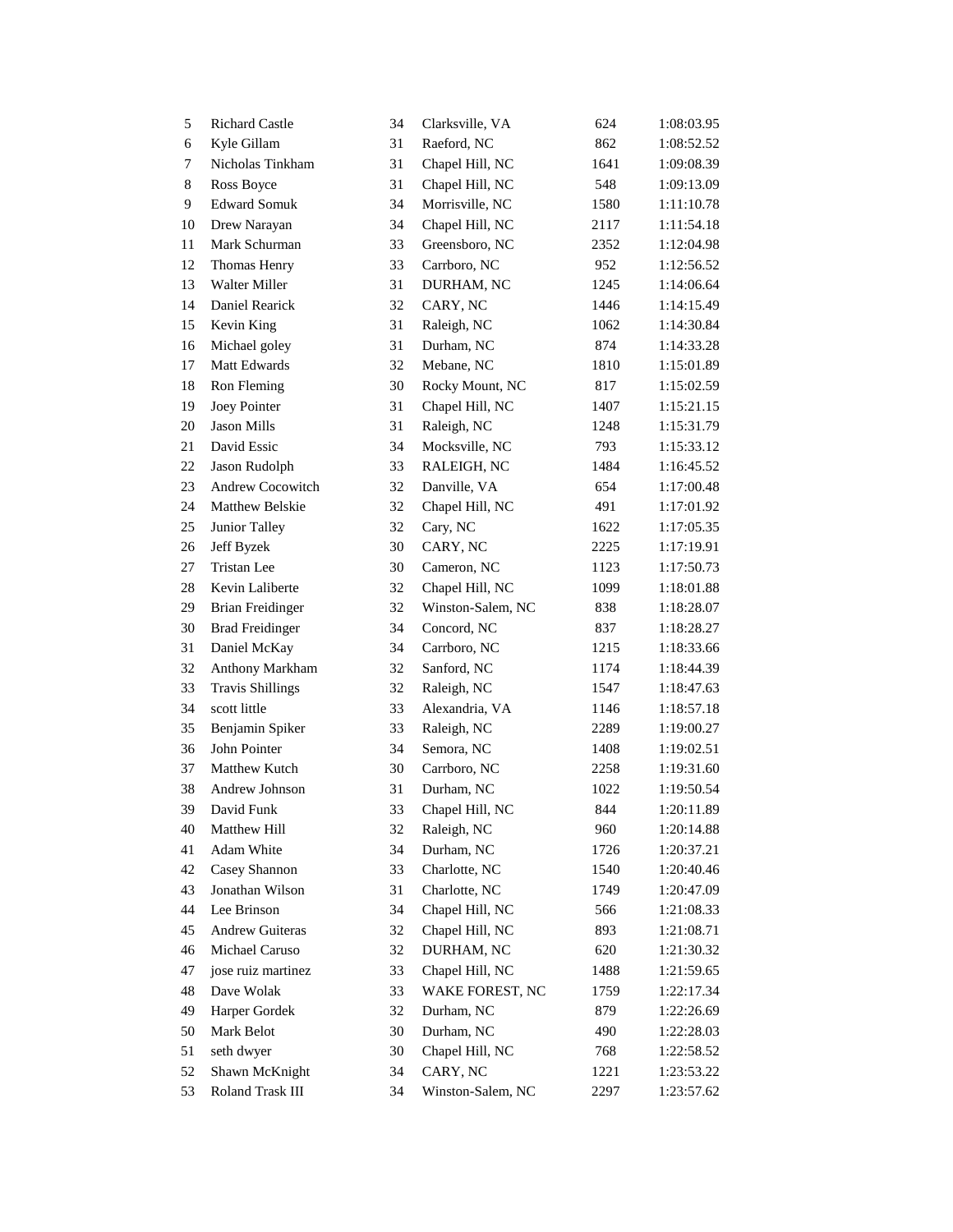| 54     | <b>Timothy Young</b>     | 33 | Durham, NC        | 2162 | 1:24:02.32 |
|--------|--------------------------|----|-------------------|------|------------|
| 55     | Joshua McGee             | 32 | Cary, NC          | 1900 | 1:25:11.00 |
| 56     | Will Gibson              | 34 | Davidson, NC      | 861  | 1:25:13.91 |
| 57     | Jeff Nieman              | 33 | Hillsborough, NC  | 1318 | 1:26:11.91 |
| 58     | Kevin Tracy              | 32 | Cary, NC          | 1650 | 1:26:33.63 |
| 59     | Jeremiah Carey           | 34 | Raleigh, NC       | 2227 | 1:26:47.39 |
| 60     | Clayton Lichty           | 33 | Clemmons, NC      | 2336 | 1:26:47.90 |
| 61     | Mark Kurt                | 31 | Carrboro, NC      | 1087 | 1:27:03.99 |
| 62     | Kevin Nicholson          | 34 | Raleigh, NC       | 1316 | 1:27:08.91 |
| 63     | Jason Valentine          | 31 | Durham, NC        | 1667 | 1:27:14.41 |
| 64     | Matthew Weaver           | 31 | Durham, NC        | 1705 | 1:27:18.97 |
| 65     | John Geer                | 31 | Greensboro, NC    | 855  | 1:27:40.10 |
| 66     | Christopher Dunn         | 34 | winston-salem, nc | 758  | 1:27:54.31 |
| 67     | Mark Scullion            | 33 | Durham, NC        | 1532 | 1:28:35.93 |
| 68     | Andy Hull                | 34 | Mt. Airy, NC      | 1000 | 1:28:43.71 |
| 69     | <b>Charles Davis</b>     | 30 | Raleigh, NC       | 704  | 1:28:48.45 |
| $70\,$ | Hidetaka Ishihara        | 32 | Chapel Hill, NC   | 1009 | 1:28:54.07 |
| 71     | Matthew Suczynski        | 30 | Chapel Hill, NC   | 1895 | 1:29:25.52 |
| 72     | john raitano             | 33 | WAKE FOREST, NC   | 1429 | 1:29:31.23 |
| 73     | Koji Nishida             | 33 | Chapel Hill, NC   | 1319 | 1:30:43.66 |
| 74     | Jon Shingleton           | 33 | Elm City, NC      | 1548 | 1:31:17.53 |
| 75     | Peter Doyle              | 31 | Lake Ridge, VA    | 748  | 1:31:44.82 |
| 76     | <b>Andrew Phillips</b>   | 31 | Durham, NC        | 1401 | 1:32:25.39 |
| 77     | Mac Jones III            | 31 | Washington, NC    | 1036 | 1:32:28.91 |
| 78     | Bryan Lutz               | 34 | Lincolnton, NC    | 1160 | 1:32:48.98 |
| 79     | Doug Philip              | 34 | Durham, NC        | 1400 | 1:33:02.70 |
| 80     | Jody Gray                | 34 | Hurdle Mills, NC  | 882  | 1:33:14.78 |
| 81     | Miguel Jackson           | 34 | Chapel Hill, NC   | 1013 | 1:33:23.73 |
| 82     | Dave Stickels            | 34 | Fort Mill, SC     | 1600 | 1:33:32.56 |
| 83     | Jacob Kistner            | 31 | Mocksville, NC    | 1067 | 1:34:09.59 |
| 84     | Justin Hamilton          | 30 | Raleigh, NC       | 910  | 1:34:41.56 |
| 85     | David Bell               | 30 | Durham, NC        | 488  | 1:35:23.64 |
| 86     | <b>Brad Cress</b>        | 33 | Cary, NC          | 683  | 1:36:39.96 |
| 87     | James Hanson             | 31 | Morrisville, NC   | 915  | 1:38:08.63 |
| 88     | Michael Driscoll         | 31 | Durham, NC        | 752  | 1:38:26.94 |
| 89     | <b>Brown Walters</b>     | 34 | Cary, NC          | 1686 | 1:38:31.80 |
| 90     | David Peters             | 34 | Durham, NC        | 1395 | 1:38:47.18 |
| 91     | Lee Stafford             | 32 | Charlotte, NC     | 1592 | 1:39:20.78 |
| 92     | Andrew Meredith          | 34 | Greensboro, NC    | 1231 | 1:39:51.09 |
| 93     | <b>Anthony Roccaro</b>   | 31 | Raleigh, NC       | 1475 | 1:40:09.72 |
| 94     | <b>Branson Page</b>      | 31 | Durham, NC        | 1361 | 1:42:11.58 |
| 95     | <b>Christopher Boggs</b> | 31 | Durham, NC        | 530  | 1:44:02.20 |
| 96     | Matthew Stover           | 31 | Shelby, NC        | 2290 | 1:47:17.82 |
| 97     | RICHARD OFFIELD          | 34 | Durham, NC        | 2276 | 1:47:53.30 |
| 98     | David Crane              | 31 | Elon, NC          | 678  | 1:48:24.69 |
| 99     | <b>STEWART HOWELL</b>    | 30 | PIKEVILLE, NC     | 990  | 1:49:08.48 |
| 100    | Andrew Chanon            | 30 | Durham, NC        | 1801 | 1:49:22.23 |
| 101    | Cooper Harrell           | 34 | Greensboro, NC    | 925  | 1:49:49.42 |
| 102    | Will Sparrow             | 30 | Chapel Hill, NC   | 1586 | 1:50:57.63 |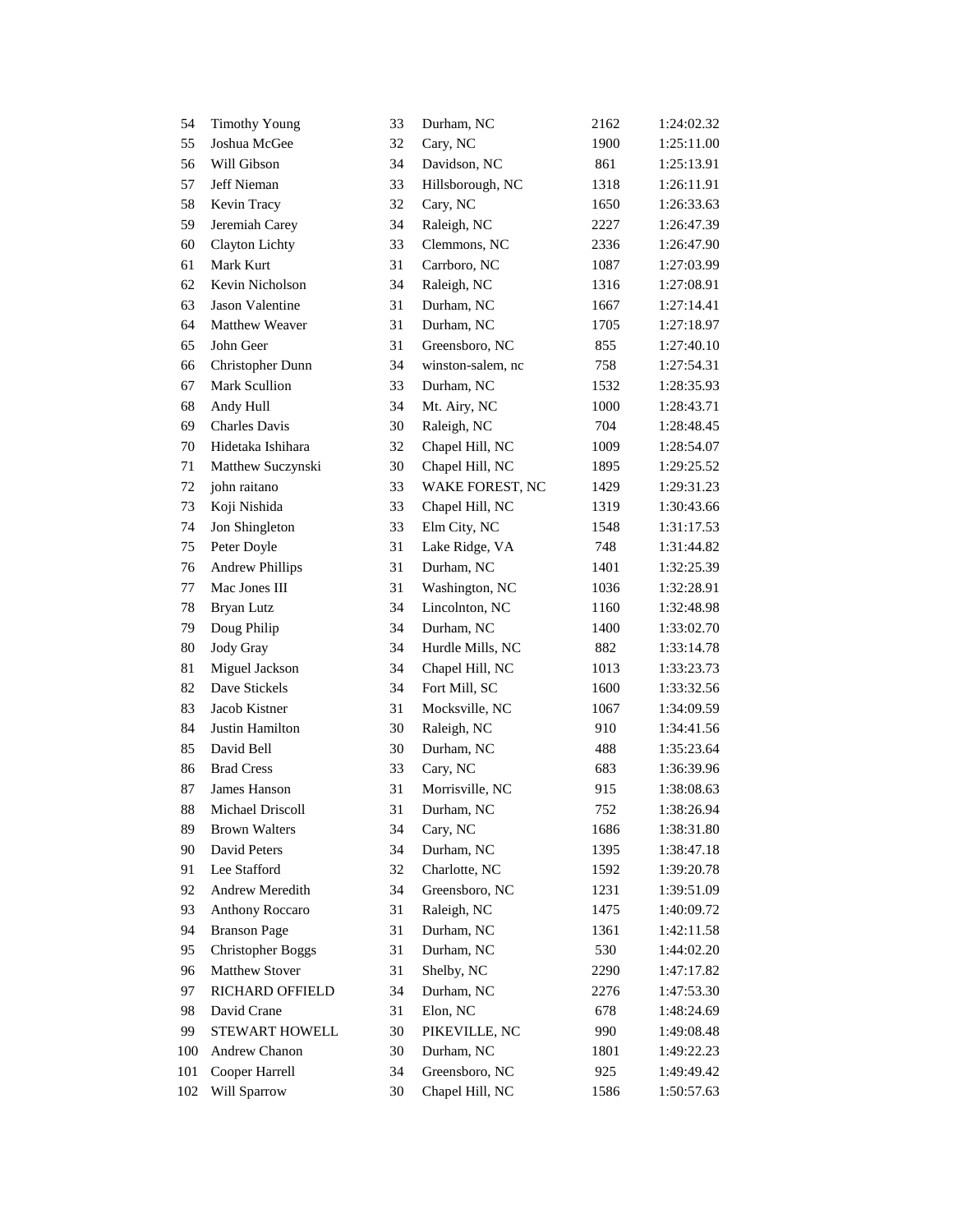| 103            | Robert Manchen       | 33 | DURHAM, NC             | 2103 | 1:51:10.71 |
|----------------|----------------------|----|------------------------|------|------------|
| 104            | David Kahler         | 30 | Durham, NC             | 1041 | 1:52:27.19 |
| 105            | John Gardner         | 31 | Raleigh, NC            | 851  | 2:04:14.35 |
| 35 to 39       |                      |    |                        |      |            |
| 1              | Hernan Sabio         | 36 | Winston Salem, NC      | 1499 | 1:03:33.14 |
| $\overline{c}$ | Allen Baddour        | 38 | Chapel Hill, NC        | 449  | 1:04:29.09 |
| 3              | Cotton Bryan         | 36 | Chapel Hill, NC        | 578  | 1:07:10.97 |
| 4              | Nathan Leehman       | 36 | Charlotte NC 28209, NC | 2093 | 1:07:51.72 |
| 5              | Paul Read            | 35 | Durham, NC             | 1444 | 1:07:58.19 |
| 6              | Michael Forrester    | 37 | Rocky Mount, NC        | 825  | 1:08:36.36 |
| 7              | Derek Hales          | 36 | Hillsborough, NC       | 901  | 1:08:56.21 |
| $\,8\,$        | <b>Timothy Ross</b>  | 36 | Carrboro, NC           | 2129 | 1:09:22.86 |
| 9              | William McDow        | 39 | Durham, NC             | 2106 | 1:10:22.30 |
| 10             | Michael Neville      | 37 | Chapel Hill, NC        | 1309 | 1:11:28.78 |
| 11             | Kent Bighinatti      | 38 | Jamestown, NC          | 1796 | 1:11:47.37 |
| 12             | Jiang Lin            | 35 | Chapel Hill, NC        | 1143 | 1:12:06.70 |
| 13             | Paul Clark           | 38 | Chapel Hill, NC        | 2041 | 1:12:17.57 |
| 14             | Dennis Livesay       | 35 | Charlotte, NC          | 1147 | 1:12:19.86 |
| 15             | Chris Hoover         | 38 | Chapel Hill, NC        | 980  | 1:12:29.24 |
| 16             | Christian Oliver     | 38 | Atlanta, GA            | 2120 | 1:13:04.62 |
| 17             | Derek Moore          | 37 | Durham, NC             | 1267 | 1:13:12.93 |
| 18             | Dave Lebakken        | 39 | Lillington, NC         | 1114 | 1:13:15.04 |
| 19             | T.R. Hipp            | 35 | Chapel Hill, NC        | 963  | 1:13:19.32 |
| 20             | Rob Thompson         | 39 | Carrboro, NC           | 1635 | 1:13:37.74 |
| 21             | Greg DeMauro         | 39 | Mebane, NC             | 715  | 1:14:16.85 |
| 22             | <b>Bruce Beck</b>    | 38 | Henderson, NC          | 480  | 1:15:03.30 |
| 23             | David Thomas         | 37 | Fayetteville, NC       | 1838 | 1:15:07.15 |
| 24             | Patrick Wilde        | 35 | Charlotte, NC          | 1733 | 1:15:25.66 |
| 25             | Justin MacFarlane    | 37 | New York, NY           | 1165 | 1:15:45.92 |
| 26             | Greg Lee             | 36 | Chapel Hill, NC        | 1119 | 1:16:00.41 |
| 27             | Daryl OCain          | 39 | Raleigh, NC            | 1341 | 1:16:10.89 |
| 28             | James Ruth           | 39 | Charlotte, NC          | 1496 | 1:16:17.01 |
| 29             | <b>Bradley Davis</b> | 36 | Raleigh, NC            | 703  | 1:16:20.33 |
| 30             | Daryl Woodman        | 38 | Morrisville, NC        | 1771 | 1:16:37.51 |
|                | 31 Carter Kersh      | 38 | Chapel Hill, NC        | 2335 | 1:16:47.05 |
| 32             | Chris Morton         | 38 | Chapel Hill, NC        | 1279 | 1:16:54.65 |
| 33             | William Kim          | 39 | Chapel Hill, NC        | 1061 | 1:16:57.58 |
| 34             | Bryan Wheeler        | 38 | Raleigh, NC            | 2304 | 1:17:03.03 |
| 35             | randy gurley         | 39 | <b>BURLINGTON, NC</b>  | 2066 | 1:17:03.51 |
| 36             | Sean Daly            | 37 | Greensboro, NC         | 697  | 1:17:28.11 |
| 37             | Travis Dyer          | 36 | Gibsonville, NC        | 2233 | 1:17:45.14 |
| 38             | Kshitij Mistry       | 38 | RALEIGH, NC            | 1258 | 1:17:59.49 |
| 39             | Daniel Hirschman     | 36 | Chapel Hill, NC        | 965  | 1:18:00.85 |
| 40             | Tola Oguntoyinbo     | 36 | Chapel Hill, NC        | 1343 | 1:18:39.89 |
| 41             | Kevin Carey          | 36 | Chapel Hill, NC        | 610  | 1:18:45.33 |
| 42             | Donald Rhoads        | 37 | Durham, NC             | 1456 | 1:18:56.38 |
| 43             | Scott Ferguson       | 39 | Holly Springs, NC      | 809  | 1:18:57.82 |
| 44             | Eric Dingfelder      | 36 | Chapel Hill, NC        | 726  | 1:19:34.58 |
| 45             | TED GROSS            | 39 | Raleigh, NC            | 889  | 1:19:57.42 |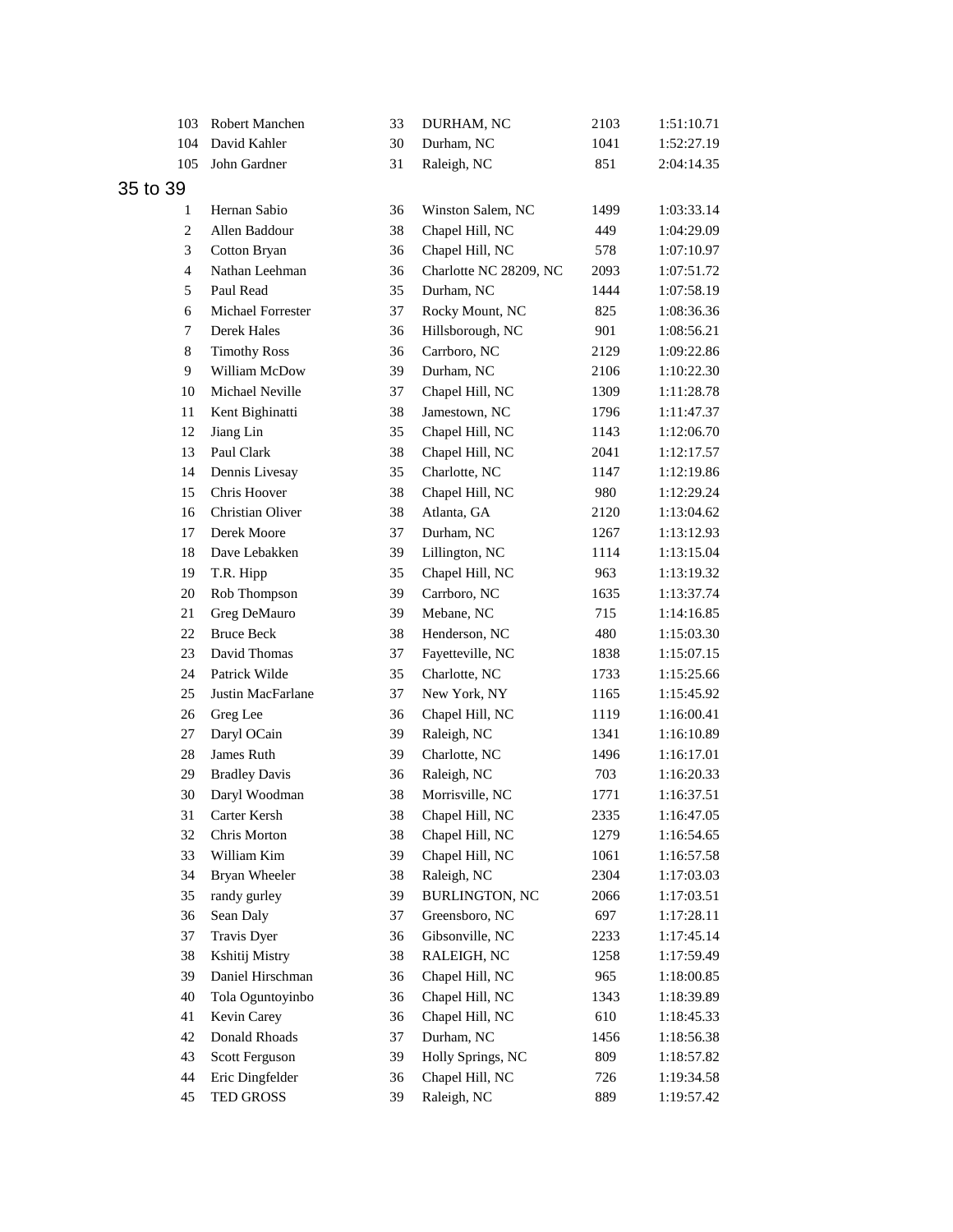| 46 | John Min               | 39 | Chapel Hill, NC        | 1251 | 1:20:00.87 |
|----|------------------------|----|------------------------|------|------------|
| 47 | <b>Marcus Crow</b>     | 37 | Waxhaw, NC             | 686  | 1:20:30.45 |
| 48 | chris bacchi           | 39 | Durham, NC             | 448  | 1:20:31.04 |
| 49 | Robert Borham          | 36 | Chapel Hill, NC        | 537  | 1:20:37.59 |
| 50 | Michael Kaloostian     | 35 | Lumberton, NC          | 1042 | 1:20:49.93 |
| 51 | Scott Wingfield        | 38 | Nashville, NC          | 2307 | 1:21:20.86 |
| 52 | <b>Brian Fady</b>      | 38 | Cary, NC               | 796  | 1:21:22.30 |
| 53 | Robert Larson          | 38 | Cary, NC               | 1107 | 1:21:24.86 |
| 54 | david peterson         | 35 | Chapel Hill, NC        | 1399 | 1:21:42.89 |
| 55 | <b>Brad Resler</b>     | 37 | Greensboro, NC         | 1453 | 1:21:54.46 |
| 56 | Kevin Scofield         | 35 | CARY, NC               | 1529 | 1:21:57.16 |
| 57 | <b>Kevin Biese</b>     | 36 | Chapel Hill, NC        | 503  | 1:21:59.48 |
| 58 | Neil Amato             | 39 | Apex, NC               | 412  | 1:22:04.57 |
| 59 | Nate Brown             | 36 | Chapel Hill, NC        | 575  | 1:22:21.66 |
| 60 | Jeff Sawyer            | 36 | Holly Springs, NC      | 2284 | 1:22:37.66 |
| 61 | <b>Ron Barnes</b>      | 38 | Washington, DC         | 465  | 1:22:41.30 |
| 62 | Ron Cagno              | 35 | <b>BURLINGTON, NC</b>  | 594  | 1:22:41.83 |
| 63 | <b>Rusty Pate</b>      | 38 | High Point, NC         | 1372 | 1:22:46.13 |
| 64 | Jason Lieb             | 37 | Carrboro, NC           | 1140 | 1:24:06.90 |
| 65 | <b>Brian Howard</b>    | 37 | Raleigh, NC            | 2248 | 1:24:32.12 |
| 66 | Mark Uttridge          | 39 | Raleigh, NC            | 1664 | 1:25:21.25 |
| 67 | David Berkoff          | 39 | Chapel Hill, NC        | 2034 | 1:25:26.42 |
| 68 | <b>Jody Thomas</b>     | 39 | Chapel Hill, NC        | 1630 | 1:25:43.01 |
| 69 | Thomas Knox            | 37 | Charlotte NC 28209, NC | 1819 | 1:25:46.84 |
| 70 | Frankie Bowling        | 35 | Hurdle Mills, NC       | 542  | 1:25:52.41 |
| 71 | Jason Sanders          | 37 | Gastonia, NC           | 1507 | 1:26:10.01 |
| 72 | <b>Scott Feinstein</b> | 39 | Chapel Hill, NC        | 805  | 1:26:11.38 |
| 73 | dennis blanchard       | 36 | Hope Mills, NC         | 519  | 1:26:12.51 |
| 74 | Eric Halus             | 39 | Clemmons, NC           | 905  | 1:26:33.07 |
| 75 | Michael Donovan        | 39 | RALEIGH, NC            | 743  | 1:27:05.85 |
| 76 | <b>Brad McKee</b>      | 36 | Hillsborough, NC       | 1216 | 1:27:19.23 |
| 77 | Hi Leva                | 37 | Morrisville, NC        | 1134 | 1:27:28.61 |
| 78 | <b>Robert Hines</b>    | 38 | Holly Springs, NC      | 2246 | 1:27:31.33 |
| 79 | Libre Johnson          | 38 | Chapel Hill, NC        | 1025 | 1:27:46.45 |
| 80 | Marcus Newnam          | 37 | WAKE FOREST, NC        | 1310 | 1:27:46.58 |
| 81 | Matthew Bartush        | 37 | Durham, NC             | 472  | 1:27:47.47 |
| 82 | Ryan Miller            | 35 | Raleigh, NC            | 2114 | 1:27:48.08 |
| 83 | Merrette Moore         | 39 | Raleigh, NC            | 1269 | 1:27:49.50 |
| 84 | Curt Shaw              | 35 | Charlotte, NC          | 1542 | 1:27:59.25 |
| 85 | Eric Heidt             | 38 | DURHAM, NC             | 945  | 1:28:09.01 |
| 86 | Gared Casey            | 38 | WAKE FOREST, NC        | 621  | 1:28:12.09 |
| 87 | Thomas Turner          | 37 | Winston Salem, NC      | 1658 | 1:28:42.31 |
| 88 | Wes Bjorklund          | 39 | WAKE FOREST, NC        | 511  | 1:28:54.58 |
| 89 | christopher moses      | 39 | Chapel Hill, NC        | 1285 | 1:29:12.67 |
| 90 | Bryan Engle            | 37 | Chapel Hill, NC        | 784  | 1:29:13.14 |
| 91 | Peter Smith            | 39 | Carrboro, NC           | 1573 | 1:29:28.72 |
| 92 | Dave Marmion           | 39 | Winston-Salem, NC      | 2337 | 1:30:02.43 |
| 93 | Shawn Sullivan         | 39 | Chapel Hill, NC        | 1615 | 1:30:29.13 |
| 94 | kenneth laDue          | 36 | CARY, NC               | 1094 | 1:30:51.63 |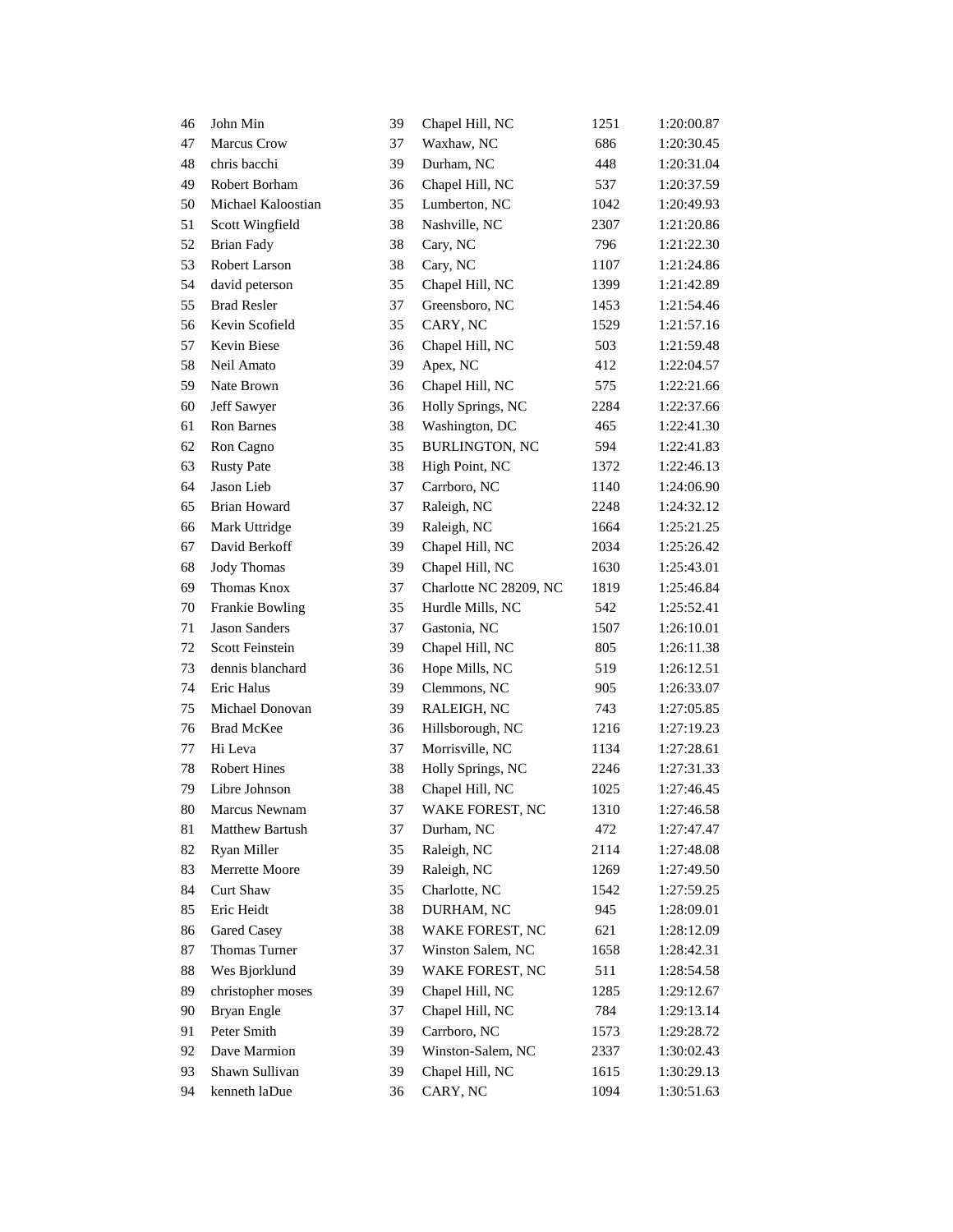| 95             | Adam Zolotor           | 38 | Carrboro, NC      | 1790 | 1:31:02.08 |
|----------------|------------------------|----|-------------------|------|------------|
| 96             | Mike Williams          | 35 | WAKE FOREST, NC   | 2306 | 1:31:02.16 |
| 97             | R Stephen Milley       | 38 | Gardner, NC       | 1246 | 1:31:23.51 |
| 98             | Danny Lloyd            | 37 | Mebane, NC        | 1149 | 1:31:27.22 |
| 99             | <b>Chad Moses</b>      | 35 | CARY, NC          | 1284 | 1:31:42.51 |
| 100            | Evan Dellon            | 36 | Chapel Hill, NC   | 714  | 1:32:59.55 |
| 101            | Erik Bentsen           | 35 | Oxford, NC        | 496  | 1:33:17.10 |
|                | 102 Fred Cobey         | 38 | DURHAM, NC        | 2042 | 1:33:59.03 |
| 103            | Daryl Whipkey          | 39 | Forest, VA        | 1723 | 1:34:03.51 |
| 104            | Robb Damman            | 38 | Unknown, NA       | 1869 | 1:34:32.73 |
| 105            | David Hodges           | 38 | Raleigh, NC       | 969  | 1:34:53.11 |
| 106            | Jason Tomberlin        | 35 | Cary, NC          | 1645 | 1:35:21.18 |
| 107            | Jesse Harris           | 37 | Knightdale, NC    | 932  | 1:35:21.23 |
| 108            | J. Ware                | 36 | Fuquay-Varina, NC | 2300 | 1:35:22.05 |
| 109            | John Bircher III       | 39 | New Bern, NC      | 508  | 1:35:23.96 |
| 110            | Vince Picconi          | 38 | Chapel Hill, NC   | 1404 | 1:35:26.77 |
| 111            | <b>Blake Rahn</b>      | 38 | Chapel Hill, NC   | 1428 | 1:36:41.02 |
| 112            | Robert Bowman          | 39 | Advance, NC       | 547  | 1:37:16.15 |
| 113            | Ross Warren            | 38 | Morrisville, NC   | 2301 | 1:38:08.96 |
| 114            | <b>Culley Carson</b>   | 39 | Carrboro, NC      | 617  | 1:38:58.83 |
| 115            | Jeremy Amick           | 36 | Advance, NC       | 414  | 1:39:17.94 |
| 116            | James Ravenel          | 38 | CARY, NC          | 1829 | 1:40:02.64 |
| 117            | Eric Mabee             | 35 | Pittsboro, NC     | 1163 | 1:41:12.31 |
| 118            | eugene chung           | 38 | Chapel Hill, NC   | 639  | 1:42:02.00 |
| 119            | Matt Furze             | 36 | Pittsboro, NC     | 846  | 1:43:47.76 |
| 120            | Chad Austin            | 36 | Raleigh, NC       | 445  | 1:46:48.19 |
| 121            | John Blackwell         | 36 | DURHAM, NC        | 515  | 1:47:04.17 |
| 122            | Erik Lung              | 38 | Cary, NC          | 1159 | 1:48:24.19 |
| 123            | Tom Kerby              | 39 | Durham, NC        | 1057 | 1:49:26.74 |
| 124            | Jeffrey Camden         | 38 | RALEIGH, NC       | 600  | 1:50:46.56 |
| 125            | Jeffrey Dellapina      | 35 | Waxhaw, NC        | 713  | 1:51:19.24 |
| 40 to 44       |                        |    |                   |      |            |
| 1              | Doug Holroyd           | 42 | Chapel Hill, NC   | 975  | 1:02:53.58 |
| 2              | Will Hicks             | 40 | Roxboro, NC       | 958  | 1:07:23.19 |
| 3              | Scott Adams            | 42 | Chapel Hill, NC   | 401  | 1:07:24.73 |
| $\overline{4}$ | Gordon Bynum           | 40 | Charlotte, NC     | 593  | 1:07:31.18 |
| 5              | Daniel Miller          | 44 | New York, NY      | 1241 | 1:09:05.14 |
| 6              | Jerry Gschwind         | 40 | Raleigh, NC       | 2064 | 1:09:38.62 |
| 7              | keith waters           | 41 | supply, NC        | 1696 | 1:10:12.68 |
| 8              | <b>Ulf</b> Andre       | 42 | Hillsborough, NC  | 427  | 1:10:18.11 |
| 9              | <b>Anthony Horalek</b> | 43 | Raleigh, NC       | 982  | 1:10:36.27 |
| 10             | john robinson          | 41 | Pinehurst, NC     | 1473 | 1:11:42.99 |
| 11             | <b>Blaine Schmidt</b>  | 43 | Chapel Hill, NC   | 1521 | 1:11:57.29 |
| 12             | David Svendsgaard      | 44 | RALEIGH, NC       | 1617 | 1:12:16.45 |
| 13             | Tom Hughes             | 44 | Durham, NC        | 1867 | 1:12:46.11 |
| 14             | James Chopas           | 43 | Chapel Hill, NC   | 1802 | 1:13:02.50 |
| 15             | Jon Williams           | 43 | Chapel Hill, NC   | 1742 | 1:13:17.92 |
| 16             | Dov Cohn               | 41 | Chapel Hill, NC   | 656  | 1:13:36.97 |
| 17             | <b>Timothy Hall</b>    | 44 | Durham, NC        | 904  | 1:14:13.30 |
|                |                        |    |                   |      |            |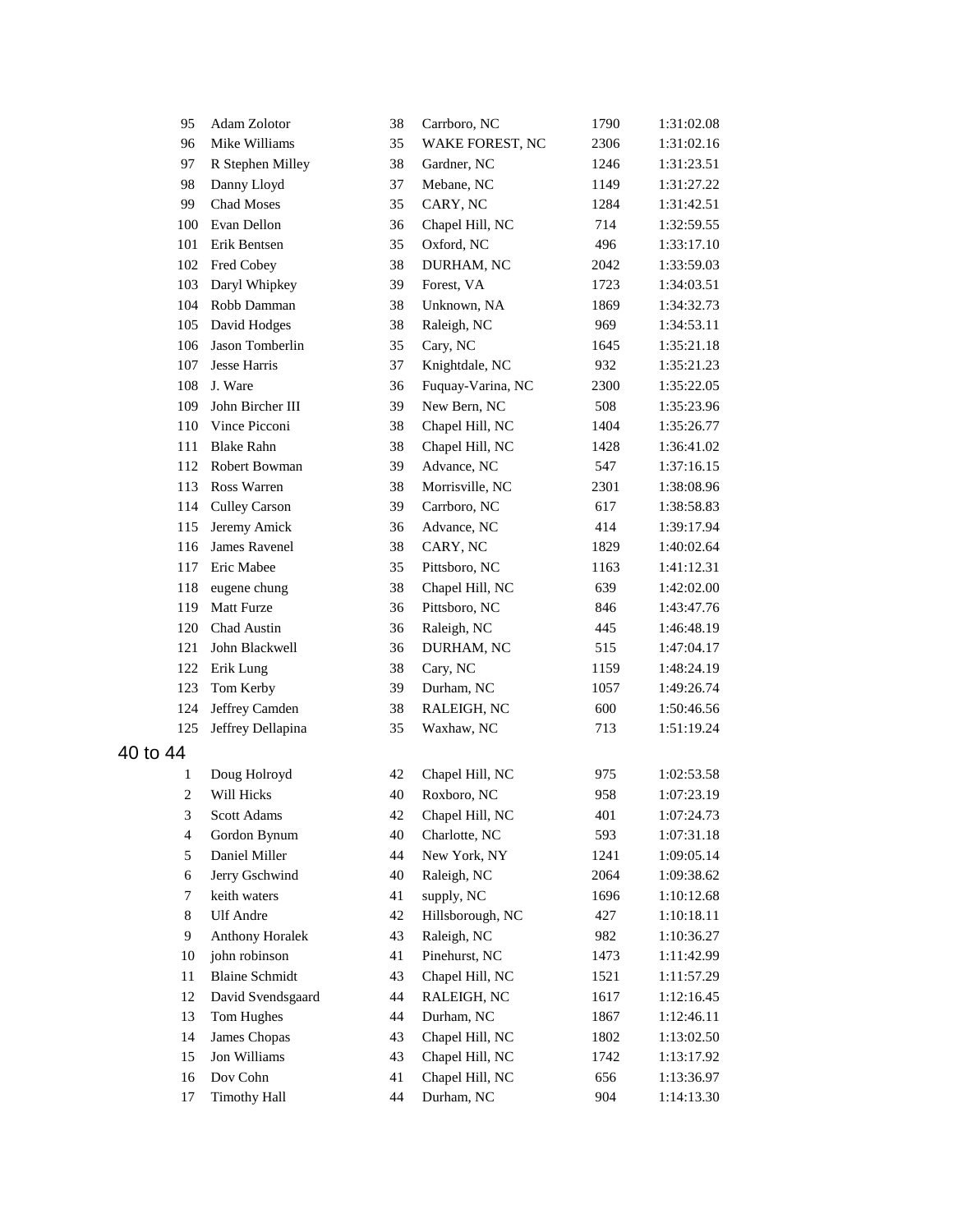| 18     | El Mostafa Damaoui   | 40 | Chapel Hill, NC   | 1894 | 1:14:19.27 |
|--------|----------------------|----|-------------------|------|------------|
| 19     | Bryan Krehnbrink     | 43 | Chapel Hill, NC   | 1079 | 1:14:30.44 |
| 20     | Thomas Kunath        | 44 | Raleigh, NC       | 2088 | 1:14:56.86 |
| 21     | <b>James Newton</b>  | 40 | Raleigh, NC       | 1312 | 1:15:04.34 |
| 22     | <b>Robert Grimm</b>  | 42 | Cary, NC          | 888  | 1:15:04.59 |
| 23     | <b>Mark Ruston</b>   | 43 | Chapel Hill, NC   | 1492 | 1:15:33.50 |
| 24     | Jack Campbell        | 40 | Chapel Hill, NC   | 602  | 1:16:14.45 |
| 25     | Conroy Zien          | 41 | Bethesda, MD      | 1788 | 1:16:18.73 |
| 26     | Paul Kingman         | 42 | CARY, NC          | 1064 | 1:16:57.14 |
| 27     | Alex Dolan           | 42 | Holly Springs, NC | 736  | 1:17:24.14 |
| 28     | <b>Adam Howes</b>    | 43 | Raleigh, NC       | 991  | 1:17:29.54 |
| 29     | Terry Hoey           | 44 | Raleigh, NC       | 2332 | 1:17:34.58 |
| 30     | Randy Moore          | 44 | Dunn, NC          | 1270 | 1:18:01.59 |
| 31     | John Sterling        | 43 | Denver, CO        | 1599 | 1:18:12.26 |
| 32     | Christopher Blue     | 42 | Chapel Hill, NC   | 528  | 1:18:16.98 |
| 33     | Tommy Thorn          | 43 | Reidsville, NC    | 1638 | 1:18:25.95 |
| 34     | Jeffrey Rathmell     | 40 | Chapel Hill, NC   | 1440 | 1:18:26.64 |
| 35     | Chris Callahan       | 41 | WAKE FOREST, NC   | 597  | 1:18:43.89 |
| 36     | Jack Knight          | 43 | Charlotte, NC     | 1818 | 1:19:32.30 |
| 37     | William Shamblin     | 43 | Bahama, NC        | 1539 | 1:20:23.36 |
| 38     | William Hardin       | 41 | Hillsborough, NC  | 919  | 1:20:54.54 |
| 39     | Joseph Werner        | 41 | Cary, NC          | 1716 | 1:21:08.89 |
| 40     | <b>Jay Marks</b>     | 41 | Chapel Hill, NC   | 1175 | 1:21:23.10 |
| 41     | <b>Emmet Furlong</b> | 40 | Durham, NC        | 845  | 1:22:00.21 |
| 42     | Larry Kaminski       | 42 | CARY, NC          | 1045 | 1:22:15.18 |
| 43     | Kenneth Van Riper    | 42 | Richmond, VA      | 1670 | 1:22:40.90 |
| 44     | <b>Bill Menzies</b>  | 44 | Alexandria, VA    | 1229 | 1:22:41.18 |
| 45     | Kerry Johnson        | 41 | Winston-Salem, NC | 2334 | 1:23:14.96 |
| 46     | Robert Sandefur      | 42 | Chapel Hill, NC   | 1505 | 1:23:18.11 |
| 47     | Samuel Jones         | 44 | Chapel Hill, NC   | 1034 | 1:23:31.22 |
| 48     | Yanni Lambropoulos   | 44 | Durham, NC        | 1101 | 1:23:54.80 |
| 49     | Norman Sharpless     | 43 | Chapel Hill, NC   | 1541 | 1:24:24.53 |
| 50     | Mike Komada          | 42 | Chapel Hill, NC   | 1075 | 1:24:34.36 |
| 51     | Pearse Edwards       | 40 | Raleigh, NC       | 773  | 1:24:35.53 |
| 52     | John DeSue           | 40 | Chapel Hill, NC   | 723  | 1:26:24.02 |
| 53     | Jeffery Allen        | 43 | Hillsborough, NC  | 405  | 1:26:37.36 |
| 54     | James Farrell        | 42 | Cary, NC          | 803  | 1:27:03.57 |
| 55     | Matt Welch           | 41 | Chapel Hill, NC   | 1713 | 1:27:12.01 |
| 56     | Robert Aufdenspring  | 40 | Chapel Hill, NC   | 444  | 1:27:12.62 |
| 57     | Seth Brody           | 43 | Chapel Hill, NC   | 569  | 1:27:35.76 |
| 58     | Chris Wood           | 43 | Durham, NC        | 1766 | 1:27:39.57 |
| 59     | Jody Rhyne           | 40 | Lincolnton, NC    | 1458 | 1:27:48.54 |
| 60     | Martin Causley       | 40 | Morrisville, NC   | 626  | 1:27:48.81 |
| 61     | William McCrorie     | 41 | Raleigh, NC       | 2262 | 1:27:58.85 |
| $62\,$ | <b>BEN BARKER</b>    | 40 | Durham, NC        | 463  | 1:28:46.10 |
| 63     | Kirk Kirkland        | 40 | RALEIGH, NC       | 1066 | 1:28:54.22 |
| 64     | Patrick Heins        | 42 | Greenville, NC    | 947  | 1:29:20.76 |
| 65     | Jon Paslov           | 41 | Chapel Hill, NC   | 1370 | 1:29:29.65 |
| 66     | Rafael Arvelo        | 40 | Miami, FL         | 2218 | 1:29:38.76 |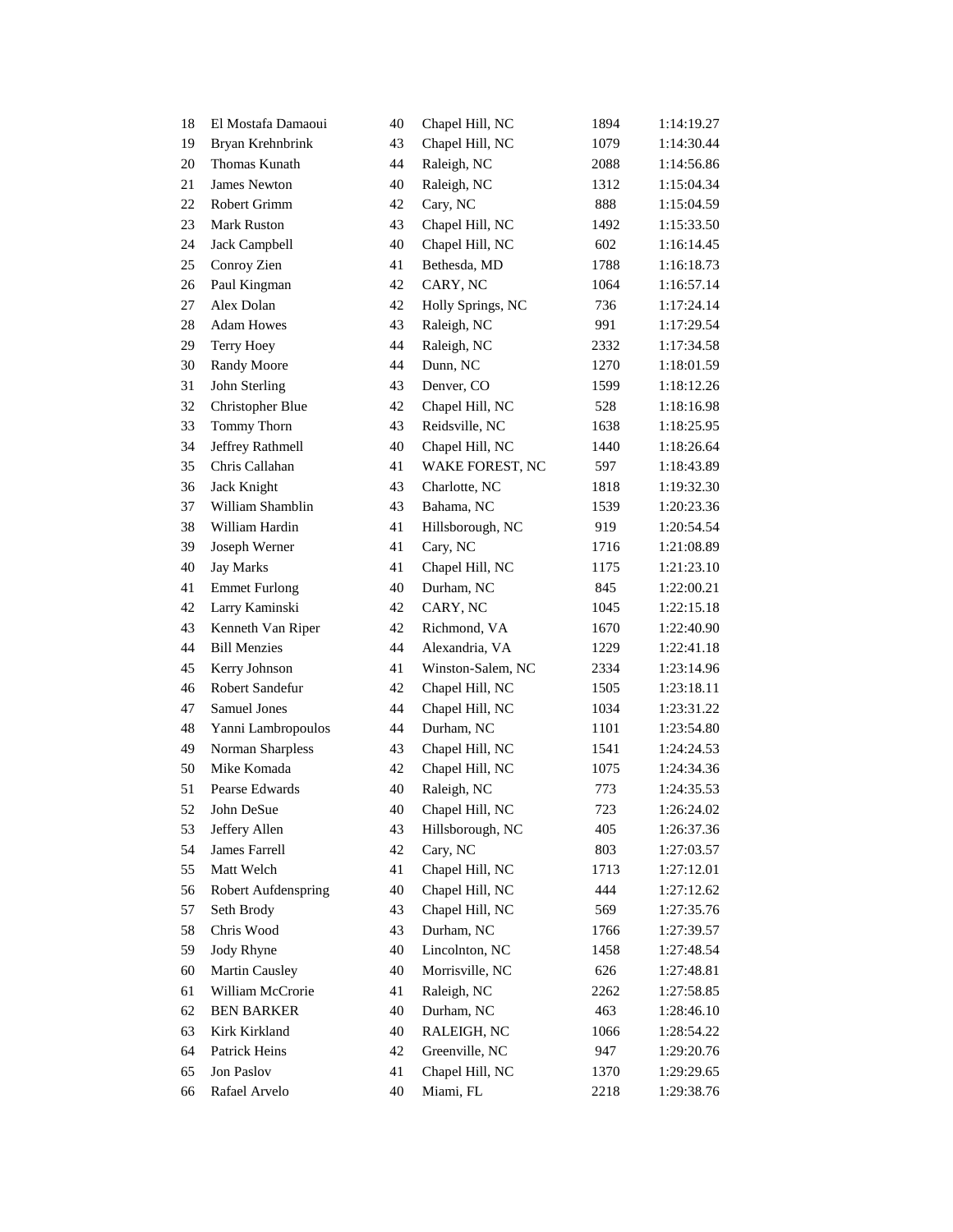|          | 67             | Paul Ruesch            | 40 | Chicago, IL            | 1486 | 1:29:40.65 |
|----------|----------------|------------------------|----|------------------------|------|------------|
|          | 68             | Dave Meredith          | 42 | Durham, NC             | 1232 | 1:29:46.35 |
|          | 69             | Christopher Crowder    | 43 | Creedmoor, NC          | 688  | 1:29:52.19 |
|          | 70             | Charlie Barham         | 40 | Winston Salem, NC      | 462  | 1:30:02.61 |
|          | 71             | Jeffrey Chlebowski     | 43 | Cary, NC               | 638  | 1:30:11.35 |
|          | 72             | Mike Mineer            | 42 | Bear Creek, NC         | 1254 | 1:30:16.57 |
|          | 73             | Paul Runkle            | 44 | Chapel Hill, NC        | 1489 | 1:30:24.65 |
|          | 74             | Aaron Wienshienk       | 40 | Holly Springs, NC      | 1729 | 1:30:36.10 |
|          | 75             | Mortimer Alzona        | 44 | Chapel Hill, NC        | 409  | 1:30:45.48 |
|          | 76             | victor perry           | 43 | Chapel Hill, NC        | 1394 | 1:31:11.94 |
|          | 77             | Kevin Claxton          | 41 | Reidsville, NC         | 646  | 1:31:17.61 |
|          | $78\,$         | Jamie Campbell         | 41 | Chapel Hill, NC        | 603  | 1:31:46.59 |
|          | 79             | Jeremy Salemson        | 41 | Chapel Hill, NC        | 1502 | 1:32:37.79 |
|          | 80             | Robert McClure         | 44 | Chapel Hill, NC        | 1202 | 1:32:39.56 |
|          | 81             | <b>Stuart Halloway</b> | 41 | Chapel Hill, NC        | 2068 | 1:34:37.92 |
|          | 82             | Payton Harshaw         | 40 | CARY, NC               | 937  | 1:34:43.89 |
|          | 83             | Mark Turner            | 41 | CARY, NC               | 1657 | 1:35:04.33 |
|          | 84             | Nick Taylor            | 40 | Chapel Hill, NC        | 1626 | 1:35:07.90 |
|          | 85             | Ronald Keever          | 41 | Raleigh, NC            | 1053 | 1:36:58.48 |
|          | 86             | Kevin Goings           | 44 | CARY, NC               | 871  | 1:37:30.64 |
|          | 87             | David Arnold           | 43 | WAKE FOREST, NC        | 440  | 1:37:41.83 |
|          | 88             | Philip Molnar          | 40 | Durham, NC             | 1261 | 1:38:09.00 |
|          | 89             | richie paschal         | 42 | Gibsonville, NC        | 1369 | 1:38:31.10 |
|          | 90             | Matthew Crow           | 40 | Fort Mill, SC          | 687  | 1:38:41.43 |
|          | 91             | Eric Locklear          | 43 | Roxboro, NC            | 1153 | 1:39:00.48 |
|          | 92             | <b>Neal Roberts</b>    | 41 | winston-salem, nc      | 1470 | 1:39:28.75 |
|          | 93             | <b>Art Harris</b>      | 43 | Knightdale, NC         | 928  | 1:39:44.35 |
|          | 94             | Arthur Bennett         | 44 | Rocky Mount, NC        | 495  | 1:40:04.55 |
|          | 95             | Shane Hamby            | 40 | Hudson, NC             | 907  | 1:40:10.18 |
|          | 96             | <b>Ricahrd Kurnik</b>  | 42 | Franklinton, NC        | 1086 | 1:41:30.01 |
|          | 97             | Lee Dunn               | 40 | Clayton, NC            | 760  | 1:43:57.57 |
|          | 98             | Randall Blanco         | 44 | Chapel Hill, NC        | 520  | 1:45:24.66 |
|          | 99             | Hardin Watkins         | 43 | Gardner, NC            | 1697 | 1:49:06.00 |
|          | 100            | Jay Myers              | 42 | Charlotte NC 28209, NC | 1298 | 1:49:26.44 |
|          | 101            | Anthony Tackman        | 44 | Cary, NC               | 1619 | 1:52:17.79 |
|          | 102            | Michael Dial           | 40 | Rocky Mount, NC        | 2051 | 1:59:32.68 |
|          | 103            | Josh Dadolf            | 41 | Chapel Hill, NC        | 695  | 2:06:36.85 |
| 45 to 49 |                |                        |    |                        |      |            |
|          | 1              | <b>Bill Shires</b>     | 45 | Charlotte, NC          | 1549 | 1:00:41.86 |
|          | $\overline{c}$ | Ralph Smith            | 49 | Raleigh, NC            | 1835 | 1:01:19.59 |
|          | 3              | Dwight Jacobs          | 48 | Unknown, NA            | 1873 | 1:01:30.62 |
|          | $\overline{4}$ | Charlie Justice        | 47 | Greenville, NC         | 1039 | 1:03:39.84 |
|          | 5              | Russell Mead           | 45 | Chapel Hill, NC        | 2109 | 1:05:37.73 |
|          | 6              | Patrick McGahan        | 45 | Chapel Hill, NC        | 1208 | 1:05:39.47 |
|          | $\tau$         | mark schneid           | 46 | Chapel Hill, NC        | 1523 | 1:07:16.87 |
|          | 8              | <b>Chandler Burns</b>  | 48 | Chapel Hill, NC        | 587  | 1:09:35.72 |
|          | 9              | Martin Clark           | 46 | Chapel Hill, NC        | 644  | 1:10:12.41 |
|          | 10             | David Kaminski         | 46 | Carrboro, NC           | 1044 | 1:11:53.32 |
|          | 11             | david meyer            | 46 | RALEIGH, NC            | 1234 | 1:11:56.97 |
|          |                |                        |    |                        |      |            |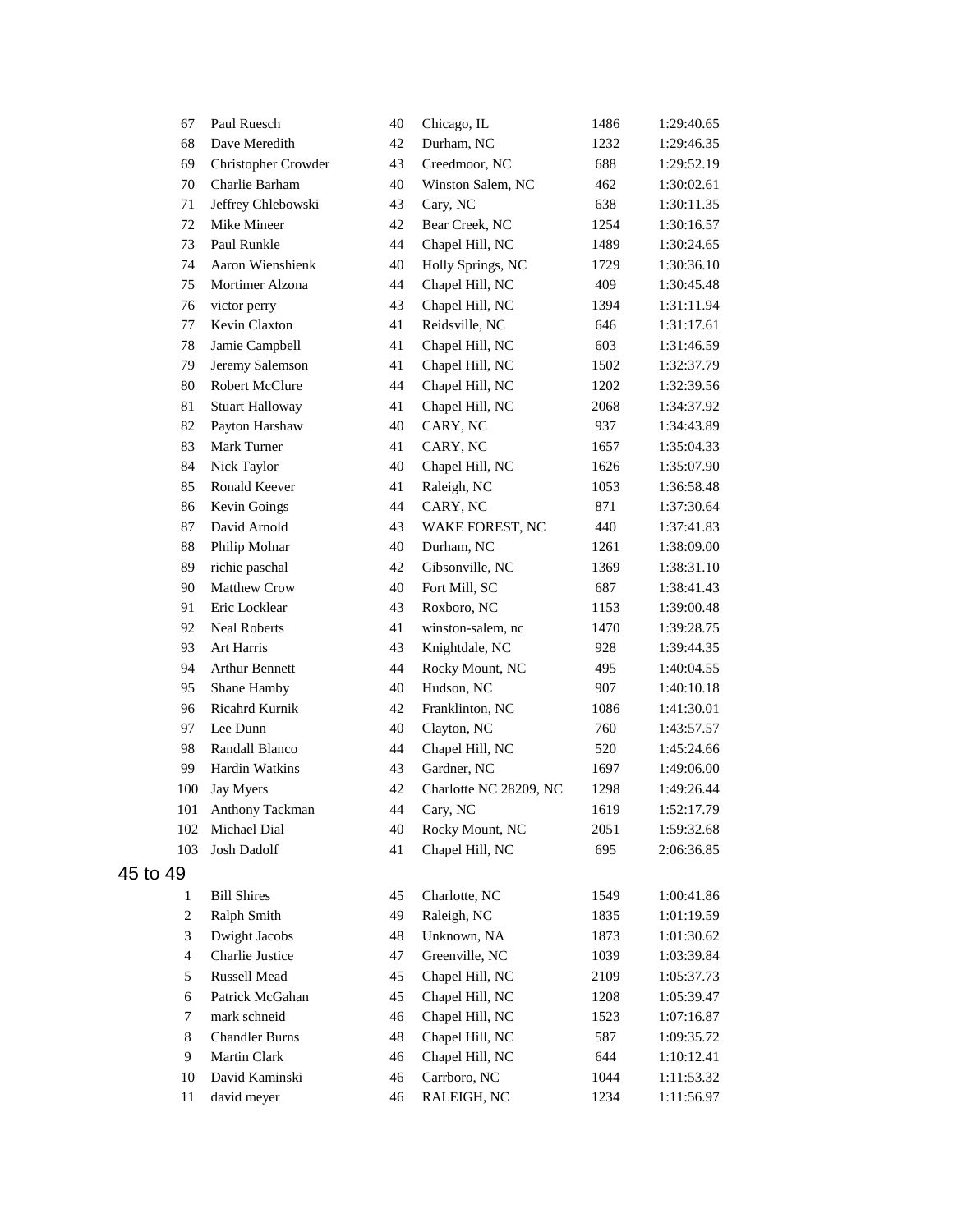| 12 | William Brown         | 47 | Chapel Hill, NC       | 576  | 1:14:20.19 |
|----|-----------------------|----|-----------------------|------|------------|
| 13 | Jonathan Van Ark      | 48 | Chapel Hill, NC       | 1669 | 1:15:52.12 |
| 14 | Cosby Dudley          | 49 | Chapel Hill, NC       | 755  | 1:16:25.53 |
| 15 | Steven Epstein        | 45 | Raleigh, NC           | 787  | 1:16:42.54 |
| 16 | ELDAD HADAR           | 47 | Chapel Hill, NC       | 897  | 1:16:48.70 |
| 17 | ronald king           | 45 | Reidsville, NC        | 1063 | 1:17:28.25 |
| 18 | Greg Carswell         | 45 | Kittrell, NC          | 618  | 1:17:32.78 |
| 19 | <b>Richard Craney</b> | 46 | Rougemont, NC         | 679  | 1:17:40.52 |
| 20 | Wes Budd              | 47 | <b>BURLINGTON, NC</b> | 584  | 1:18:04.92 |
| 21 | Stephen Orton         | 47 | Chapel Hill, NC       | 1354 | 1:18:57.89 |
| 22 | Keith Beisner         | 46 | Chapel Hill, NC       | 486  | 1:19:10.41 |
| 23 | Philip James          | 46 | Charlotte, NC         | 1814 | 1:19:32.62 |
| 24 | Scott Musson          | 45 | Chapel Hill, NC       | 1297 | 1:19:51.81 |
| 25 | Nigel Stuart          | 49 | Chapel Hill, NC       | 2146 | 1:20:14.63 |
| 26 | Ken Taylor            | 47 | Chapel Hill, NC       | 2294 | 1:20:15.81 |
| 27 | Joel Williams         | 49 | Mebane, NC            | 1741 | 1:20:50.42 |
| 28 | Joseph Shinnick       | 47 | Hillsborough, NC      | 2134 | 1:21:50.61 |
| 29 | Chris Brendel         | 45 | Holly Springs, NC     | 558  | 1:21:50.73 |
| 30 | Henry Murray          | 46 | Belews Creek, NC      | 2344 | 1:22:12.12 |
| 31 | Kevin Hoover          | 49 | LEXINGTON, NC         | 981  | 1:22:38.53 |
| 32 | Robert Foy            | 48 | Chapel Hill, NC       | 830  | 1:22:51.62 |
| 33 | Martin Mulholland     | 49 | Raleigh, NC           | 1289 | 1:23:11.52 |
| 34 | Martin Perry          | 49 | Statesville, NC       | 1392 | 1:23:15.29 |
| 35 | <b>Buddy Kelly</b>    | 48 | Chapel Hill, NC       | 2081 | 1:23:26.33 |
| 36 | <b>Byron Wesson</b>   | 45 | Denver, CO            | 1720 | 1:23:35.71 |
| 37 | Josh Rose             | 45 | Chapel Hill, NC       | 1870 | 1:24:40.01 |
| 38 | <b>Russell Hepps</b>  | 46 | Raleigh, NC           | 953  | 1:24:52.38 |
| 39 | brent blunden         | 46 | Chapel Hill, NC       | 1797 | 1:26:54.91 |
| 40 | <b>Butch Miner</b>    | 45 | Durham, NC            | 1255 | 1:26:55.07 |
| 41 | <b>Steve Michalak</b> | 45 | Raleigh, NC           | 1238 | 1:27:55.12 |
| 42 | jimmy womble          | 49 | Durham, NC            | 1763 | 1:28:00.63 |
| 43 | David Horton          | 47 | Pilot Mountain, NC    | 984  | 1:28:11.87 |
| 44 | Doug Appleyard        | 45 | Raleigh, NC           | 2217 | 1:28:53.91 |
| 45 | Stu Condie            | 45 | Mt Pleasant, NC       | 660  | 1:29:25.78 |
| 46 | Ray Williams          | 45 | Huntersville, NC      | 1744 | 1:29:51.08 |
| 47 | <b>Bert Dempsey</b>   | 48 | Chapel Hill, NC       | 717  | 1:29:52.14 |
| 48 | E Anton               | 46 | Chapel Hill, NC       | 1795 | 1:30:54.77 |
| 49 | Jeffrey Merron        | 48 | Chapel Hill, NC       | 1233 | 1:31:31.51 |
| 50 | Mark Bozymski         | 49 | Chapel Hill, NC       | 551  | 1:31:59.79 |
| 51 | Kenton Cook           | 45 | Durham, NC            | 1804 | 1:32:00.14 |
| 52 | Charlie Engle         | 47 | Greensboro, NC        | 9    | 1:33:24.24 |
| 53 | Ron Sequeira          | 48 | Raleigh, NC           | 1537 | 1:33:49.99 |
| 54 | <b>Grady Cathey</b>   | 49 | Charlotte, NC         | 625  | 1:33:52.66 |
| 55 | Eyrtle Ransom Jr      | 45 | Greensboro, NC        | 1435 | 1:34:29.10 |
| 56 | George Wayson         | 48 | Durham, NC            | 1701 | 1:34:35.94 |
| 57 | <b>Steve Munsat</b>   | 45 | Chapel Hill, NC       | 1292 | 1:35:26.77 |
| 58 | John Drake            | 48 | Chapel Hill, NC       | 750  | 1:36:35.19 |
| 59 | Peter O'Reilly        | 45 | Durham, NC            | 1339 | 1:37:03.00 |
| 60 | Tim Hinson            | 49 | Apex, NC              | 962  | 1:37:13.24 |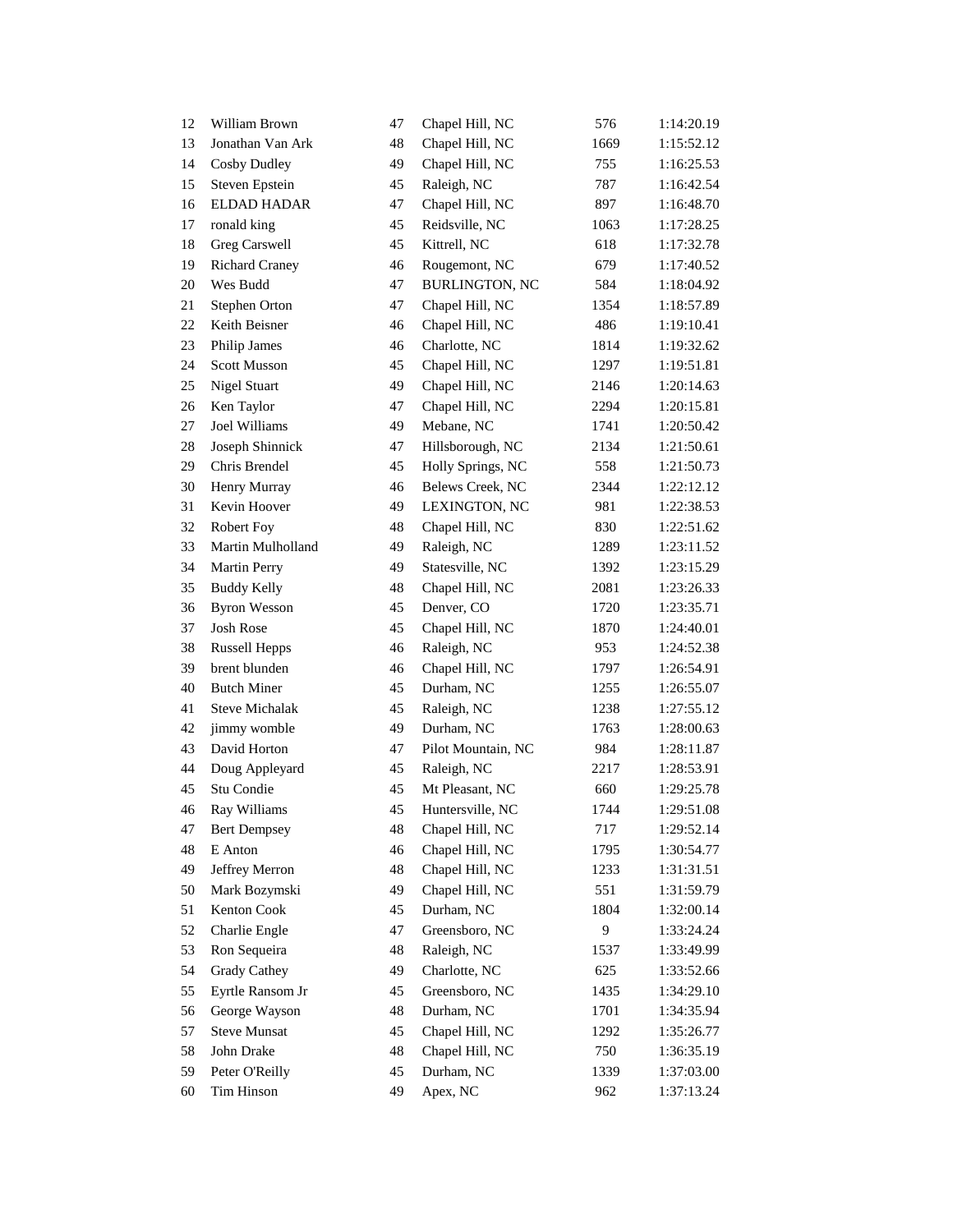| 61             | Craig Miller          | 48 | Greensboro, NC    | 1897 | 1:37:39.98 |
|----------------|-----------------------|----|-------------------|------|------------|
| 62             | Michael Blalock       | 46 | WAKE FOREST, NC   | 518  | 1:37:54.96 |
| 63             | <b>Rich Brents</b>    | 46 | Cary, NC          | 560  | 1:38:08.15 |
| 64             | <b>Charles Viles</b>  | 48 | Carrboro, NC      | 1679 | 1:38:24.89 |
| 65             | Les Chaffin           | 46 | Chapel Hill, NC   | 629  | 1:38:36.50 |
| 66             | <b>Randall Mullis</b> | 49 | Carrboro, NC      | 1291 | 1:38:49.82 |
| 67             | Alan Boyette          | 49 | Greensboro, NC    | 550  | 1:39:24.38 |
| 68             | David Pruitt          | 49 | Chapel Hill, NC   | 1422 | 1:39:43.92 |
| 69             | Joseph Bongiovi       | 46 | Chapel Hill, NC   | 535  | 1:39:52.82 |
| 70             | <b>Clayton Sims</b>   | 48 | Raleigh, NC       | 1564 | 1:40:40.06 |
| 71             | Eric Schneider        | 45 | Pittsboro, NC     | 1525 | 1:42:42.88 |
| 72             | Gary Shelnutt         | 48 | Durham, NC        | 1544 | 1:43:41.24 |
| 73             | Thomas Huie           | 49 | Clayton, NC       | 999  | 1:43:59.66 |
| 74             | Roberto Cabeza        | 49 | Chapel Hill, NC   | 2038 | 1:45:35.90 |
| 75             | Lester Robinson       | 49 | Clemmons, NC      | 2281 | 1:45:51.17 |
| 76             | steve sparano         | 46 | CARY, NC          | 2288 | 1:48:18.29 |
| 77             | <b>Bernard Dixon</b>  | 47 | Chapel Hill, NC   | 731  | 1:53:03.68 |
| 50 to 54       |                       |    |                   |      |            |
| 1              | george howe           | 54 | RALEIGH, NC       | 987  | 1:09:36.93 |
| $\overline{c}$ | michael Parker        | 51 | Greensboro, NC    | 1368 | 1:10:07.19 |
| 3              | randall williams      | 52 | Raleigh, NC       | 1743 | 1:10:13.72 |
| $\overline{4}$ | <b>Steve Thompson</b> | 54 | Chapel Hill, NC   | 1637 | 1:11:58.96 |
| 5              | <b>Bill Katz</b>      | 53 | Greensboro, NC    | 1048 | 1:14:39.50 |
| 6              | Peter Gayek           | 52 | Chapel Hill, NC   | 854  | 1:16:40.03 |
| 7              | steven allman         | 50 | Durham, NC        | 407  | 1:16:59.35 |
| $\,8\,$        | Sam Wilson            | 54 | Greensboro, NC    | 1751 | 1:19:24.08 |
| $\overline{9}$ | David Wright          | 50 | Greenville, SC    | 1779 | 1:19:48.97 |
| 10             | Frank Tornoe          | 50 | Hillsborough, NC  | 1647 | 1:22:59.87 |
| 11             | Edmund Tiryakian      | 54 | Hillsborough, NC  | 1642 | 1:23:35.92 |
| 12             | Mark Bowman           | 53 | Greenville, NC    | 545  | 1:24:07.40 |
| 13             | <b>Charles Murray</b> | 50 | CARY, NC          | 1295 | 1:24:10.87 |
| 14             | Richard Frothingham   | 53 | Durham, NC        | 2057 | 1:24:15.17 |
| 15             | Joey Anderson         | 54 | Zebulon, NC       | 418  | 1:24:25.17 |
| 16             | Joe Voshell           | 52 | Durham, NC        | 1680 | 1:24:44.71 |
| 17             | John Fischetti        | 52 | Wilmington, NC    | 811  | 1:25:40.57 |
| 18             | Patrick Wright        | 53 | greensboro, NC    | 1780 | 1:26:09.27 |
| 19             | Luc Leblanc           | 50 | Durham, NC        | 1115 | 1:26:36.64 |
| 20             | Stan Bashaw           | 50 | Cary, NC          | 474  | 1:27:17.95 |
| 21             | Jay Mazzocchi         | 50 | Chapel Hill, NC   | 1190 | 1:27:31.20 |
| 22             | Dave Campbell         | 51 | Durham, NC        | 1798 | 1:27:39.41 |
| 23             | <b>Bob Dixon</b>      | 51 | Chapel Hill, NC   | 732  | 1:28:09.44 |
| 24             | john tullo            | 52 | Chapel Hill, NC   | 2298 | 1:28:38.71 |
| 25             | Mark Coulter          | 51 | Chapel Hill, NC   | 666  | 1:28:46.36 |
| 26             | Steven Hoynowski      | 54 | Durham, NC        | 2075 | 1:29:45.80 |
| 27             | Rodney Dunlap         | 54 | DURHAM, NC        | 1808 | 1:30:49.11 |
| 28             | <b>Brad Weisner</b>   | 54 | Rocky Mount, NC   | 1710 | 1:31:30.49 |
| 29             | Ian Grimm             | 53 | Chapel Hill, NC   | 887  | 1:31:55.50 |
| 30             | edwyn tiryakian       | 51 | Holly Springs, NC | 1643 | 1:32:44.99 |
| 31             | Andrew Lee            | 52 | Chapel Hill, NC   | 1118 | 1:32:45.11 |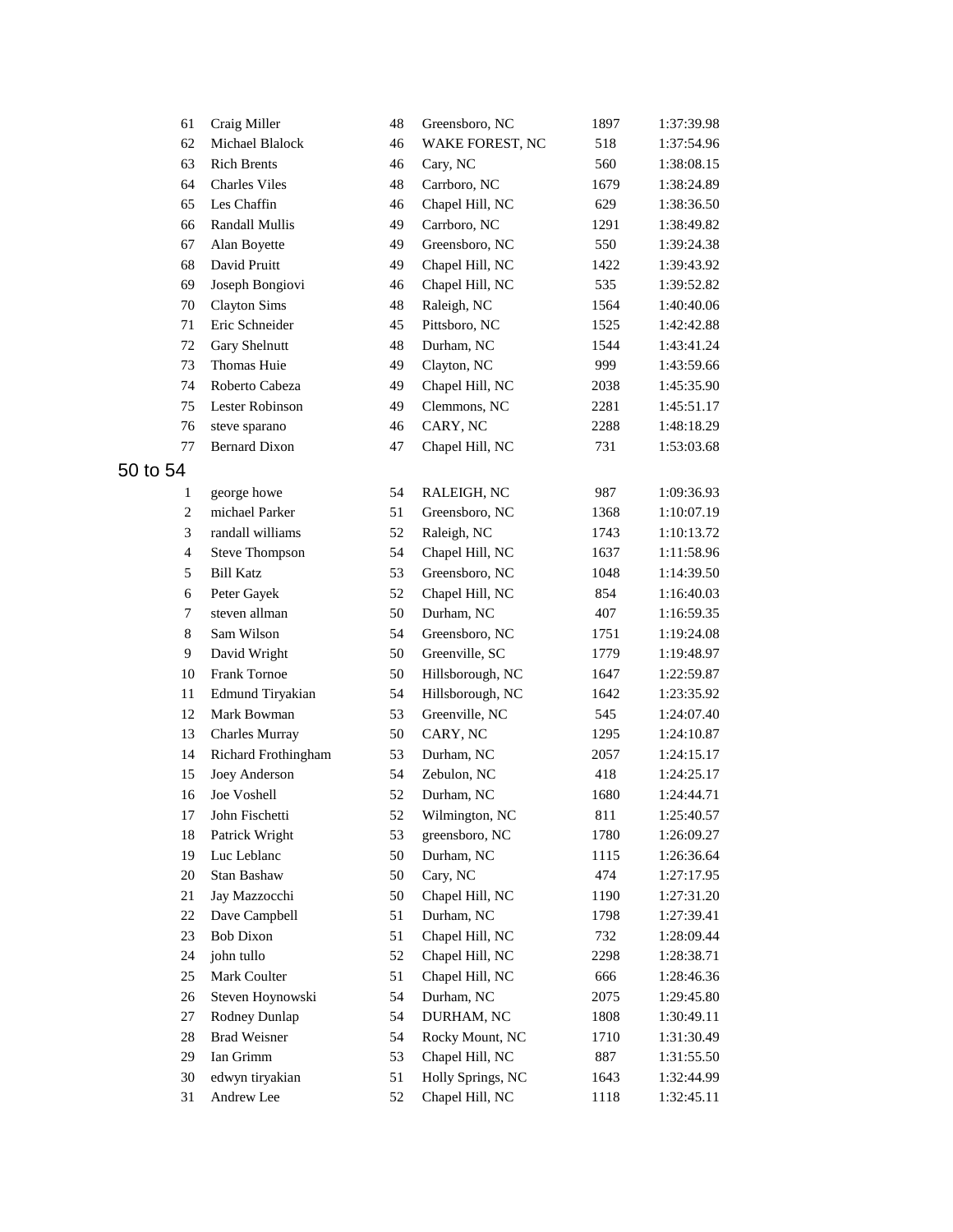| 32             | Lester Pace            | 51 | Unknown, NA       | 1876 | 1:32:47.36 |
|----------------|------------------------|----|-------------------|------|------------|
| 33             | John Blunk             | 53 | Chapel Hill, NC   | 529  | 1:33:06.86 |
| 34             | David Morelli          | 52 | Chapel Hill, NC   | 1824 | 1:33:11.60 |
| 35             | William Knight         | 51 | Cary, NC          | 2257 | 1:33:54.22 |
| 36             | <b>DAVID HARRILL</b>   | 53 | Reidsville, NC    | 926  | 1:34:16.47 |
| 37             | Alan Trent             | 53 | Unknown, NA       | 1875 | 1:35:02.97 |
| 38             | Mitch Anscher          | 54 | Richmond, VA      | 431  | 1:35:29.97 |
| 39             | Doug Clark             | 53 | Chapel Hill, NC   | 643  | 1:36:28.92 |
| 40             | Tim Flynn              | 51 | Chapel Hill, NC   | 823  | 1:36:50.19 |
| 41             | Robert Braswell        | 50 | Hickory, NC       | 557  | 1:38:28.22 |
| 42             | greg sharp             | 54 | cleveland, OH     | 1834 | 1:38:53.13 |
| 43             | David Gutterman        | 53 | Greensboro, NC    | 895  | 1:39:24.91 |
| 44             | Rendon Nelson          | 54 | DURHAM, NC        | 2118 | 1:39:58.51 |
| 45             | Ron Johnson            | 52 | Durham, NC        | 1028 | 1:40:42.81 |
| 46             | Richard Starkweather   | 53 | Raleigh, NC       | 2142 | 1:40:51.31 |
| 47             | <b>Edwin Trice</b>     | 52 | Morrisville, NC   | 1654 | 1:41:09.74 |
| 48             | <b>Jay James</b>       | 53 | Raleigh, NC       | 1016 | 1:42:08.62 |
| 49             | Joe Haines             | 54 | Swansboro, NC     | 2067 | 1:42:21.52 |
| 50             | Mark Freeman           | 54 | Loveland, OH      | 1811 | 1:44:56.74 |
| 51             | chris carlson          | 50 | Greensboro, NC    | 2039 | 1:47:21.04 |
| 52             | <b>Chuck Enderline</b> | 51 | Cary, NC          | 782  | 1:48:10.08 |
| 53             | John Finklea           | 51 | Unknown, NA       | 1903 | 1:51:56.50 |
| 54             | Kelvin Brodie          | 52 | Durham, NC        | 567  | 1:58:44.65 |
| 55             | Thomas Holder Jr       | 50 | RALEIGH, NC       | 2247 | 2:04:03.33 |
| 59             |                        |    |                   |      |            |
| 1              | David Couper           | 55 | Chapel Hill, NC   | 667  | 1:05:05.53 |
| $\overline{c}$ | Gary Moss              | 59 | Raleigh, NC       | 2271 | 1:05:14.79 |
| 3              | Pat Hester             | 57 | greensboro, NC    | 956  | 1:06:21.97 |
| $\overline{4}$ | Hank Straus            | 55 | Chapel Hill, NC   | 1606 | 1:12:58.03 |
| 5              | Jim McCleary           | 55 | Raleigh, NC       | 1198 | 1:14:24.47 |
| 6              | <b>Richard Smith</b>   | 57 | Chapel Hill, NC   | 1574 | 1:15:59.61 |
| 7              | Phillip Bailey         | 57 | Raleigh, NC       | 451  | 1:17:58.59 |
| 8              | Donald Jenny           | 59 | Chapel Hill, NC   | 1020 | 1:18:21.06 |
| 9              | Manfred Leong          | 58 | Greensboro, NC    | 1130 | 1:18:43.70 |
| 10             | Robert Valley          | 56 | Chapel Hill, NC   | 1668 | 1:18:46.62 |
| 11             | John Northen           | 59 | Chapel Hill, NC   | 1329 | 1:20:22.76 |
| 12             | John Georgitis         | 59 | Fuquay-Varina, NC | 2329 | 1:23:08.21 |
| 13             | Pete Guild             | 58 | Chapel Hill, NC   | 2065 | 1:23:35.20 |
| 14             | J Phillips             | 56 | Chapel Hill, NC   | 1402 | 1:26:00.09 |
| 15             | ken bryant jr          | 59 | Greenville, NC    | 581  | 1:26:45.01 |
| 16             | David Crane            | 59 | Alexandria, VA    | 677  | 1:26:48.50 |
| 17             | Kurt Wiesenberger      | 56 | Mooresville, NC   | 1730 | 1:27:47.32 |
| 18             | Mark Scruggs           | 55 | DURHAM, NC        | 1531 | 1:27:58.84 |
| 19             | Buzz Sztukorski        | 55 | Chapel Hill, NC   | 1898 | 1:28:32.34 |
| $20\,$         | Joel Tull              | 59 | Unknown, NA       | 1872 | 1:30:04.16 |
| 21             | Dennis Wipper          | 55 | Chapel Hill, NC   | 1757 | 1:30:38.55 |
| 22             | Frank Spinillo         | 56 | <b>GRAHAM, NC</b> | 1587 | 1:32:27.10 |
| 23             | Wubbo Wind             | 59 | Tampa, FL         | 1754 | 1:33:42.49 |
| 24             | Thomas Myrick          | 55 | Charlotte, NC     | 1300 | 1:37:31.37 |
|                |                        |    |                   |      |            |

to